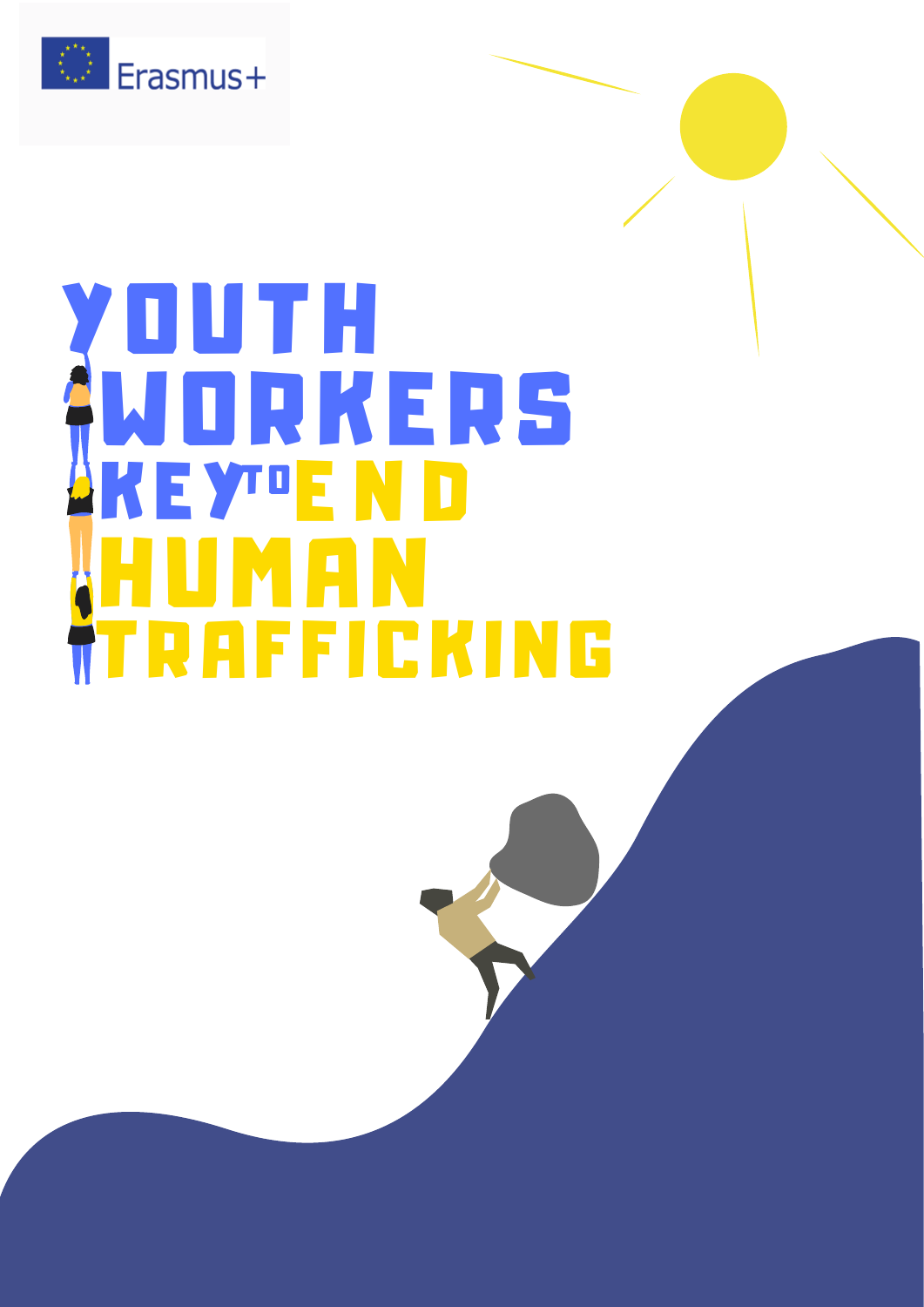



Lead Partner



Cross Culture International Foundation **European Union Programs Agency** 

eupa





CESIE Reaching Out Romania



For specific information on the report contact CESIE on info@cesie.org And for general project information contact CCIF Malta on info@ccifmt.org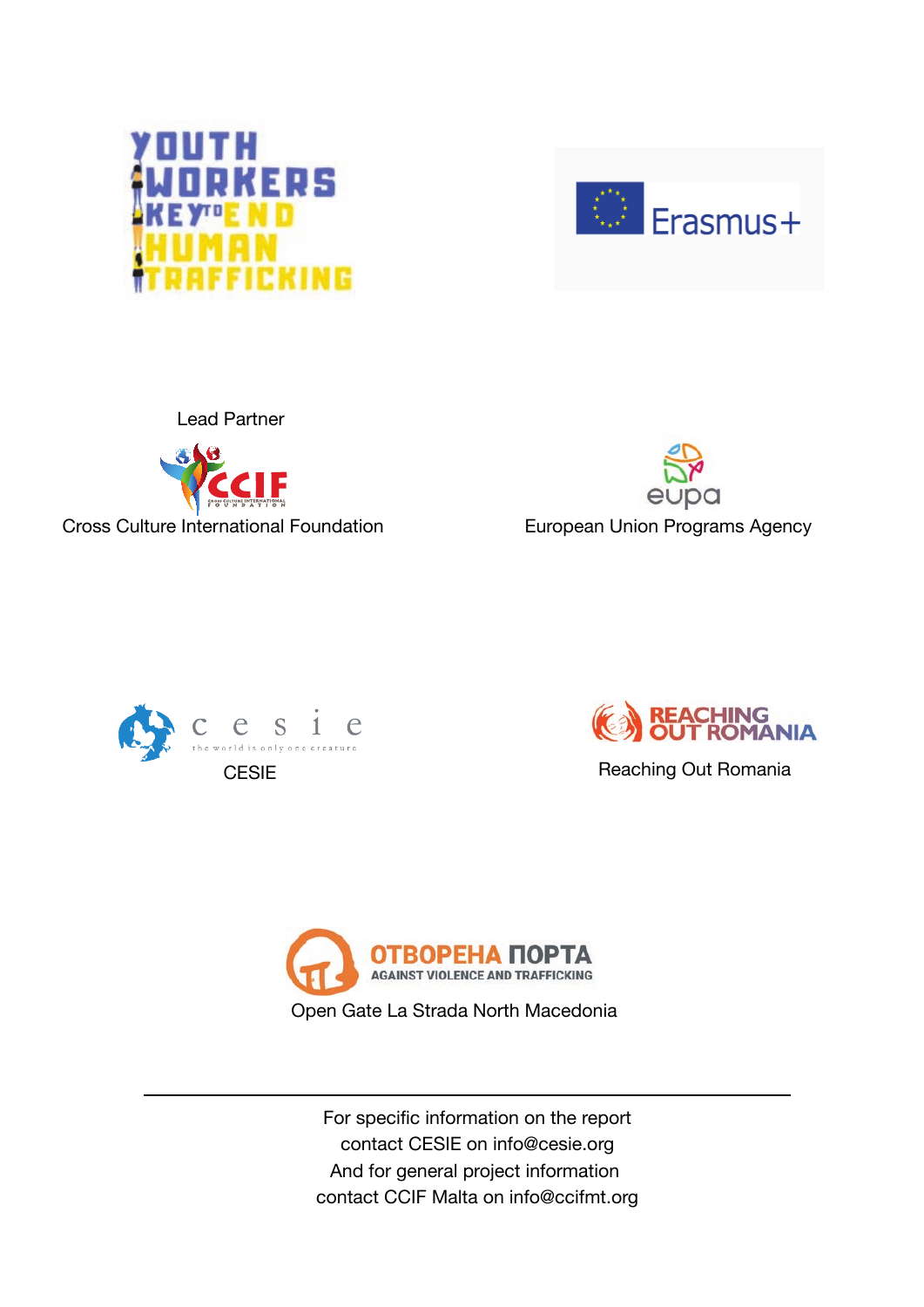

# **YU WOK 2 EN HT**  YOUTH WORKERS KEY TO END HUMAN TRAFFICKING

2019-3-MT01-KA205-074058

# **IO1**

# **RESEARCH REPORT**

# **on youth worker victim identification**

*Date***: August 2020**

*Disclaimer: The information and views set out in this publication are those of the authors and do not necesserily reflect the opinion of the European Union. Neither the European Union institutions and bodies nor any person on their behalf may be held responsible for the use which may be made of the information contained therein.*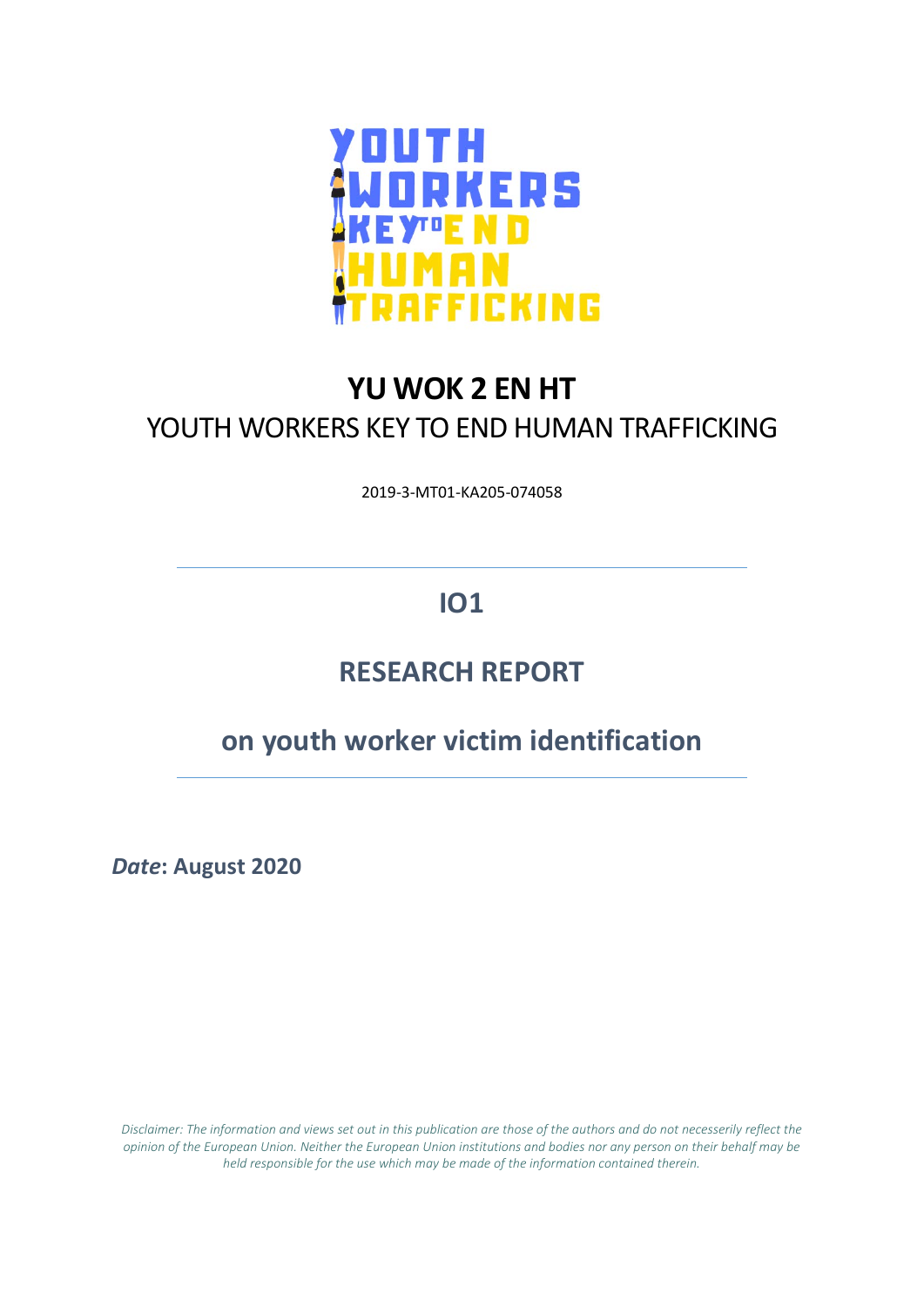

**ON THE REAL PROPERTY AND INCOME.** 



. .

# Index

 $\overline{\phantom{a}}$ 

**STATE OF BUILDING** 

| Levels of awareness of youth and youth workers in relation to human trafficking  17                |
|----------------------------------------------------------------------------------------------------|
|                                                                                                    |
|                                                                                                    |
| Strengths and weaknesses of youth workers and stakeholders in working efficiently against human    |
|                                                                                                    |
|                                                                                                    |
|                                                                                                    |
|                                                                                                    |
| Youth workers & stakeholders' skills for a multidisciplinary approach towards potential victims or |
|                                                                                                    |
|                                                                                                    |
|                                                                                                    |
|                                                                                                    |
|                                                                                                    |
|                                                                                                    |
|                                                                                                    |
|                                                                                                    |







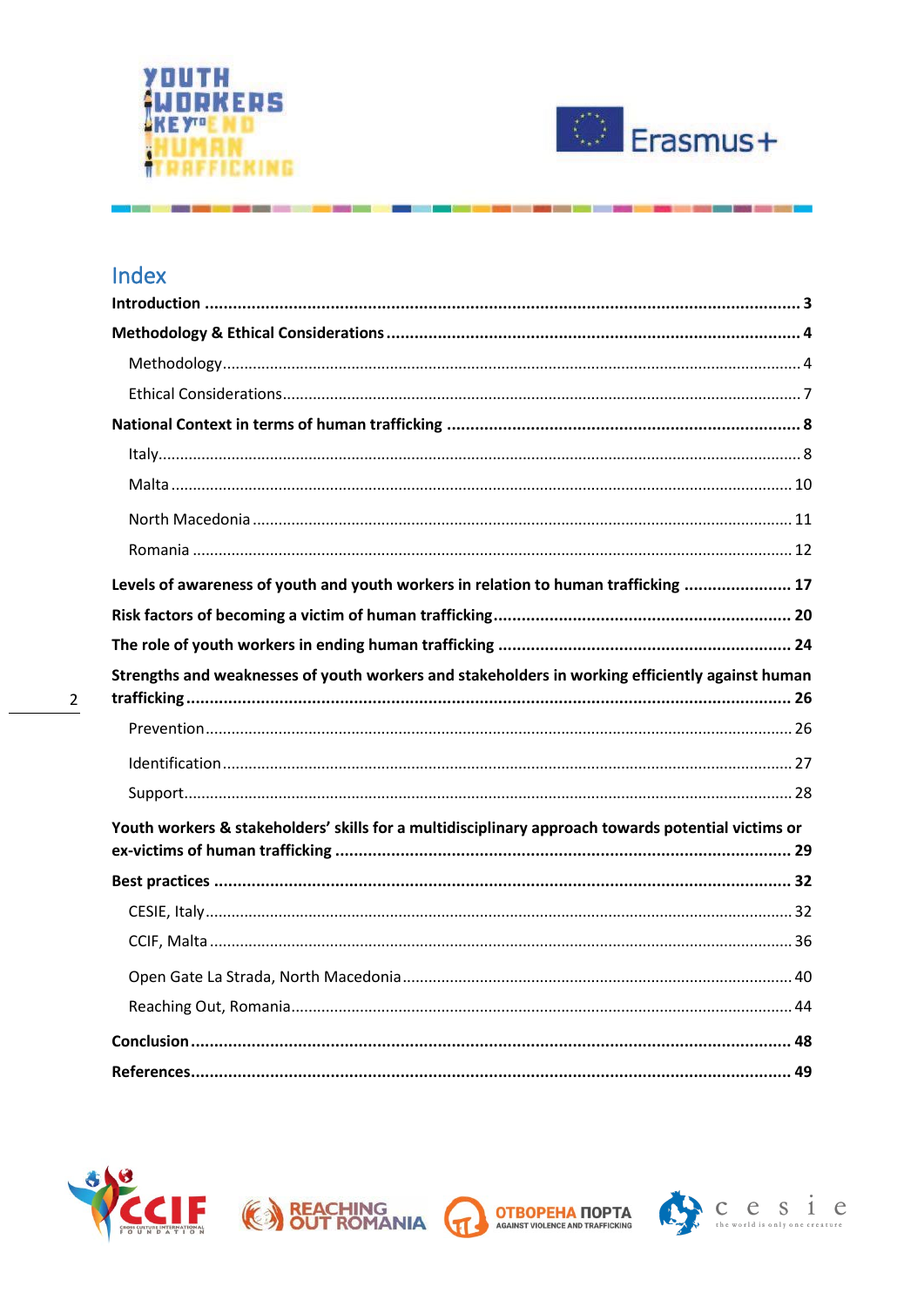



#### **Introduction**

This document is the result of the implementation of IO1 of the project YU WOK 2 END HT (*Youth Workers Key To End Human Trafficking)* - Erasmus + KA2, Strategic Partnership for youth – Cooperation for innovation and the exchange of good practices. The objectives of the project are the improvement of skills of youth workers on the prevention, identification and support of young potential victims of human trafficking, the empowerment of young people against human trafficking by equipping youth workers on the topic, and sharing best practices on the prevention and identification of young potential victims of human trafficking.

The research aims to provide a first general knowledge about human trafficking, its methods of advancing and exploitation and the different practices for emergence, identification and support for victims. All this information has been collected for the development of accurate and focused information to support youth workers to prevent human trafficking among youths with valid tools to address the need area, spread awareness and best practices.

3

This report is part of the transnational research among 4 partner countries of the project: CESIE from Italy, CCIF from Malta, Open Gate La Strada from North Macedonia and Reaching out from Romania. It is a basis for the partnership to come up with efficient, effective and innovative new tools or an out of the box and creative improvement to the already existing items.

It first addresses partner countries' national contexts in terms of human trafficking, the levels of awareness of youth, youth workers and stakeholders in relation to the topic, risk factors of becoming a victim of human trafficking and the key role of youth workers in ending the phenomenon. A needs analysis of the strengths and weaknesses of youth workers and/or stakeholders to do a more efficient work against human trafficking will be presented together with an account of the areas of improvement necessary to help potential victims or ex-victims. Lastly, a section dedicated to best practices from all partner countries will be presented.







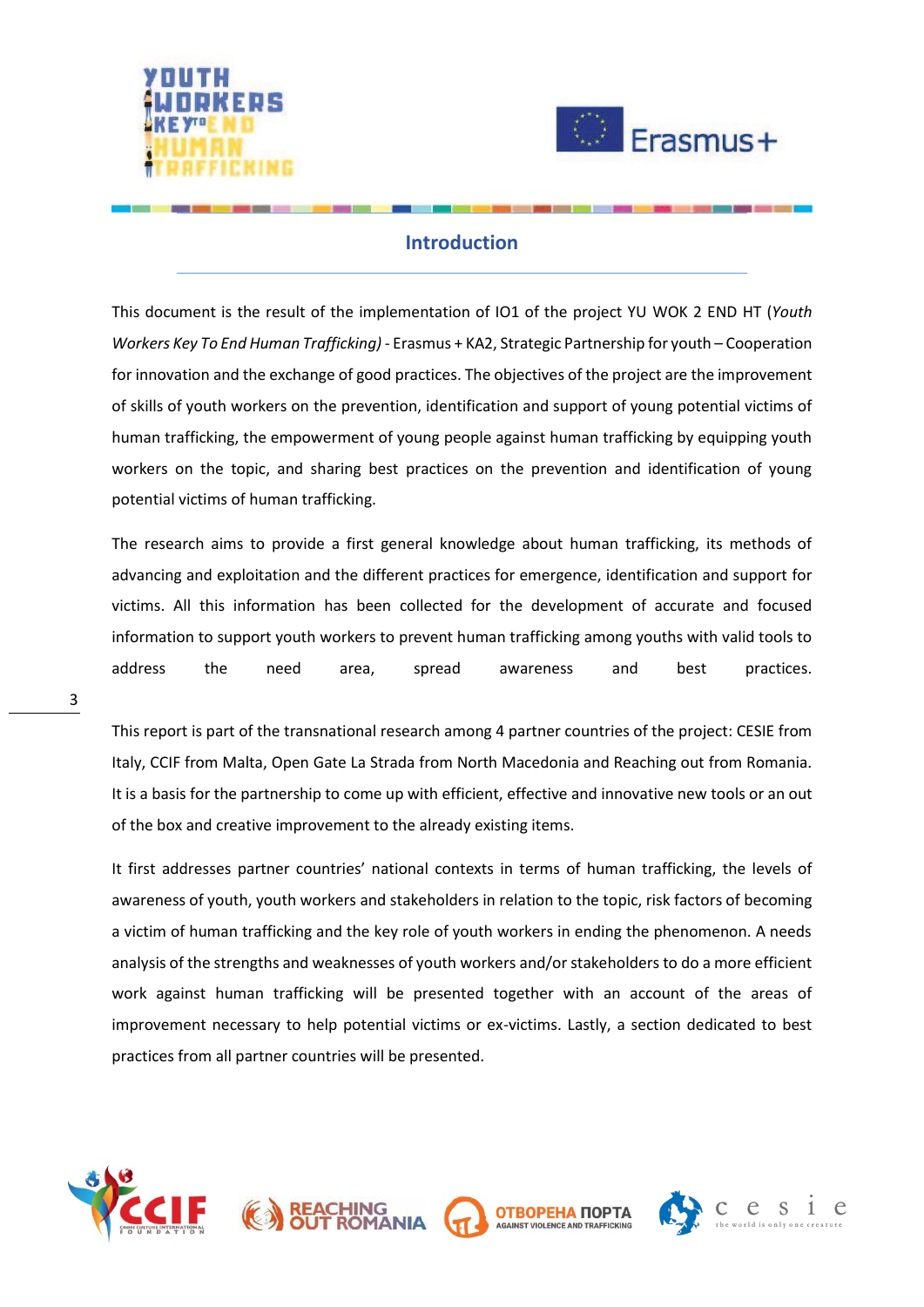



## **Methodology & Ethical Considerations**

## **Methodology**

Data collection was conducted from April to July 2020 through a mixed methods methodology which included an initial Literature Review and a Field Research.

**Literature Review** was based on *secondary data:* articles, academic papers, publications, case studies, previous projects as its collection supposes a holistic reception of a wide variety of sources of information from different disciplines (Thin 2014).

**Field research** was based on *primary data:* based on qualitative research, partners conducted a series of formal semi-structured interviews done by phone/video call with young people and youth workers/stakeholders and public consultations with youth workers and stakeholders. Primary data was chosen as it allows to understand the nature of the phenomenon and to interpret the meaning given to human trafficking by interviewees from an inductive perspective (Sharan 2009).

Field research was thus conducted as follows:

4

- 122 semi-structured interviews with young people from local and migrant backgrounds, at least 30 in each partner country
- 43 semi-structured interviews with youth workers and/or stakeholders, at least 10 in each partner country
- 8 public consultations to gather information about predominant opinions and concerns regarding youth work and the issue of human trafficking with youth workers and/or stakeholders, 2 in each partner country with different number of participants.

Specifically, each partner country conducted the field research with the following number of **participants**:



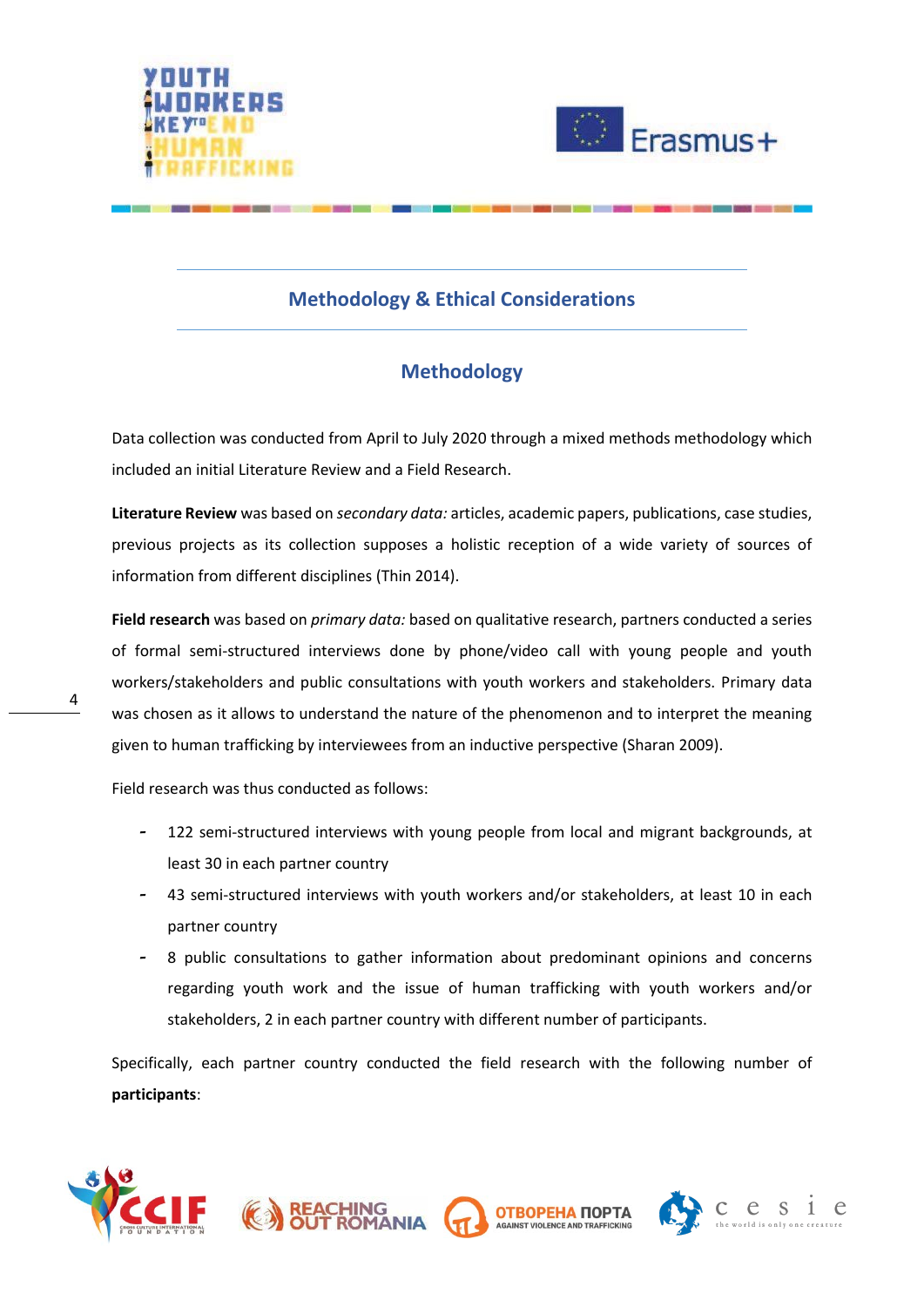

**TELEVISION** 



. .

**State Street, Square** 

**The State of Contract Contract of State** 

| Semi-structured<br>interviews with Young | <b>Total</b> | <b>Female</b> | <b>Male</b>    |
|------------------------------------------|--------------|---------------|----------------|
| <b>People</b>                            |              |               |                |
|                                          | <b>Italy</b> |               |                |
| Local                                    | 15           | 8             | 6              |
| Migrant                                  | 15           | 7             | 9              |
| <b>Total</b>                             | 30           | 15            | 15             |
|                                          | <b>Malta</b> |               |                |
| Local                                    | 3            | 3             | 0              |
| Migrant                                  | 27           | 10            | 17             |
| <b>Total</b>                             | 30           | 13            | 17             |
| <b>North Macedonia</b>                   |              |               |                |
| Local                                    | 25           | 20            | 5              |
| Migrant                                  | 5            | 3             | $\overline{2}$ |
| <b>Total</b>                             | 30           | 23            | $\overline{7}$ |
| <b>Romania</b>                           |              |               |                |
| Local                                    | 32           | 10            | 22             |
| Migrant                                  | 0            | 0             | 0              |
| <b>Total</b>                             | 32           | 10            | 22             |
| <b>TOTAL</b>                             | 122          | 61            | 61             |

*Table 1: Number of participants semi-structured interviews with young people by country*







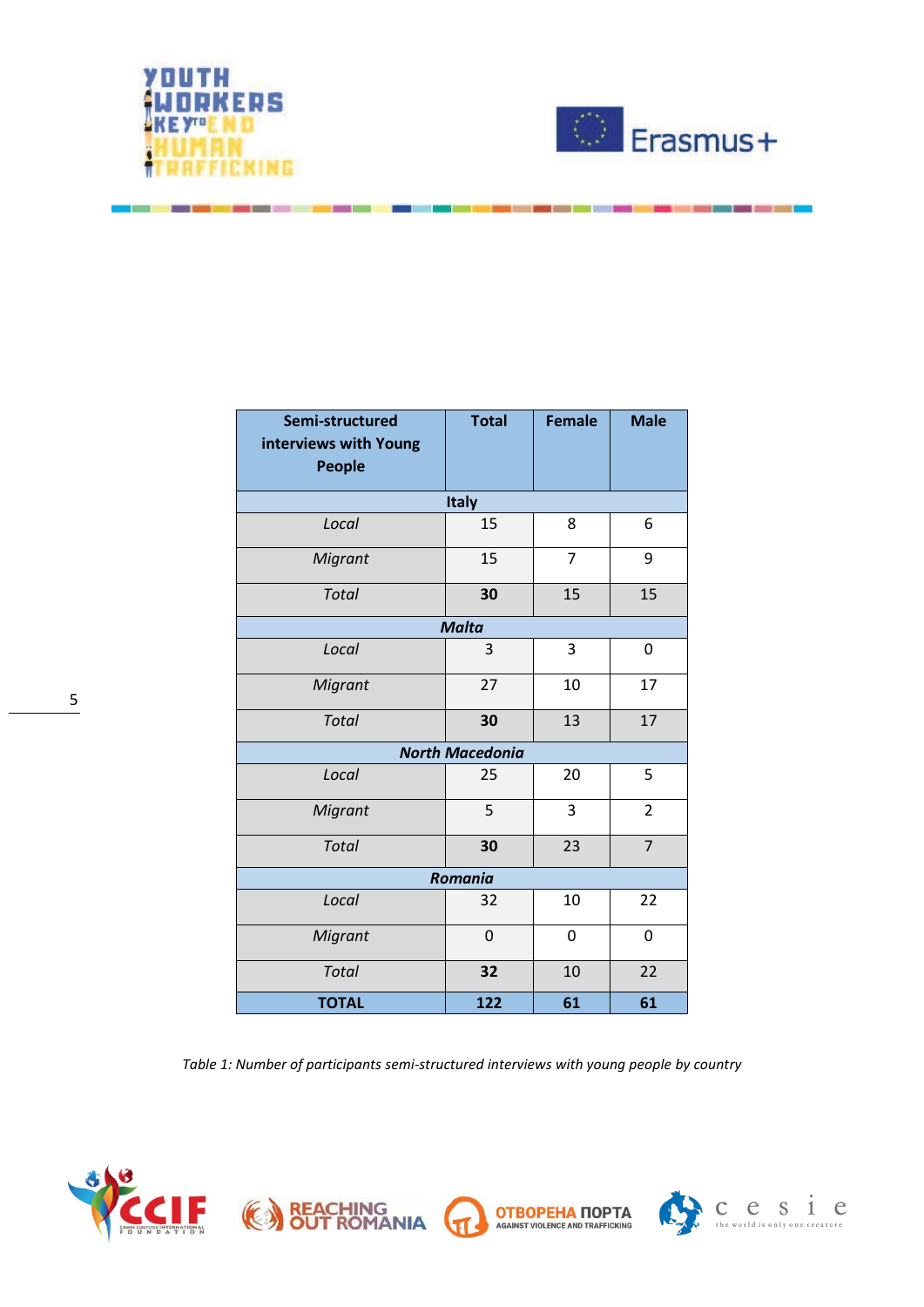



| Youth<br>workers/Stakeholders | <b>Total</b> | <b>Female</b> | <b>Male</b> |
|-------------------------------|--------------|---------------|-------------|
|                               | <b>Italy</b> |               |             |
| Semi-structured interviews    | 11           | 10            | 1           |
| Public consultations (X2)     | 9            | 8             | 1           |
| <b>Malta</b>                  |              |               |             |
| Semi-structured interviews    | 10           | 7             | 3           |
| Public consultations (X2)     | 12           | 6             | 6           |
| <b>North Macedonia</b>        |              |               |             |
| Semi-structured interviews    | 11           | 10            | 1           |
| Public consultations (X2)     | 9            | 8             | 1           |
| Romania                       |              |               |             |
| Semi-structured interviews    | 11           | 10            | 1           |
| Public consultations (X2)     | 6            | 6             | O           |
| <b>TOTAL</b>                  | 79           | 65            | 14          |

*Table 2: Number of youth workers / stakeholders who took part in field research by country*

The whole process was given a necessary digital footprint because of the health emergency COVID-19; in that context, public consultations and previously arranged in-person semi-structured interviews were conducted remotely and all the partners have taken all measures to maintain the validity and robustness of our work through self-declaration online documents, verbal consent and online and



6

telephone communications.



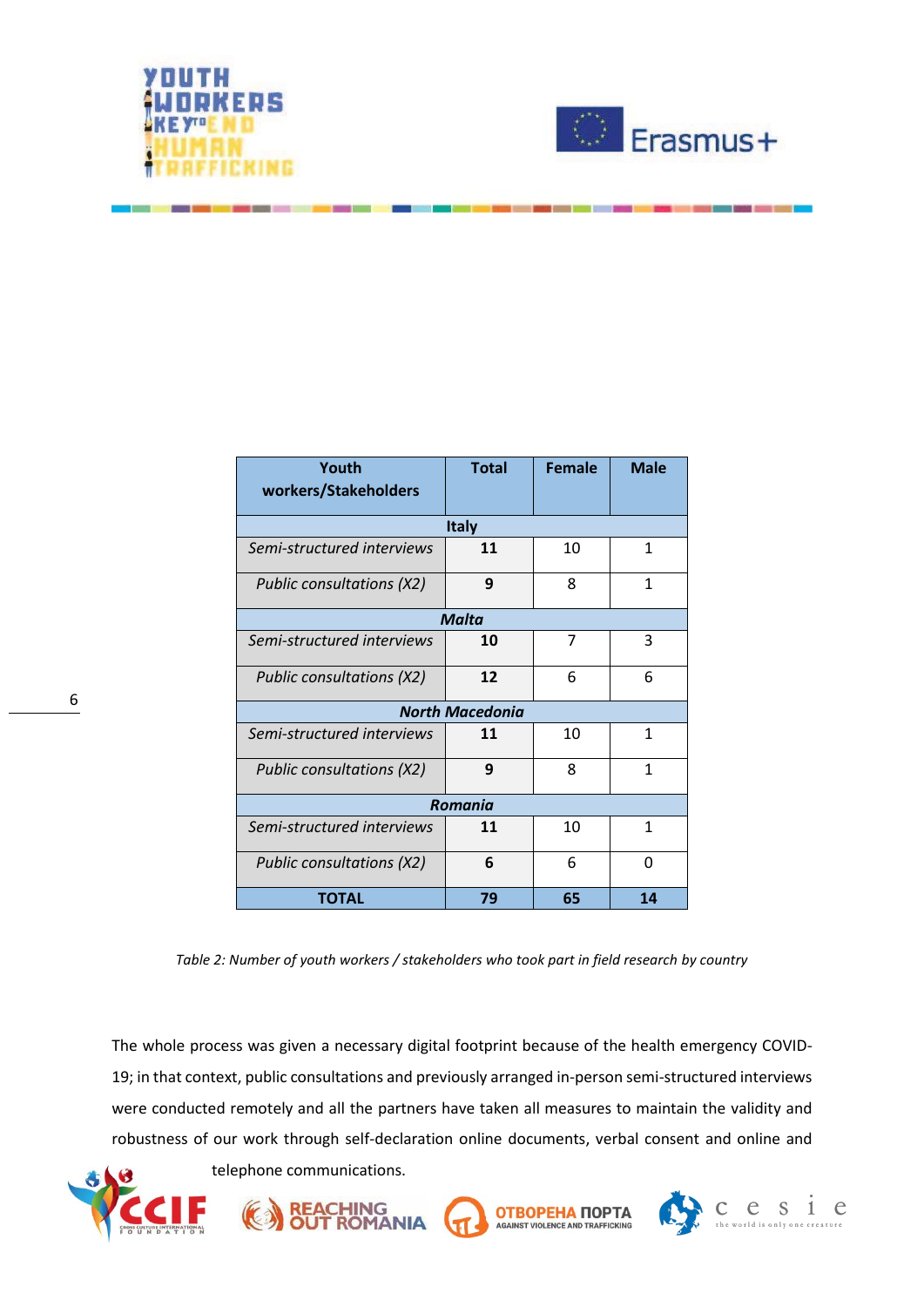



#### **Ethical Considerations**

Given the nature of the phenomenon under study, ethics have been central to this research. Guidelines have included details on the environment under which to undertake the semi-structured interviews/consultations, informed consent, the people present in the interview/consultation, recording, language and role of the moderator.

Specifically, as far as **informed consent** is concerned, all participants were issued with a participant information statement and gave their consent before taking part in the study both by signing the consent form or verbally in those cases where signature or completion of an online form was not possible due to Covid-19 restrictions. CCIF, the Malta partner, conducted the interviews via phone or in-person with two staff members, where one person was interviewing, and the second person recorded the responses in a securely stored document on CCIF Malta's Google Drive; a Circular Letter from the NGO Open Gate La Strada office in Skopje, North Macedonia partner, was sent to the potential participants to present the project and invite them; CESIE, Italy's partner, asked participants to give a self-declaration in an online consent form before conducting semi-structured interviews and public consultations.

**Participant selection** was done ensuring gender balance and taking also into account their background (local or migrant) and gender and will to participate in this research in order to get better insight on the human trafficking issue. Lastly, as already stated, due to Covid-19 emergency, interviews and public consultations had to be **adapted online**, either via video call or phone call. Partners however, were mindful to be respectful of interviewees, always used an informal but precise **language** (sometimes skipping to English to help the interviewee fully understand the meaning of the question) and were careful of the tone of voice, to make the interviewee feel comfortable, not persisting and respecting some silences or will of not answering to some personal questions, letting them arguing and interpreting about some aspects of the questions. In short, building and encouraging an exchange of views relationship and raising curiosity on the topic.







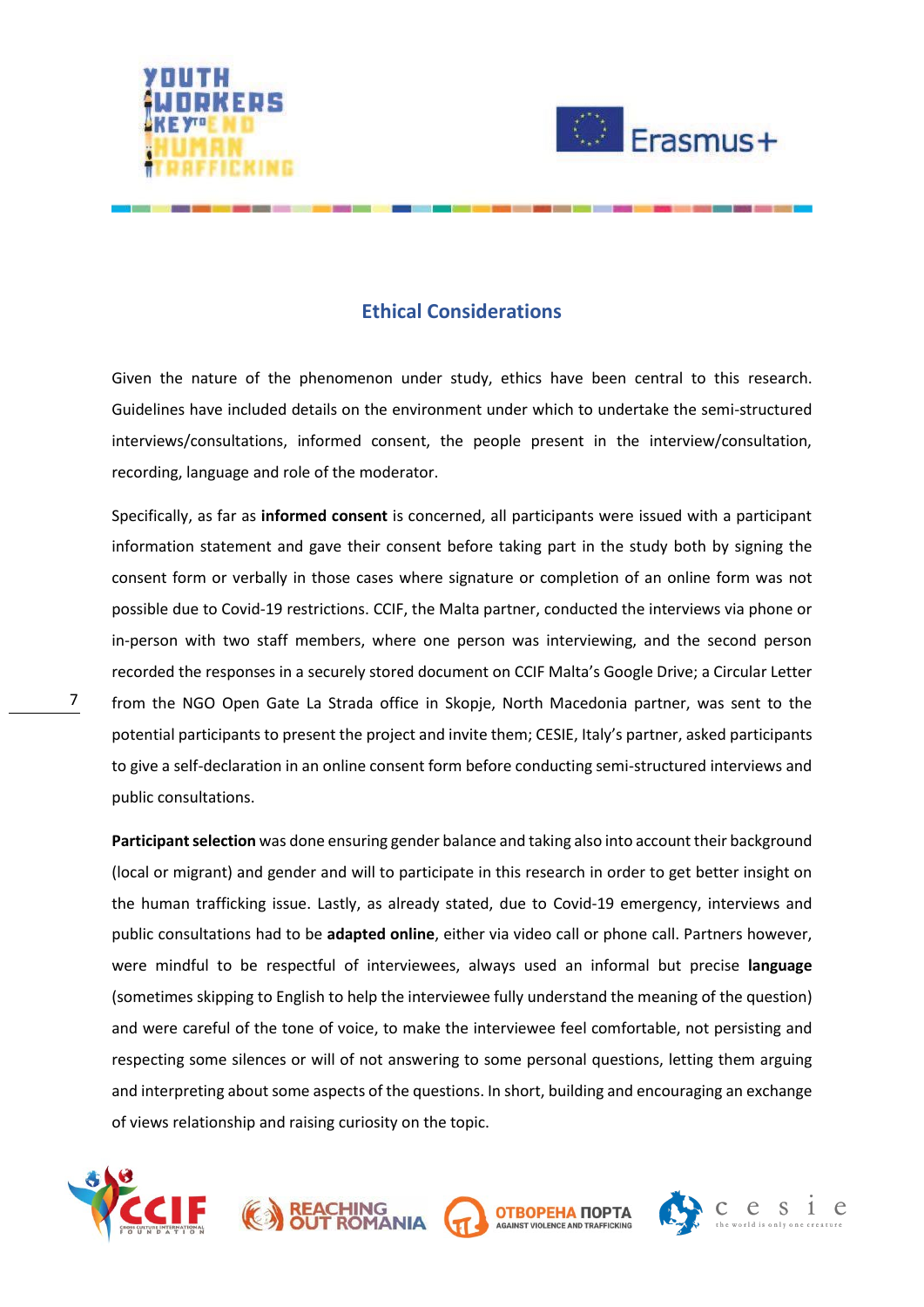



#### **National context in terms of human trafficking**

#### **Italy**

In Italy, according to the Ministry of the Interior, human trafficking constitutes the third source of income for criminal organizations, after arms and drugs trafficking. At local level, Sicily is a region deeply marked by migratory flows which has, in recent years, witnessed a dizzying increase in the number of women and young adolescents from African continent, in particular from Nigeria, considered by the IOM for at least **80% likely victims of human trafficking intended for sexual exploitation,** in Italy or in other European Union countries. (IOM 2017) At the same time, there is little if no reliable sources regarding the situation in the city of Palermo (*Public Consultation, 8th of May 2020*).

As far as the local context is concerned, information around the number of women exploited in Palermo is not clear and very volatile. Local rumours say it to be around 500, however, no reliable sources and can confirm confirm it. Current workings of the trafficking situation in Palermo keeps being characterized of women still exploited in private houses / apartments (s.c. *connection house*), mainly located in the city centre and surrounding areas, used as secret brothel. Despite the fact that each local association offer assistance, each in its own way, from food aid, payment of bills avoiding house evictions, the problems present today are the same as they were; in fact, victims have even become more vulnerable during the Covid-19 pandemic and lockdown. To the date, victims continue to find it difficult to find work or serious training opportunities.

In 2012, the anti-trafficking coordination **Favor and Loveth** was created, engaged in the fight against the sexual exploitation of women victims of human trafficking and in raising awareness on the topic at local level. They worked alongside the Municipality of Palermo to set up a technical roundtable in 2018 with other local organizations working in the field, for instance, Casa dei Giovani, Pilgrim of the earth, Caritas, Women of Benin City and CISS (South International Cooperation Fund). However, very little concrete progress has been accomplished so far as stakeholders work in isolation and no









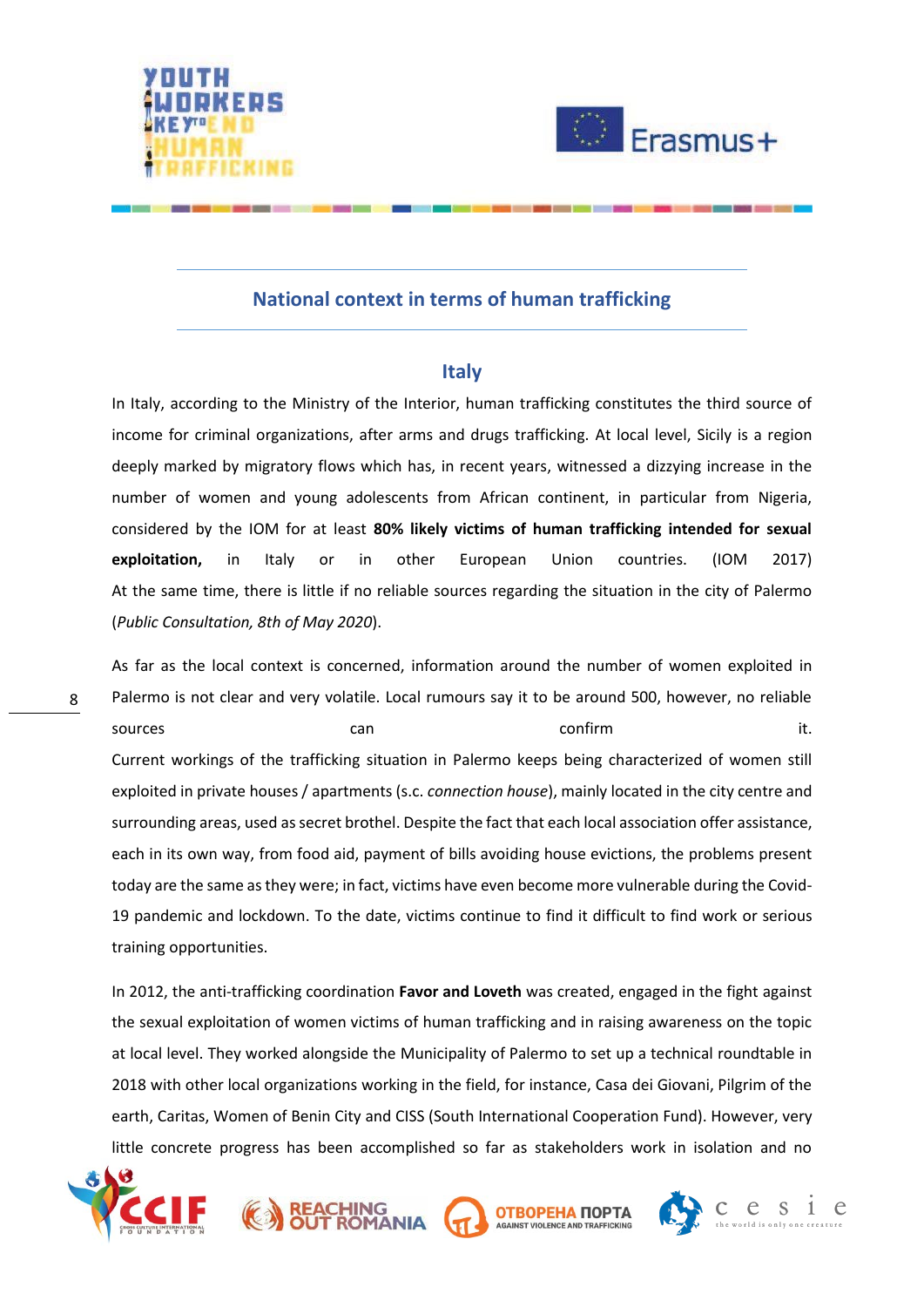



coordinated mechanism has yet been successfully set in motion.

In Italy, it is **The Department for Equal Opportunities (DPO) of the Council Presidency** that covers various activities aimed to monitor, study, and analyse the phenomenon of human trafficking. The data collection system named **SIRIT<sup>1</sup>** is supported by institutional holders as DPO and project implementing entities working in the aforementioned field. For those victims who arrive in Italy, the key instruments to support and assist victims are various government's projects according to article 13 of law n.228 of 2003 "*Establishment of a special assistance program for the victims of the crimes foreseen by articles 600 and 601 of the penal code"* and article 18 of law n.286 of 1998 *"The staying for reasons of social protection",* which are coordinated and co-financed by DPO. According to these articles, the so-called **"double track"** can be implemented, which means that the residence permit can be issued not only after the victim's report but also in those cases where the latter cannot or do not want to report the case or to contact the Judicial Authority.

Crossing the border incorporated by Sicily does not imply the end of the journey. The presence of European borders controls has imposed mobility marked by invisibility; it usually happens they try to blend in long journeys on buses, trucks or other makeshift vehicles. In Northern Italy the crossing major hubs are in **Ventimiglia, Bardonecchia, Como and Brennero.** (Save The Children 2018)

The phenomenon in Italy is expressly punished in our legal system by the law n. 228 of 2003 *"Measures against human trafficking"* with which the articles of the penal code already relating to the reduction into slavery were rewritten (article 601 on human trafficking). The definition of conduct punishable by way of human trafficking was then expanded by legislative decree n. 24 of 2014 *"Implementation of Directive 2011/36/EU, relating to the prevention and repression of trafficking in human beings and the protection of victims*".

A relevant point on the legislative field is the *Security Decree* **- already converted into law n. 132 of 2018** – that abolishes one of the three types of protection that can be recognized to those who arrived in Italy to seek asylum, or humanitarian protection. It introduces a specific type of hypothesis of "special cases", which includes victims of human trafficking victims. Another form of restriction on the reception front was declared in March 2020 with an inter-

 $1$  (Computerized System for the collection of information on the human trafficking)







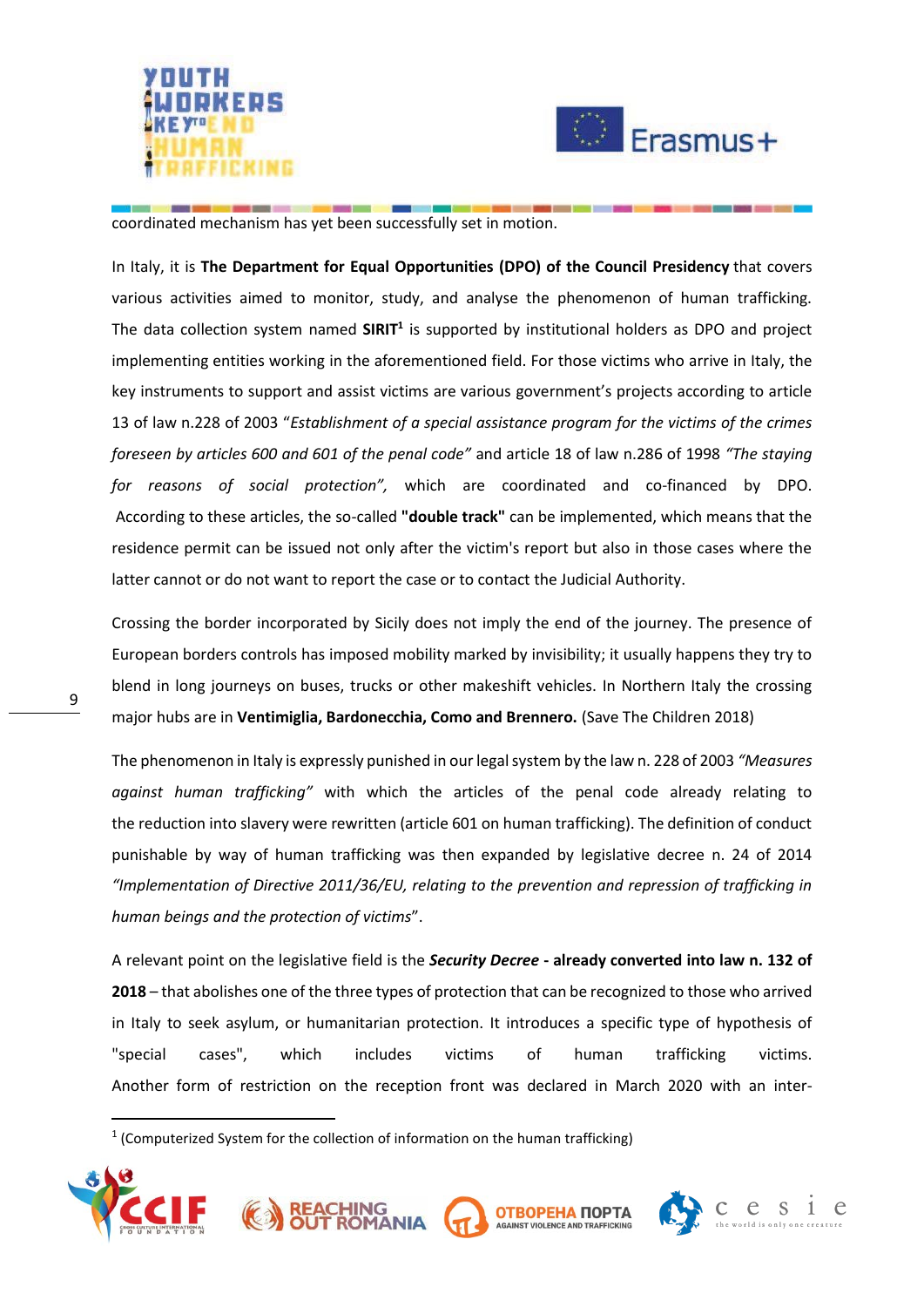



ministerial decree that in its art.1 stated that : *"For the entire duration of the national health emergency resulting from the spread of the COVID 19 virus, the Italian ports do not guarantee the necessary requirements for the classification and definition of "place of safety", by virtue of the provisions of the Hamburg Convention, on search and maritime rescue, for rescue cases carried out by naval units flying a foreign flag outside the Italian SAR area".* (Ministry of Infrastructure and Transport, Ministry of Foreign Affairs and International Cooperation, Ministry of Interior and Ministry of Health)

To help the initial disclosure a **free government's hotline** was created. The "Green number" (800-290- 290) is in operation 24/7 and respects anonymity of caller and is operated by multilingual staff. It provides detailed information on legislation and services guaranteed to people trafficked/exploited in Italy. The service is also addressed to citizens wishing to report situations of exploitation, as well as to the organizations. The organizations of the organizations of the organizations of the organizations of the organizations of the organizations of the organizations of the organizations of the organizations of the organizati

#### **Malta**

In recent years, Malta has made significant progress in certain areas in its anti-trafficking action. This includes social work support for human trafficking victims, lifting of residence permit and work permit fees for foreign victims, and more active prosecution of offenders overall. For the first time, a minor victim of trafficking was officially identified and received the necessary support (US Department of State, 2019). Moreover, in its response to the evaluation by the Council of Europe's Group of Experts on Action against Trafficking in Human Beings ("**GRETA**"), the government of Malta informed that free legal aid was made available for victims irrespective of their immigration status or type of exploitation. Victims also have access to free interpretation services (Council of Europe, 2020). Moreover, the government expanded its public awareness efforts (US Department of State, 2020).

At the same time, according to the 2020 **TIP** (Trafficking in Persons Report) Report of the US Department of State's Office to Monitor and Combat Trafficking, there were insufficiencies in Malta's anti-trafficking action compared to the past reporting period. It states that the Maltese government decreased both investigations and prosecutions, identified and referred fewer victims, demonstrated poor interagency coordination, and failed to adequately enforce labour recruitment regulations and control massage parlours where vulnerability to trafficking remains high. To give an illustration, between 2016 and 2019, the police identified only 7 cases of labour exploitation and 2









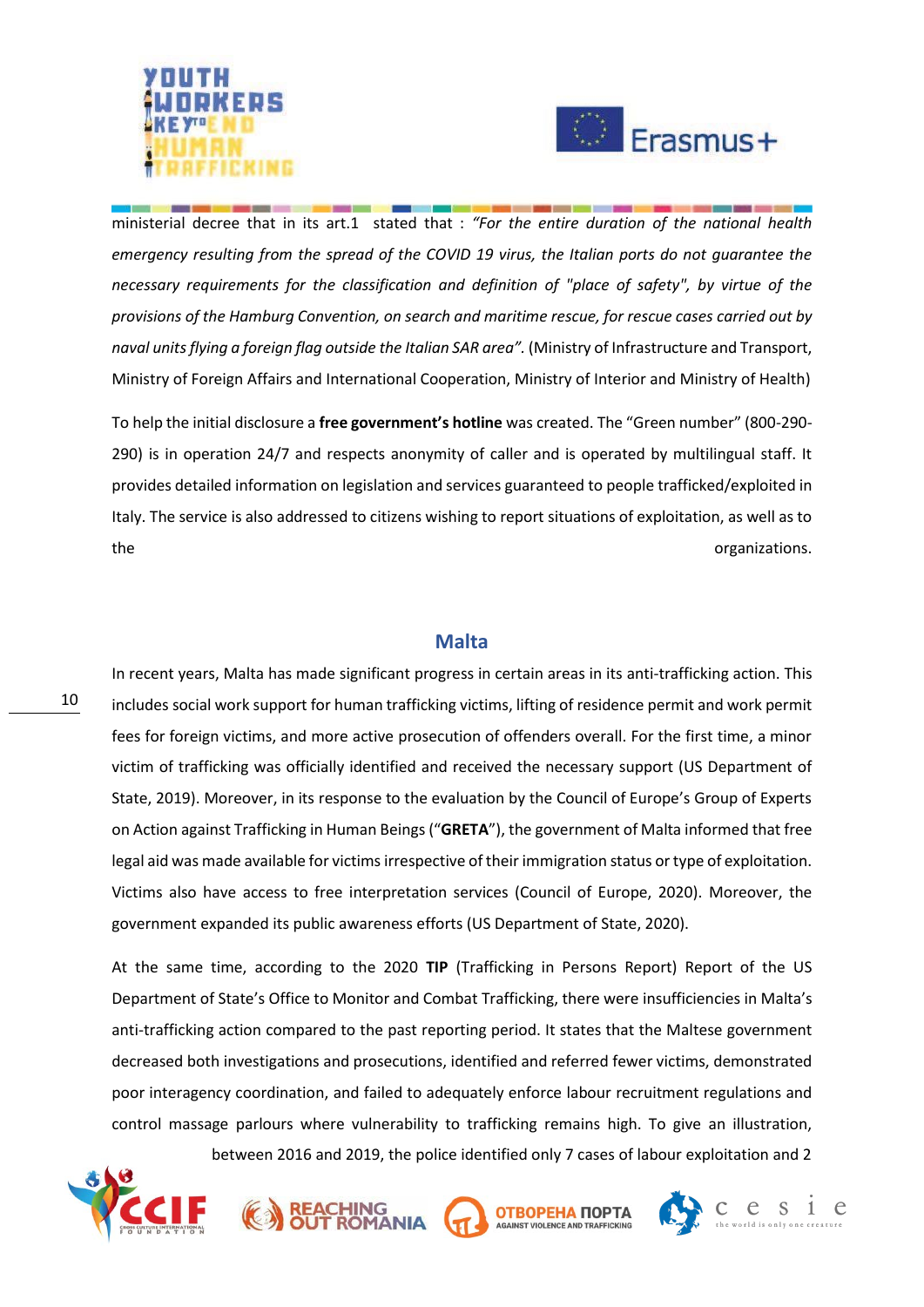



----cases of sexual exploitation with the total number of 71 victims (Council of Europe, 2020). In this study, interview data and consultative meetings revealed that the number of potential trafficking victims might be much higher. Several respondents reported their encounters with potential victims among youth.

As many of them arrive in Malta undocumented and unskilled, they can hardly access the labour market and secure employment unless granted the protection status. Between 2005 and 2015, **only 4 per cent of asylum applicants received refugee status, and 34 per cent were under subsidiary protection** (UNHCR, 2018). In contrast to recognized refugees, subsidiary protection holders do not receive employment benefits such as employment insurance and pension, even though they must pay tax on wages (UNHCR Malta, 2020). Several NGO workers who participated in the public consultations noted that many young migrants end up in informal and often illegal labour. For instance, one of the interviewees from the Gambia reported that he works casual jobs and avoids police as he does not have a work permit (Interview on 26<sup>th</sup> June 2020).

#### **North Macedonia**

In North Macedonia, trafficking in human beings is defined as a separate criminal offence in the Criminal Code<sup>2</sup> as of 2002. The Criminal Code includes a definition of human trafficking pursuant to the Palermo Protocol (Article 3). Articles 418 to 418-e of the Macedonian Criminal Code prohibit various criminal behaviours with elements of trafficking in human beings. The definitions of THB offences in the Criminal Code recognise "*all means of human trafficking related crimes in line with international standards, as well as all forms of exploitation*" 3 .

According to the Annual Reports of the National Commission for Combating Human Trafficking and Illegal Migration of North Macedonia provided data on identified victims, in the period between 2015-

<sup>3</sup> Todorovska, M., Varoslija, M., Frishcik, J., Gelevska, M., Mishev, S. (2016). "Monitoring and Evaluation of Anti-Trafficking Laws and Policies and Their Implementation in the Former Yugoslav Republic of Macedonia In 2014 And 2015" Skopje: Open Gate-La Strada.p.12. Retrieved from the Open Gate website: <http://www.lastrada.org.mk/mainarchive/monitoring%20report%20MAK-ENG.pdf> (accessed on 15 April 2020)









<sup>2</sup> Criminal Code (Official Gazette, Nos.37/96, 80/99, 4/2002, 43/2003, 19/2004, 81/2005, 60/2006, 73/2006, 7/2008, 139/2008, 114/2009, 51/11, 135/11, 185/11, 142/12, 166/12, 55/13, 82/13, 14/14, 27/14, 28/14, 115/14, 132/14, 160/14, 199/14, 196/15, 226/15, 97/17, 248/18)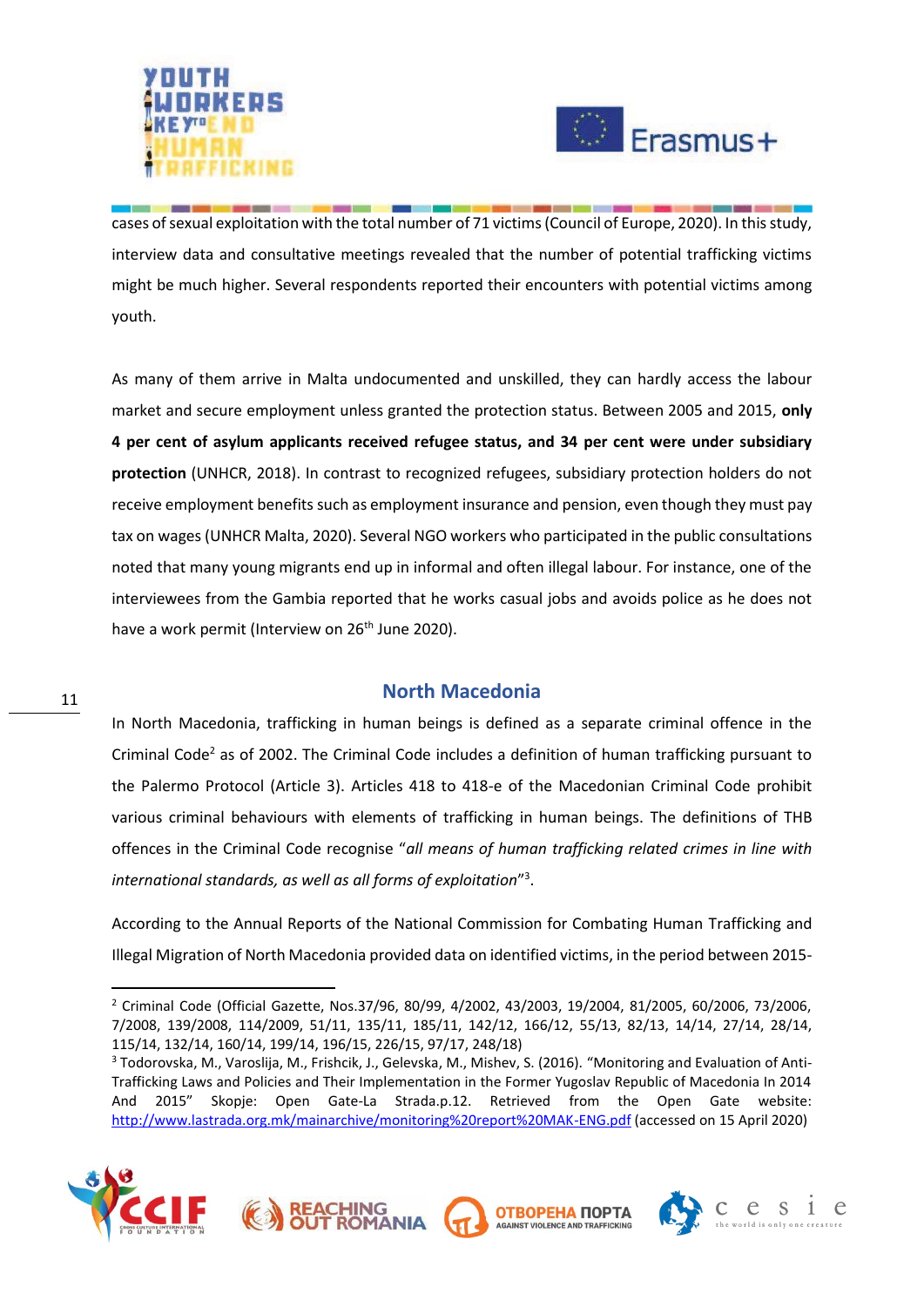



2019 they collected a total of 21 cases of victims of human trafficking having Macedonian nationality (15 of these are girls) and 3 cases of foreign ones.

During 2019, the institutions identified 6 victims of human trafficking, of which 4 children/female, 3 nationalities of RNM, 3 are foreign victims, of which two from Kosovo and 1 from BiH.<sup>4</sup>

Further, the reports states that citizens of North Macedonia along with the foreign victims transiting through North Macedonia are subjected to sex trafficking and forced labour in several sectors: construction, textile and agricultural sectors in Southern, Central, and Western Europe. As another vulnerable group are children, especially Roma, are subjected to forced begging and sex trafficking through forced marriages. Migrants and refugees traveling or being smuggled through North Macedonia are vulnerable to trafficking, particularly women and unaccompanied minors.

A relevant support activity available in the country is the **SOS line** of help from human trafficking, which has been managed by the Open Gate since 2002. Since its establishment, it proved to be one of the most effective methods for the prevention of human trafficking. Operators provide safety tips for jobs abroad, crisis intervention, emotional and physiological help, legal counselling for victims and their parents, relatives etc. In 2019, 348 calls (207 women, 141 men) were registered on the SOS hotline.

#### **Romania**

IOM identified back in 2004<sup>5</sup> that the victims are often young women with ages between 15 and 25 years old. Many of them come from single-parent families, and from small to medium towns in Moldova or Oltenia. Young girls from the Roma community appear more exposed to trafficking than girls same age from the rest of the population.

Interviews and public consultations also showed that there is a no strong value attached to education, but mostly on obtaining money, which reflects the lack of models of success in life that is achieved through education and a professional career.

<sup>&</sup>lt;sup>5</sup> See: [https://publications.iom.int/system/files/pdf/who\\_next\\_victim\\_0.pdf](https://publications.iom.int/system/files/pdf/who_next_victim_0.pdf)









<sup>4</sup> ГОДИШЕН ИЗВЕШТАЈ НА НАЦИОНАЛНАТА КОМИСИЈА ЗА БОРБА ПРОТИВ ТРГОВИЈА СО ЛУЃЕ И ИЛЕГАЛНА МИГРАЦИЈА ЗА 2019 година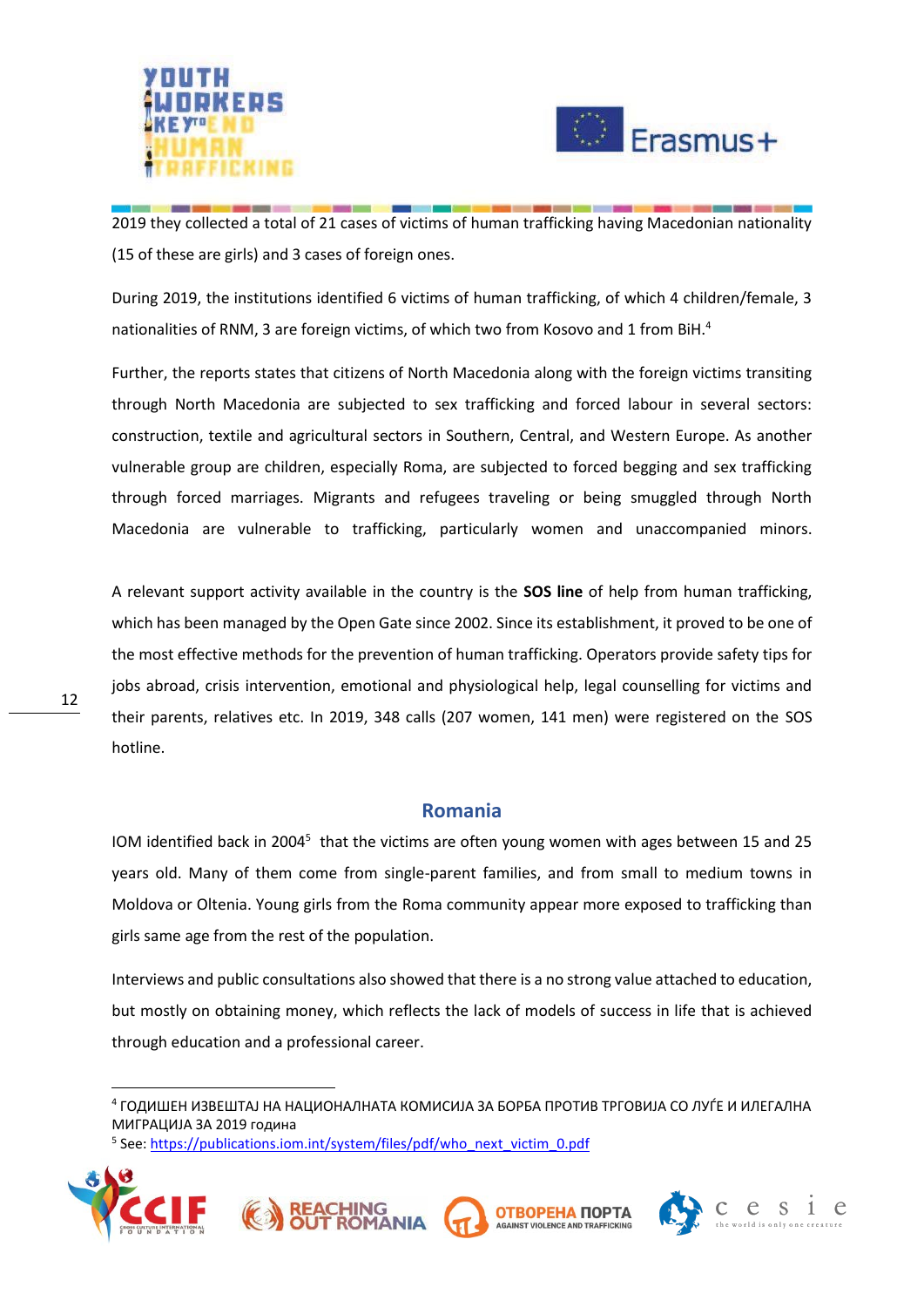



The European Union Justice Program designed in 2017 a project together with partners from Romania, Scandinavian Human Rights Lawyers, and others entitled Pro Victims Justice through an Enhanced Rights Protection and Stakeholders Cooperation<sup>i</sup>, which proposed various strategies for handling victims of trafficking, including youth workers, law enforcement, authorities and any other stakeholders involved in victim protection. Among the strategies recommended for those who offer services or interact with the victims are guidelines for engaging empathy and to differentiate between different types of victims, as not all respond to the same approach. Moreover, the paper suggests that one key element in handling victims of human trafficking is empathy and making sure that the victims receive the services they need – accommodation, medical care, mental counselling, medicine and adequate treatments, access to doctors and medical services.

This been said, however, in a recent report launched in the end of June 2020 by the US Embassy in Romania, it is stated that despite this 2017 project, the Romanian authorities scaled down on prevention and victim protection<sup>6</sup>. New procedures for implementation of victim protection measures were drafted by the National Anti-Trafficking Agency (ANITP) in 2019, but the website of the agency is not updated with anything new currently. There is an ongoing discussion about the new standards in victim protection with Ministry of Labour, ANITP and NGOs active in the field of victim protection and sheltering, but no progress has been yet made.

In Romania, there is no emphasis on preparing the victims of trafficking for dealing with the justice system, so that their voices can be heard and no adequate selection of legal counselling with lawyers specialized in the field of human rights, victims' rights, child protection and women's rights. Often the victims are given bad advice – for instance to call the "lover boy" to take them out of hospital, so that the authorities have no further responsibilities for them, hence the victims often fall back in the same vicious circle of being trafficked again, although initially they managed to escape their abusers.

Unfortunately, in the rural areas or small countryside villages or towns in Romania, the exploitation of people by traffickers is an everyday occurrence and people are used not to react, either from fear, either from complacency, either from lack of resources or information. There are many localities in Romania ripe with trafficking in human beings, that everyone seemsto know about, including the local

<sup>&</sup>lt;sup>6</sup> See:<https://ro.usembassy.gov/2019-trafficking-in-persons-report/>







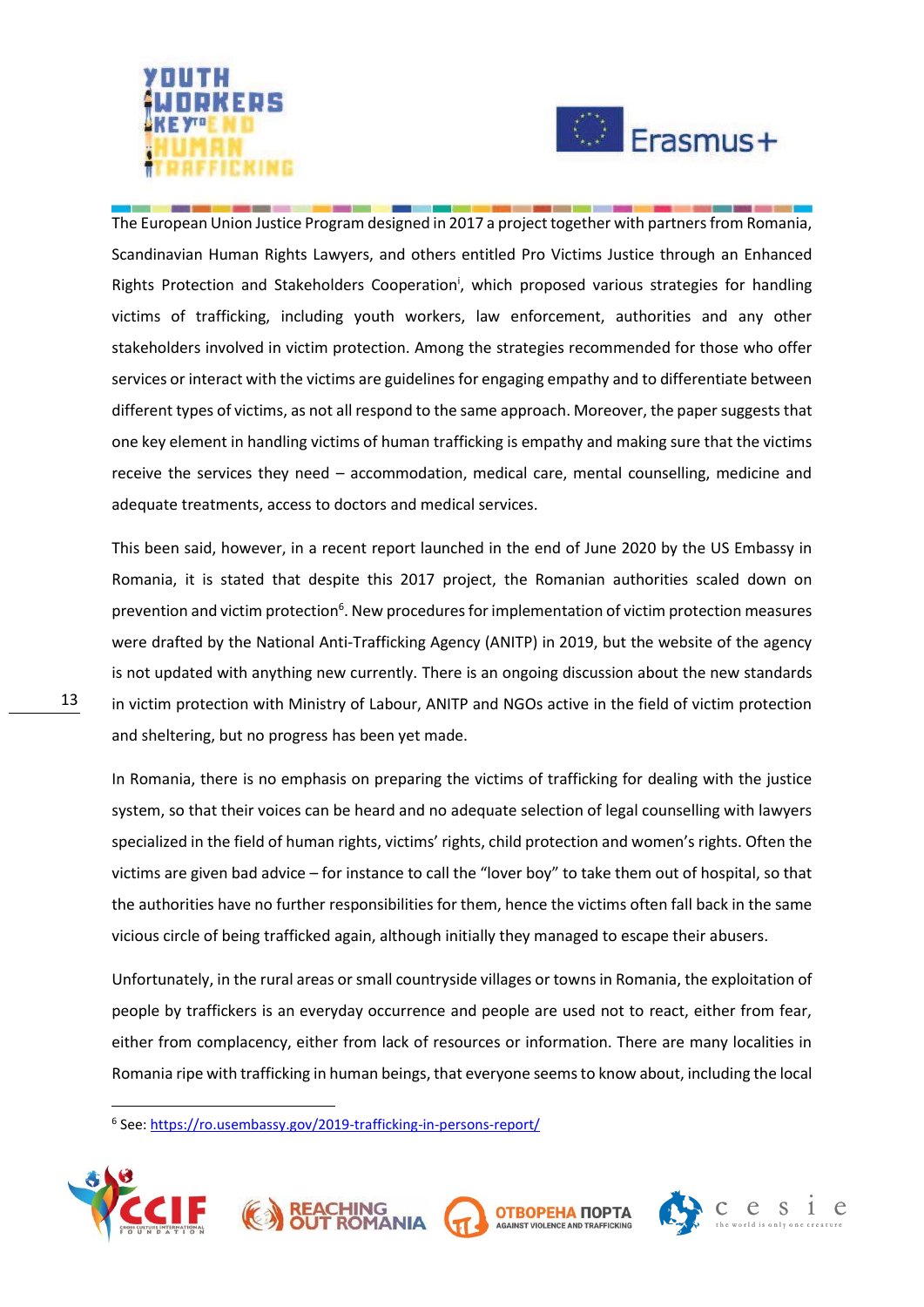



police, without any legal consequences for the traffickers or any protection for the victims. In many local communities the common reaction is against the victims, who are labelled as prostitutes and vilified or incriminated instead of traffickers.

A big challenge is represented by the lack of funds for the NGOs that provide services for victims and the lack of resources for the state funded programs, including medical care and mental health services absolutely compulsory for victims of trafficking.

Recently, by the end of June 2020, the US Ambassador in Romania and the Minister of Justice released a joint statement about the human trafficking networks in Romania and the need to address the rampant increase in trafficking cases<sup>7</sup>. The Minister pointed that under the previous PSD government, the aggressors and traffickers were practically given impunity, but striping the prosecutors of legal tools to enforce the law against them and promised this will change. It was declared that human trafficking and the networks of organized crime in Romania will be tackled until annihilation and combating human trafficking has become a national priority. The new approach underlined the need to act in cooperation with international and European law enforcement for dismantling the pervasive power of human traffickers in the Romanian society.

Nonetheless, regardless of the new measures and strategies proposed by the government, the lack of education, information, and awareness, particularly in vulnerable communities and groups, will continue to produce victims. The need to involve youth workers in the fight against human trafficking in Romania is more acute than ever; moreover, former victims should become trainers and educators as the best qualified ambassadors for educating and informing the society about the trauma and abuse they suffered and how these can be prevented in the future which will hopefully be addressed by the ANTIP $^8$  which has announced a new set of measures in cooperation with DIICOT $^9$  with an accent on increasing the level of information/education and awareness among risk groups, experts in the field, and population, for the period between March-December 2020. Its impact remains to be studied.

<sup>&</sup>lt;sup>9</sup> (Directorate for Investigation of Organized Crime and Terrorism)









<sup>7</sup>See: [https://www.mediafax.ro/social/ambasadorul-sua-apel-la-parlament-sa-lucreze-cu-guvernul-pentru](https://www.mediafax.ro/social/ambasadorul-sua-apel-la-parlament-sa-lucreze-cu-guvernul-pentru-combaterea-traficului-de-persoane-daca-esti-traficant-de-persoane-te-vom-gasi-si-te-vom-pune-sub-arest-19343983)[combaterea-traficului-de-persoane-daca-esti-traficant-de-persoane-te-vom-gasi-si-te-vom-pune-sub-arest-](https://www.mediafax.ro/social/ambasadorul-sua-apel-la-parlament-sa-lucreze-cu-guvernul-pentru-combaterea-traficului-de-persoane-daca-esti-traficant-de-persoane-te-vom-gasi-si-te-vom-pune-sub-arest-19343983)[19343983](https://www.mediafax.ro/social/ambasadorul-sua-apel-la-parlament-sa-lucreze-cu-guvernul-pentru-combaterea-traficului-de-persoane-daca-esti-traficant-de-persoane-te-vom-gasi-si-te-vom-pune-sub-arest-19343983)

<sup>8</sup> (Romanian Agency against Human Trafficking)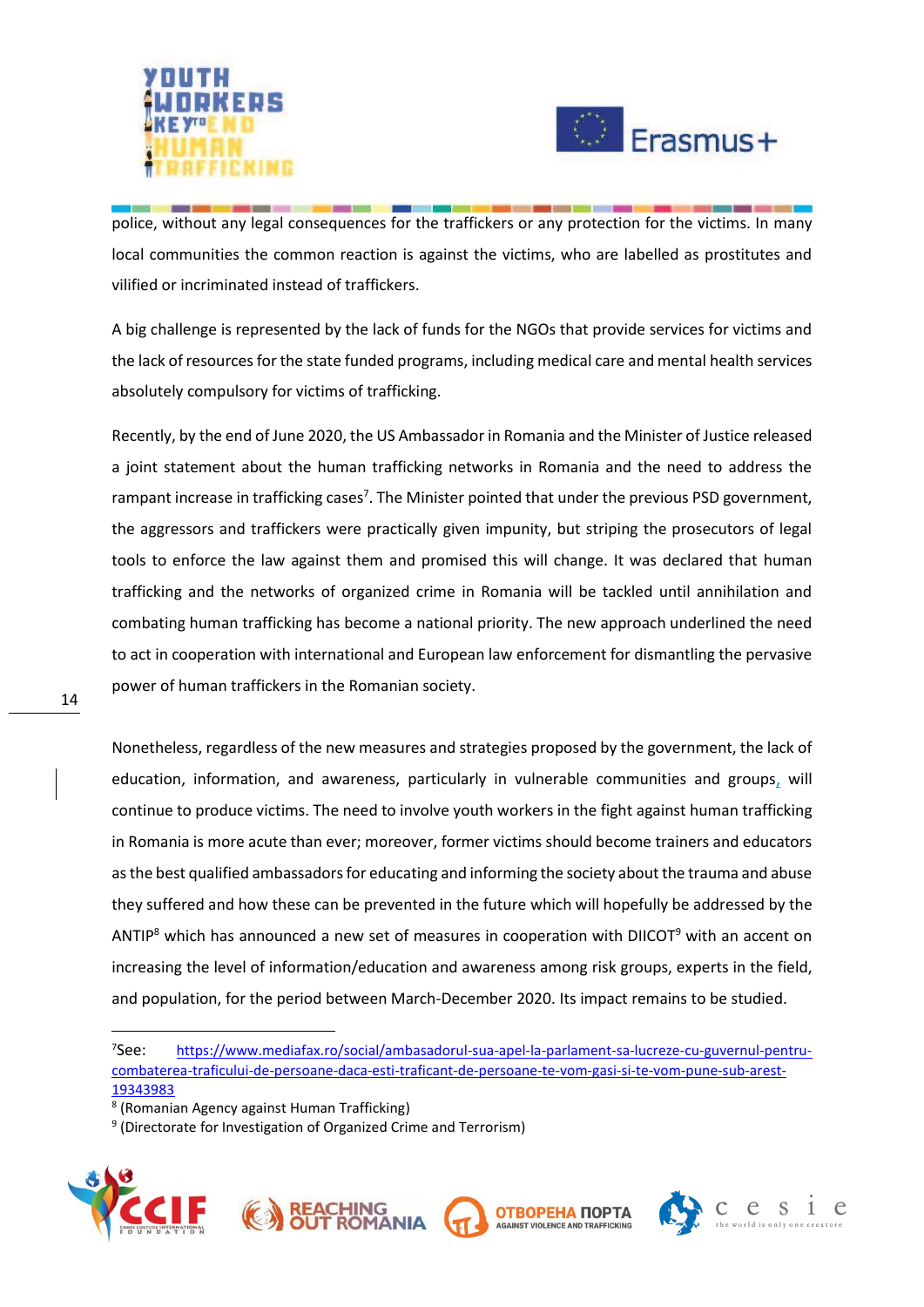



This been said, at the moment, there is no coherent, long-term vision with clear planning and measures for tackling human trafficking by the Romanian authorities. There is no efficient cooperation, in public-private partnerships, with NGOs who have the know-how in victims' protection, enabling those organization to further extend their services for the victims. By the contrary, the government seeks to handle the victims within its system of child protection, which often means keeping the minors in institutionalized state facilities, where trafficking is ripe, being one of the main sources for pimps. Authorities still prosecute persons who practice prostitution, although often they are minors, without investigating possible trafficking networks. There is also a social perception that trafficking is a way of life for some communities and people, and often the police knows the local traffickers and the victims, but fail to act, even in cases when they have a registered complaint. Furthermore, there is the complete lack of training for the police officers and prosecutors, often also for judges, regarding victims of trafficking, sexual abuse, sexual assault and domestic violence, which often includes children. In the recent years, more judges have pronounced decisions that criminalize the victim – for instance motivations of court decisions that refer to the clothes of the victim, her behaviour or previous entanglements.

15 This adds to the lack of detention facilities that has determined many judges to free sexual aggressors, rapists, and abusers, some of them being members of the victims' families and sent them back home in the same environment with the victims. Unfortunately, often victims are not properly represented in the court, as many state lawyers are under paid and disinterested and lacking elementary legal knowledge about victims' rights and women's' rights. Often, one of the main complaints is that the system of investigating trafficking re-traumatizes the victims, because the focus is on identifying the possible suspects, and less on protecting the victims. This aspect is even more damaging for children who are victims.

Lastly, young women and children are the most affected by human trafficking as they are the main targets for organized crime, yet no program is set in place for handling their protection and the awareness necessary to avoid falling prey to the traffickers, organized crime and lover boys. In a study published by IOM in 2004<sup>10</sup> it shows back then that Romania is one of the main countries of origin for victims of trafficking for the purpose of sexual exploitation. The report points to the fact that knowing

<sup>10</sup> <https://publications.iom.int/books/vulnerability-young-romanian-women-trafficking-human-beings>







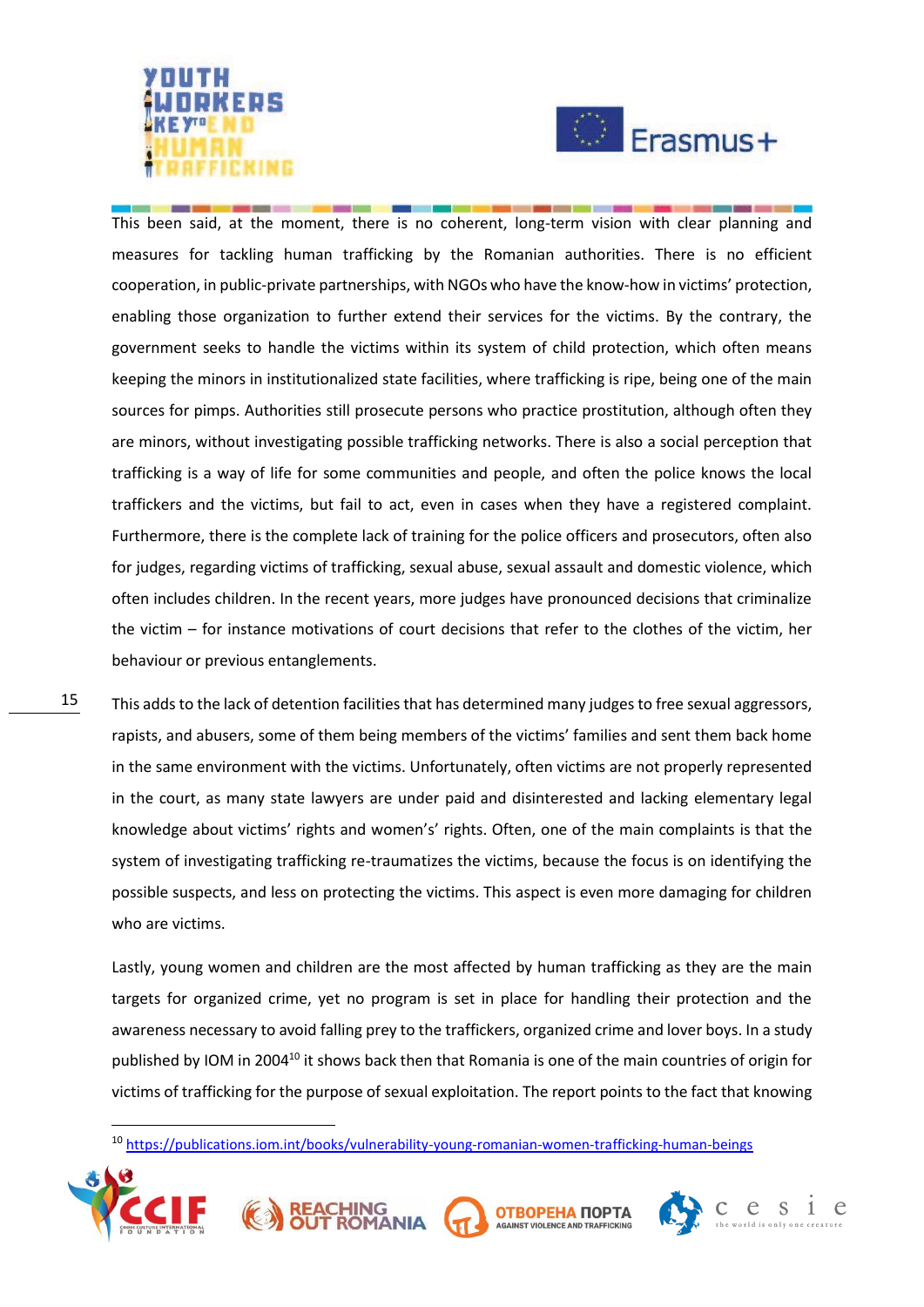



who the potential victims are can help law enforcement for profiling traffickers. Yet, although the Romanian police often know who the traffickers are, being widely known in the community, nothing is done in order to prosecute them. However, the report identifies who are the most vulnerable to trafficking, including the way the school and family provide certain values and models for achieving success in life.







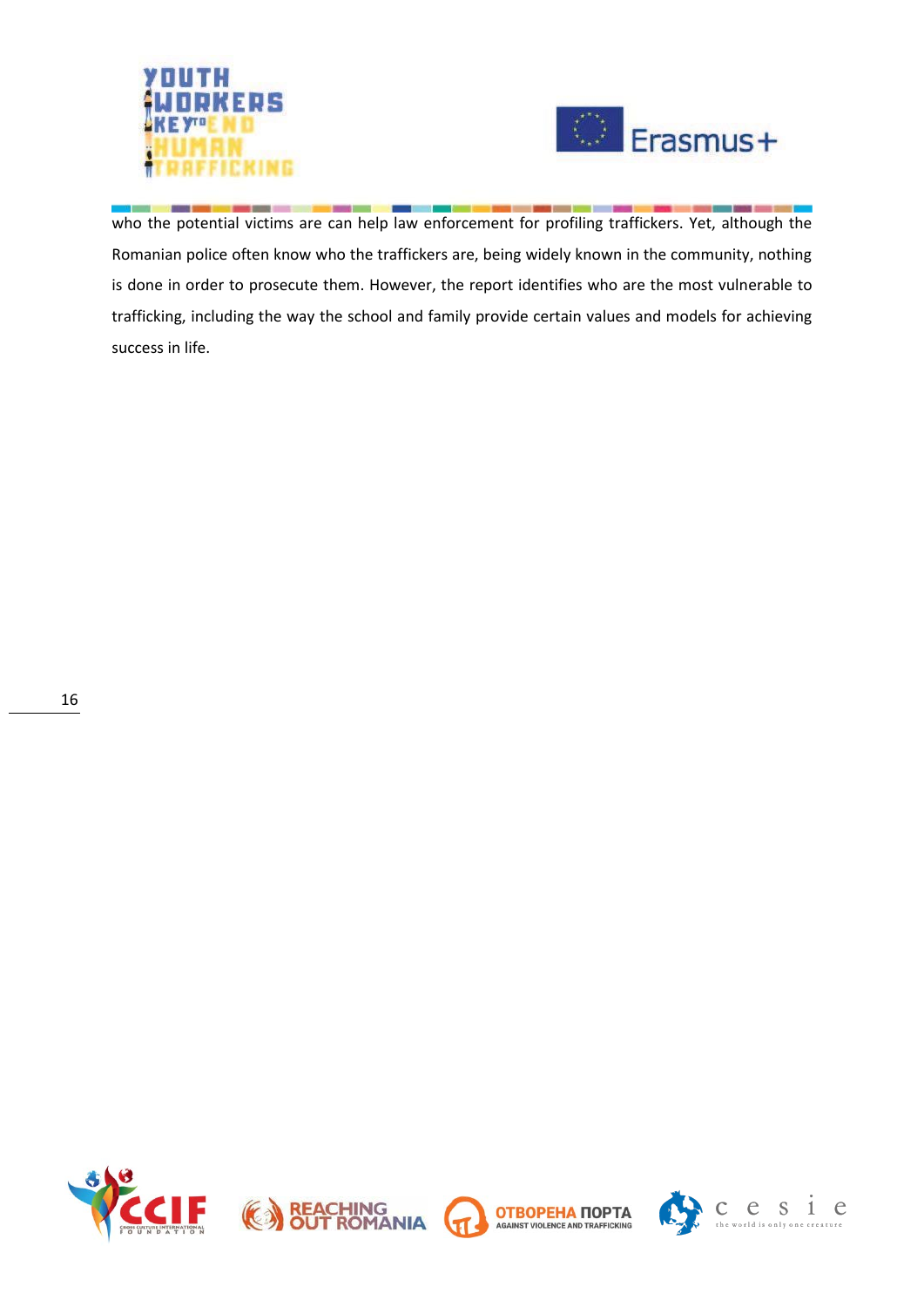



## **Levels of awareness of youth and youth workers in relation to human trafficking**

According to the data collected, the level of awareness of youth and youth workers and stakeholders about human trafficking is very extensively elaborated with **variant perceptions** and **it shows modest levels of awareness** in all the partner countries. Many answers from the participants especially among youth are reserved and short compared with youth workers, in relation to whether they can help to end human trafficking among their peers. Such findings highlight the need to introduce more workshops at schools on this sensitive topic. In general terms, interviewees agreed on a definition of human trafficking as a **gross violation of human rights and exploitation of persons** in forms of slavery, working and sexual exploitation*,* forced marriage, removal of organs, forced begging and other abusive practices.

17

Some interviewees also demonstrated a good awareness of common deceptive tactics used by traffickers, including a false promise for work. In fact, majority of interviewees opined that **main targets** of trafficking of human beings are **young people, especially women and girls from Latin America, North Africa and South Asia, mainly from not EU countries as Nigeria and Ivory Coast but even EU ones like Romania and Moldovia** (for instance, citizens from North Macedonia were identified as victims of trafficking in several countries, i.e. in Germany 52 persons were identified who were exposed to labour exploitation)**.** 

Interviewees also agreed that the average of victims spans **between 17 and 22 years old,** but also minors are targeted as victims. Youth workers and stakeholders also specified the motivation and trap into falling a victim, particularly those coming from African countries to Europe. Wanting to leave from the deprived, they entrust themselves to a person making a money debt in order to leave with a promise of better life, and motivated by this they undergo a **tribal oath called** *juju*. They are thus deported with deception in Europe under the control of a correspondent figure, *the mamam*, for various purposes of exploitation. Hence, it happens that these ladies have been lured







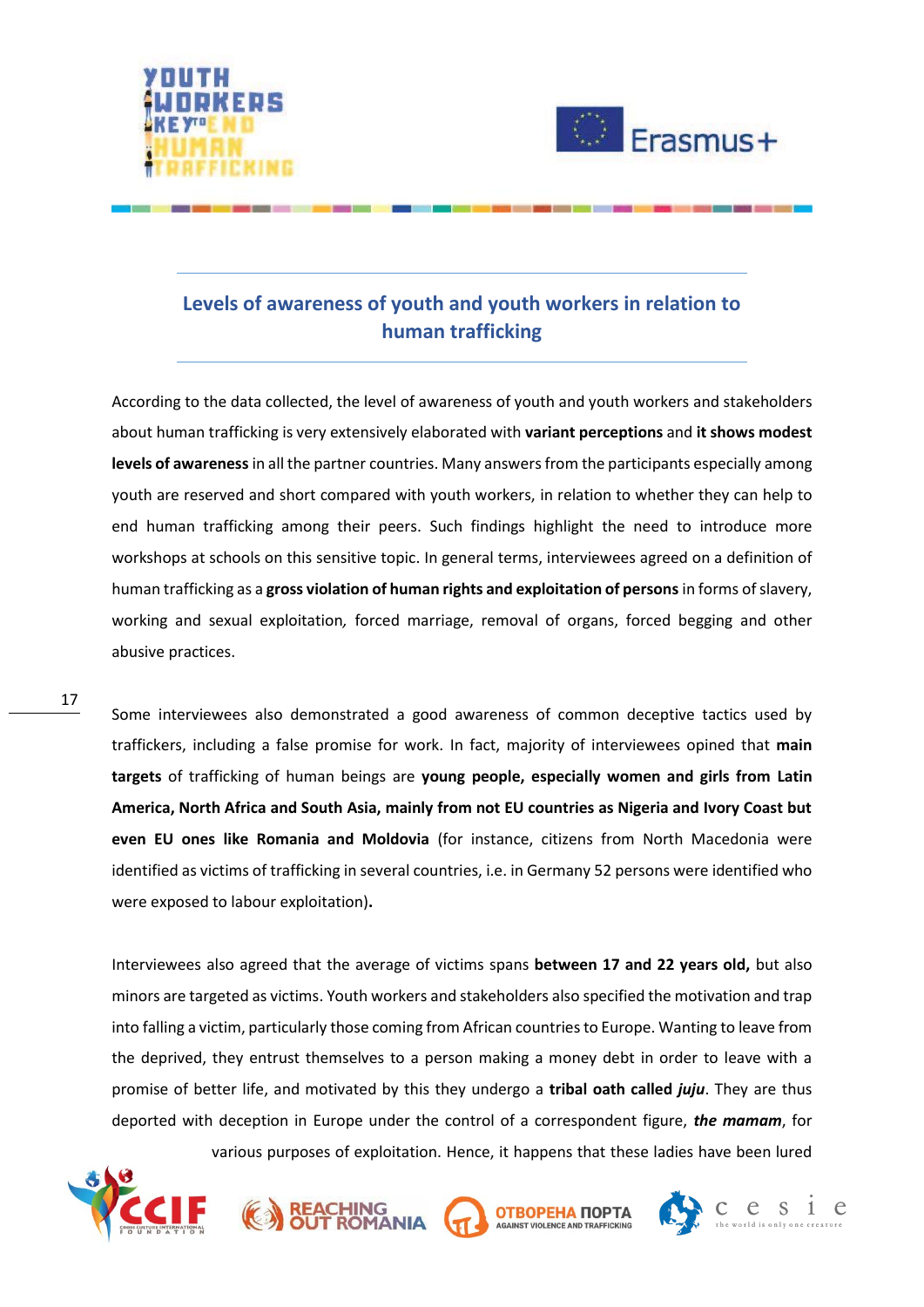



to some countries with promises of jobs, yet they have now been sold to the highest bidder and are being used as sex slaves.

An interesting historic focus came out from few answers collected by CESIE in Italy; some of the interviewees, in fact, framed the phenomenon to the past affirming: *"It makes me think about the so called triangular trade, also called the Atlantic trade, of slaves from Africa to the fields in South America to work in the cotton, cocoa and tobacco fields […] It is often thought it is an old phenomenon such as the black trafficking of the 1500s when in reality it is something that still happens today" (CESIE, Interview Young People, Locals, 14th and 17th of April 2020)*.

At the same time, **little awareness or confusion** was found among interviewees in partner countries. For instance, this phenomenon is often **confused with migration or smuggling.** Moreover, since trafficking usually involves a movement of the victim across borders, many of the interviewees do not consider those domestic/in-country cases as part of human trafficking. In Italy, this is covered under the Palermo Protocol.

Findings also show how human trafficking in North Macedonia results as a **taboo topic** and it is less discussed among youth population. This is evident as one interview affirms: "*Unfortunately, it is still a taboo subject. Most affected are women and children, who are often financially unstable and lack family support, as well as minority rural groups, but this does not rule out the possibility that someone who opposes these characteristics may be a victim. (Open Gate La Strada, ID 9, youth participants).* On the same wavelength in Italy there's a huge lack of knowledge about the s.c. *"white slave trade",* a European shade of sexual exploitation which comes from EU human trafficking.

Furthermore, despite the fact that some might be aware of the phenomenon, many times **people do not speak up**. For instance, in the rural areas or small countryside villages or towns in Romania, the exploitation of people by traffickers is an everyday occurrence and people are, unfortunately, used not to react, either from fear, either from complacency, either from lack of resources or information. There are many localities in Romania ripe with trafficking in human beings, that everyone seems to know about, including the local police, without any legal consequences for the traffickers or any protection for the victims. Also, in many local communities the common reaction is









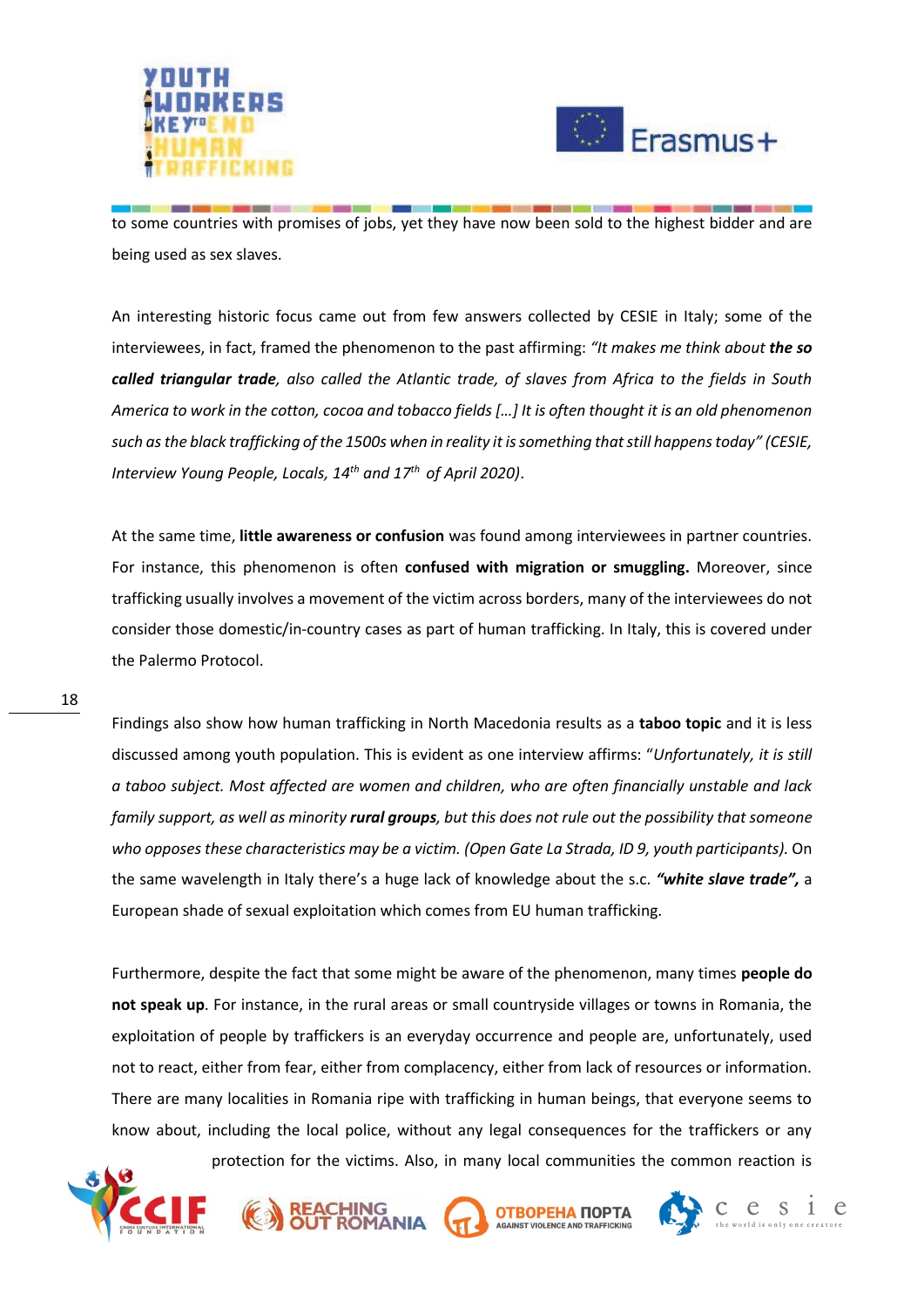



against the victims, who are labelled as prostitutes and vilified or incriminated instead of traffickers. Naturally, this has its toll on young people who have limited amount of information about the risks and realities of human trafficking.

As far as source of knowledge about these topics is concerned, both young people youth workers and stakeholders stated that it was from reading novels, daily or web newspaper articles, by watching newscast, docufilms and tv series both for young people, youth workers and stakeholders; some quoted **sensibilization initiatives** promoted by social/youth/local/charity centres, some studied the phenomenon at school and university as a subject; and few of them had a more direct meeting with the font because they heard stories.







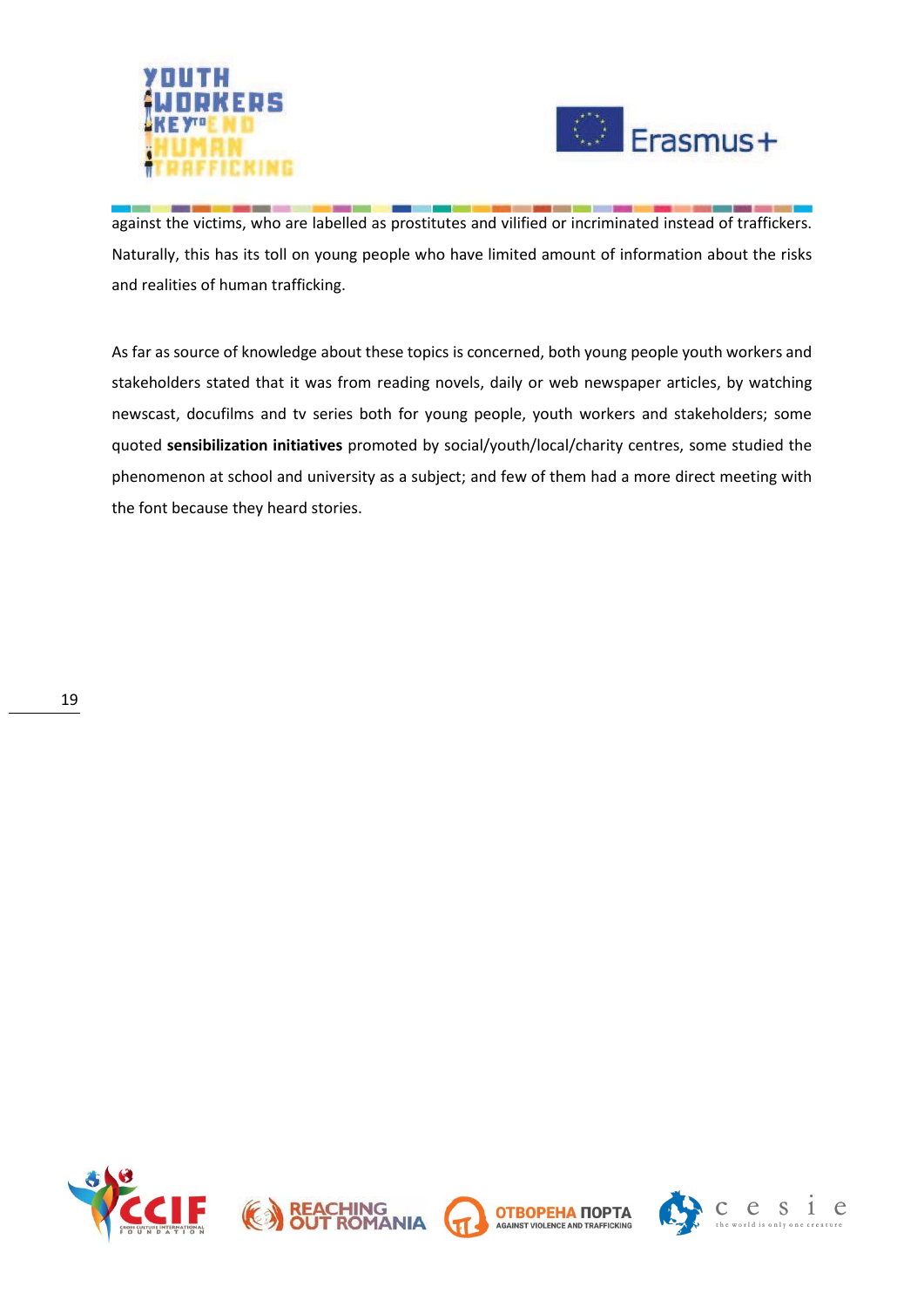



cesie

#### **Risk factors of becoming a victim of human trafficking**

Questioning about risk factors of becoming a victim of human trafficking young people as participants highlighted various data that can be split in two types: environmental/external and personal/internal ones.

**Environmental/external risks** are the **destitute or vulnerable backgrounds** combined with the **fragility of formal legal frameworks**, followed by a **strong subculture** and the linked little value that is given to life, not only in being a victim but also becoming an executioner. On the same wavelength there is soon a present and strong patriarchy, especially on female victims, the consequent belonging to dysfunctional, absent, neglecting or abusive caretakers or **families**, which could be composed by a single parent, or to state centres for abandoned children. This background represents a fragile frame together with the attitude to life on the street, the lack of love/attention and of self-determination ability and the desire to escape from an environment of violence and abandonment (TEMVI 2014-2016) as they might be exposed from young age to a vicious model survival.

20

Another factor is explained by the fact that victims soon do not have strong ties in their country, they are unable to contact the police or the social services which supposes a **distrust in institutions**. As several participants stated: *"Poverty, homelessness, mental illness, the use of illegal substances and the like." (Open Gate La Strada, ID 21, youth worker); "Perception of unequal opportunities is also one of the root causes of being a victim of THB" (Open Gate La Strada, ID 3, Public Consultations).* 

In addition to this contest, many other elements have been considered; **the excessive exposure of young people via the internet and social media** is on , thus having a distorted view of reality, the consequent cult of self-image, a strong disinformation, **places and friendships you can frequent** as they might be influenced by those around them. Most of the interviewees readily answered that they have to be more careful with whom they are going out or whom they meet occasionally. Here a few answers were expressed to the

**ОТВОРЕНА ПОРТА** 

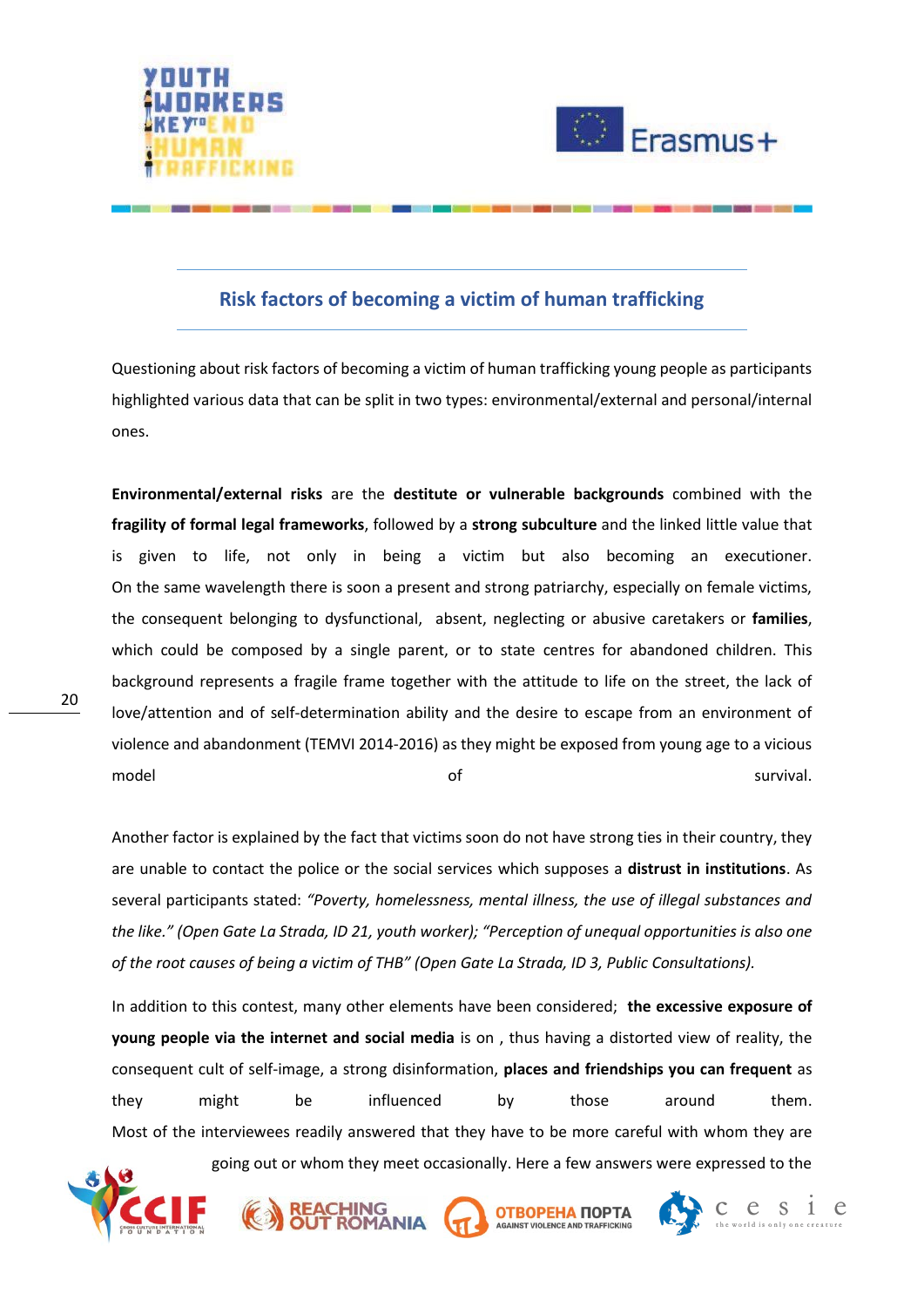



relevance of the social media too. *"Posting on social networks with the correct location, going out to clubs for the elderly." (Open Gate La Strada, ID 16, youth worker).*

The **role of technology** in facilitating exploitation and abuse of young people is increasing. A respondent from CCIF field research working in digital literacy for young migrants pointed out in an interview on 14<sup>th</sup> May 2020 that being too confident when dealing with new technology can be risky for youths *"as they interact mostly through technology"*. Internationally, traffickers have used different online platforms to lure their victims into physical locations – for instance, by pretending to be online boyfriends and using deceptive and fraudulent job offers and marriage proposals and hence manipulating victims through sham marriages or the "lover boy" method. Traffickers use to build an online relationship with them, while alienating them from their family and friends. As the relationship progresses, the offender proposes physical meetups to establish trust and dependency with the victim, and they may utilize any combination of attempts, including by using threat and physical punishments to ensure the victim's submission and captivity (Middleton, 2019).

The other one is the financial crisis we in part still live, especially if we even consider the **monetary currency debt issue** (for example 1 Euro is 350 Nigerian naira). In fact it even happened that people with University degrees ended up victims of trafficking; a participant during the interview affirmed: "*Once a Tunisian University colleague of mine (who came from a wealthy and educated family) told me that she had been lured through social networks with a promise of scholarship abroad and was about to end up in a prostitution network. Now she is an activist against human trafficking in Tunisia, her name is Racha Haffar." (CESIE, Interview with Youth Workers and Stakeholders, 27th of April 2020)*

**The mobility in general** in fact exposes young people to some risks , letting understand that you are not from the place; a participant in fact affirmed: "*Often here in Palermo I had this perception, that when they understand that you are not a local you are the object of strange looks" (CESIE, Interview Young People, Migrant, 10th of April 2020*). If we set this process in a proper **emigration** of youth from their country for job seeking it might result a relevant risk factor. Unemployment and the parallel demand for work abroad, the s.c. *get rich quick syndrome*, the general low awareness regarding labour rights as well as the active part that middlemen pay in job facilitation abroad combined with the state of the rule of law, low adherence to laws, corruption, the extent of discrimination based on sexual orientation, restrictions on freedom of speech and perceptions of the outlook of this region



create a broad range of push factors, as the chance of **working in the informal sector**,





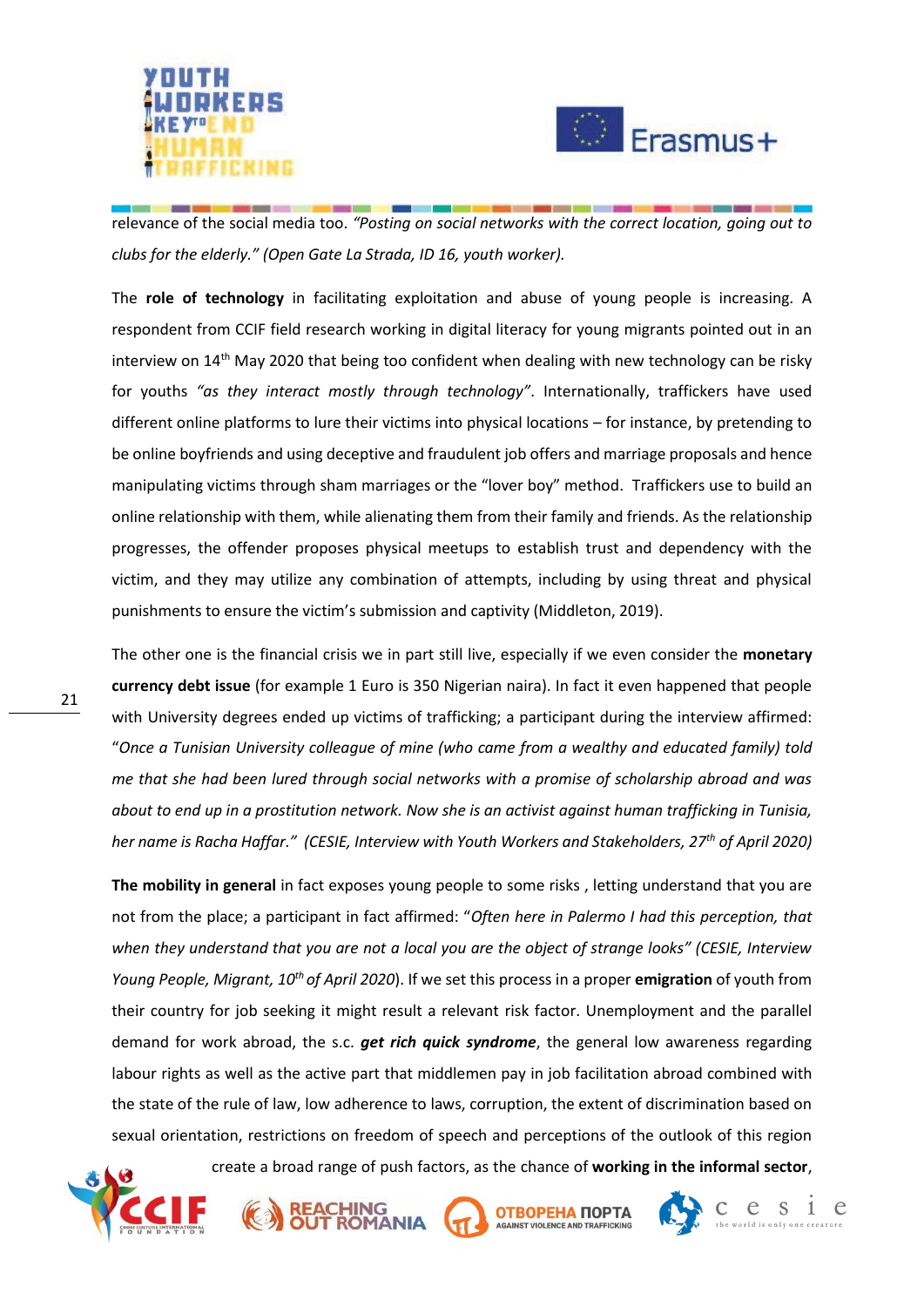



where victims are easier forced to take up increasingly insecure and accept low-paid jobs (Nimführ et al., 2020).

According to the 2020 TIP Report, perpetrators use different **deceptive techniques** to lure their victims. One of them is replacing the initially signed contract with a less favourable one or forcing victims to perform a different job than expected. Only victims from the EU Member States exploited in irregular employment can claim unpaid wages and other compensation from the state (Council of Europe, 2020). However, a few youth workers consider that education is very important in order to not become victim of human trafficking or in other way this suggest that youths in North Macedonia not have enough information about the potential risk factors. As the analyses<sup>11</sup> showed most of the potential victims or already identified are with **low education status**.

Despite the deceptive techniques, in Romania, field research also showed that many times victims are directly forced and coerced against their will.

On the other side, the **personal/internal factors** are embodied in **emotional vulnerability** (loneliness, shyness, insecurity), **abuse in childhood, separation from family, naivety/gullibility** (don't check/verify if the job offer you receive is safe/legal), **the lack of critical thinking, sense of displacement, substance abuse, depression and social isolation.**

Two relevant details concerning risk factors of being human trafficking victims came out by Reaching out and Open Gate La Strada fieldwork, and they are respectively the existence of **predatory families**, who sell their own children into trafficking networks or directly to traffickers, and the target victims of **Roma group.** In fact, it is still a present practice of **early drop out of school**, and this is noticed especially among Roma children. The rate of irregular attendance and the dropout rate of Roma children is high both in primary and secondary education. The Roma that attend school indicate higher absences in comparison to their non-Roma peers, which puts students at risk of dropout (UNDP, 2012). A considerable share of young Roma in North Macedonia has never been to school. About one out of









<sup>11</sup> <http://lastrada.org.mk/priracnici/>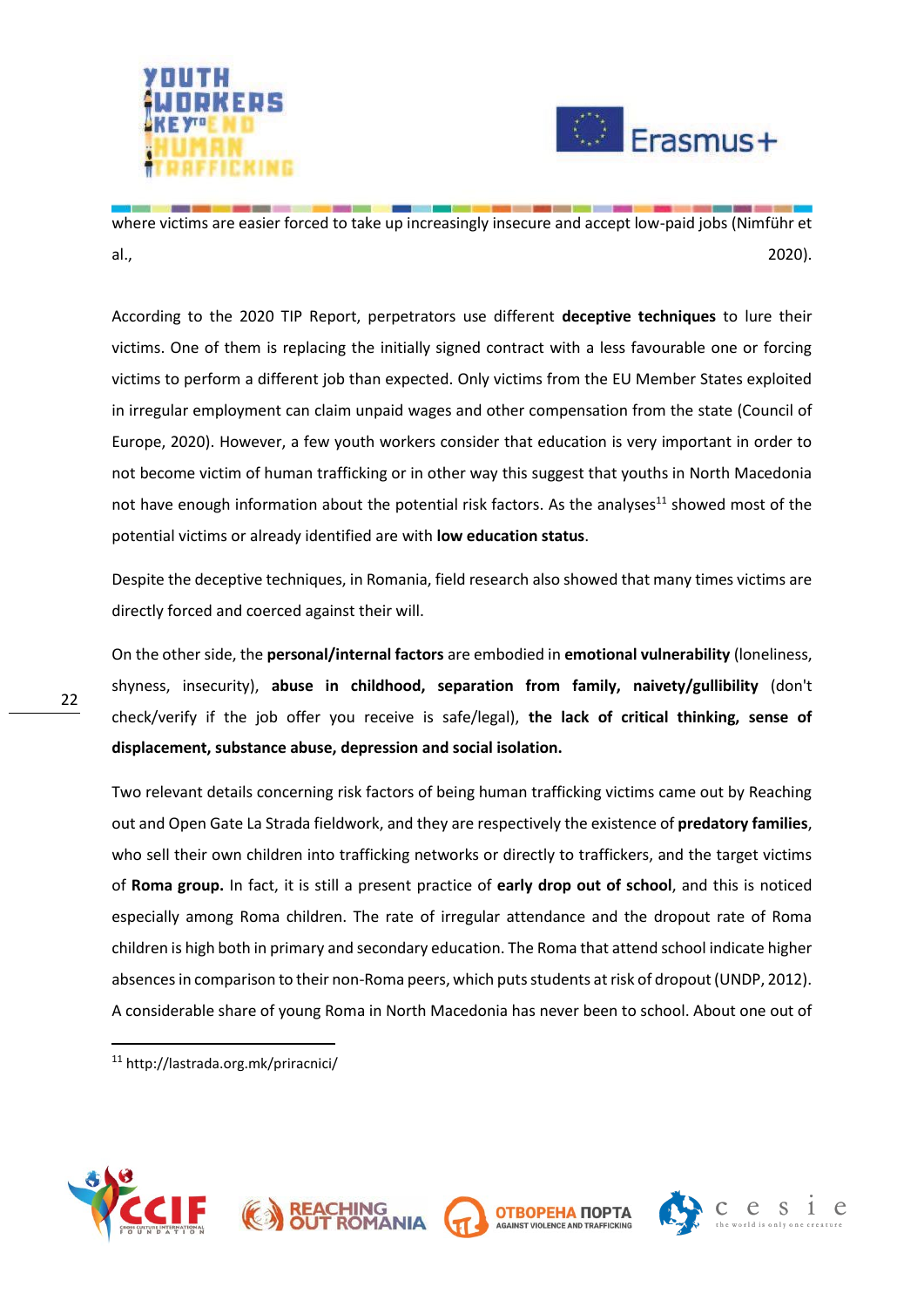



**STATISTICS** <u> The Communication of the Communication of the Communication of the Communication of the Communication of the Communication of the Communication of the Communication of the Communication of the Communication of the Commun</u> <u> Barbara (Barbara) a</u> **The State** ten Roma age 10-18 is without school experience (UNDP, 2012).<sup>12</sup> On average, 39% of Roma high school pupils were enrolled in higher education, while 61% did not continue their education in the period from 2005 to 2017. The average drop-out rate from one to another school year in the period from 2005/2006 to 2016/2017 was 15% in secondary education (Ombudsman of Republic of North Macedonia, 2018).<sup>13</sup> Many Roma children are **unaccompanied,** they can be found on the streets begging or selling items such as wet wipes etc; most probably they make part of an elaborate human trafficking network operating locally and internationally.









<sup>&</sup>lt;sup>12</sup> - UNDP. (2012). Roma Education in Comparative Perspective. Findings from the UNDP/WORLD BANK/EC REGIONAL ROMA SURVEY. Roma Inclusion Working Papers UNDP Europe and the CIS Bratislava Regional Centre

<sup>&</sup>lt;sup>13</sup> Ombudsman of Republic of North Macedonia. (2018). Roma inclusion after the decade of Roma current situation and challenges. Skopje: Ombudsman of Republic of North Macedonia. <http://ombudsman.mk/upload/documents/2018/Prezentacija-Inkluzija%20RomiVrabotuvanje-07.11.2018.pdf>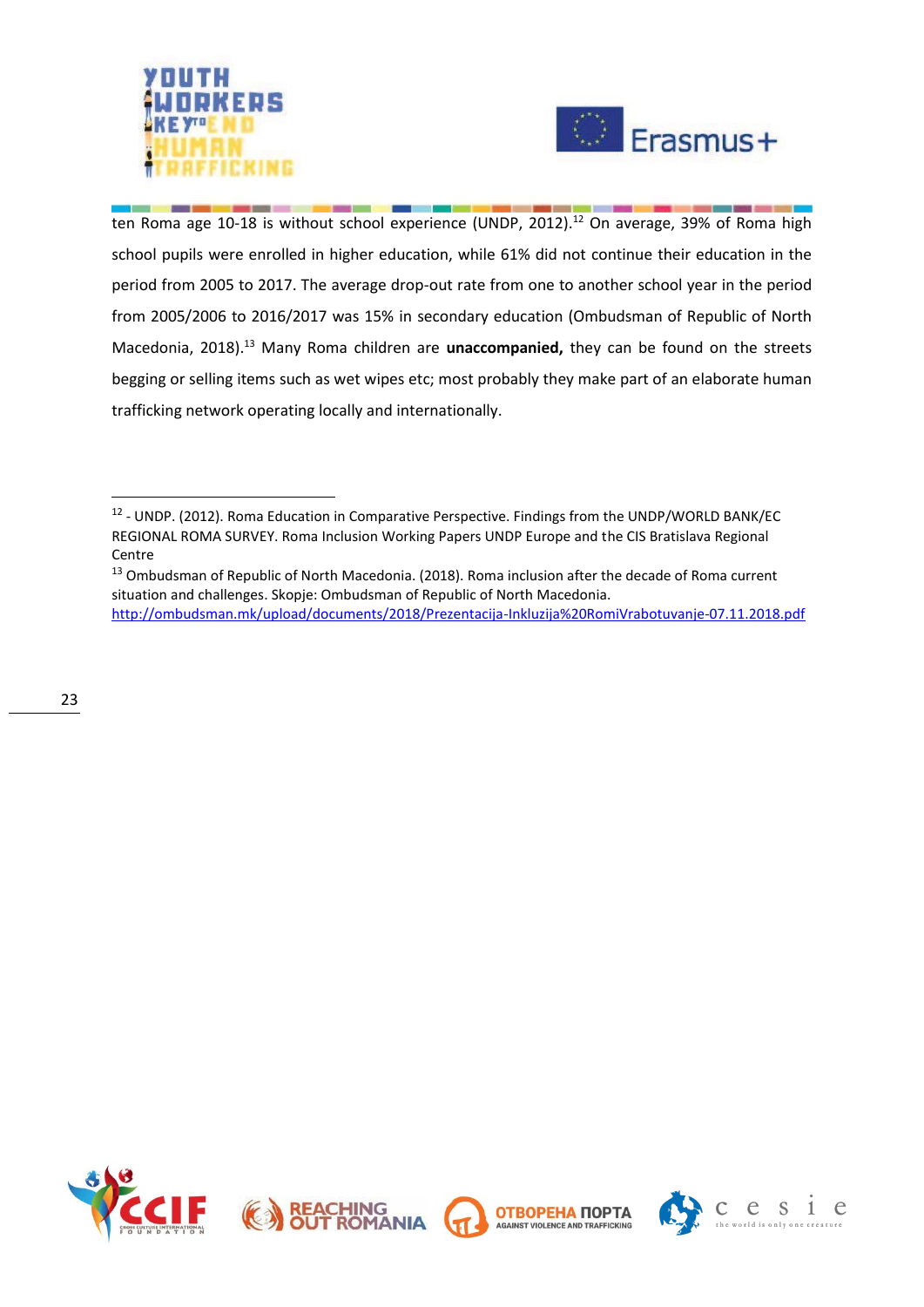



#### **The role of youth workers in ending human trafficking**

Youth workers can build lasting and impactful relationships in their local community, which in turn creates different opportunities for addressing the issue of human trafficking; the work done every day by countless caring adults who accompany and mentor teenagers is crucial to helping teens remain clear of recruitment by traffickers.

These considerations become relevant even in a communication from the European Commission to the European Parliament, to the Council and to the European Economic And Social Committee and The Committee Of The Regions subtitled "The EU Strategy towards the Eradication of Trafficking in Human Beings (2012–2016)", where in its second paragraph "Fundamental priorities " it is said that: *"A multi-disciplinary, coherent policy against trafficking in human beings requires the involvement of a more diverse group of actors than before in policy-making […] These should include civil society organizations, social and youth workers […]".*

Generally speaking, youth workers could have been volunteering before, but they also often lack work experience and training in specific sectors. Besides the university formal educational path in Educational Sciences, in Italy it is more common that youth workers tend to have considerably different backgrounds (e.g. psychology, sociology, sport instruction, literature and philosophy, etc.). (INNO4IMPACT 2020). In this way, their involvement materializes in many various actions **from sensibilization, training and recreational activities to mobile street units** (observing, mapping and monitoring the phenomenon and its evolutions at the local level) **and help drop-in desks** (strategic access to request information, guidance and help) $14$  like it is usual in Italy.

However, dealing with fragile people who need a human bond, they try **to balance with a welcoming/enveloping and protective approach**, trying to build **an informal relationship**. Balancing the attitude is not enough because it soon happened to be rejected even in having a simple dialogue.

<sup>&</sup>lt;sup>14</sup> Ascoli Piceno city association "On the road"; [https://www.ontheroad.coop/en/intervention-areas/human](https://www.ontheroad.coop/en/intervention-areas/human-trafficking/)[trafficking/](https://www.ontheroad.coop/en/intervention-areas/human-trafficking/)







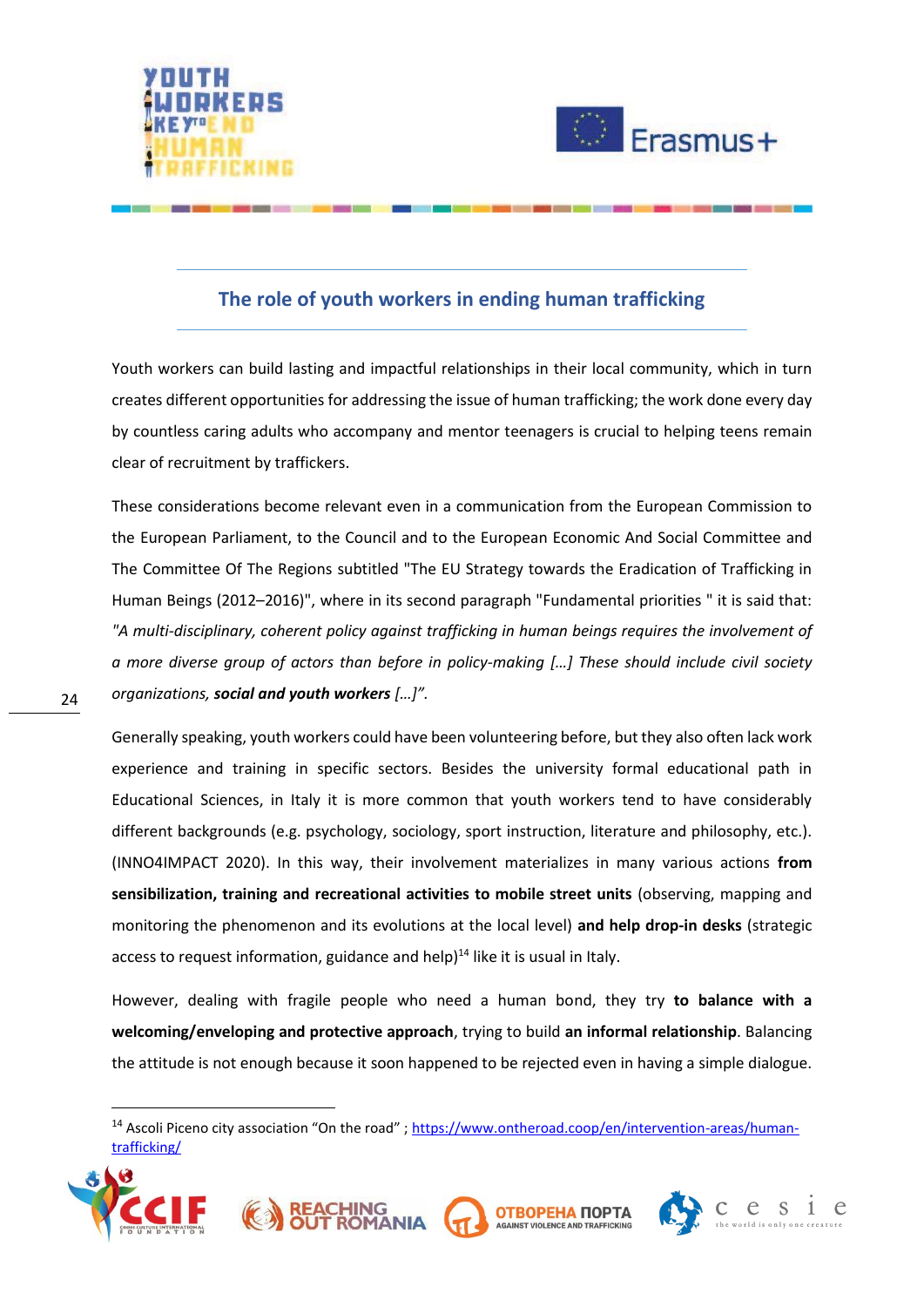



Malta's current youth policy encourages youth workers to develop and implement initiatives which engage youth with fewer opportunities, including young migrants, and promote their participation in community life (Ministry of Education, 2015). In general, youth workers and youth organizations play an integral role in improving the resilience of young migrants who experienced trauma; in fact, the interviews with youth revealed that interactive activities which invite insightful discussions and inquisitive learning appear to be effective in building in-depth knowledge and understanding of trafficking among them.

Youth work in the Republic of North Macedonia has not yet been formally established as a standardized youth support system; the latest national strategy for the period from 2016 to 2025 includes a a definition of youth work. According to this document, youth work is an *"organized and systematic process of education and support for the authentic development of young people in order to achieve their overall personal, social and societal potential."<sup>15</sup>*. Despite this, the youth position in the Republic of North Macedonia remains as challenge, whether they could **help in ending human trafficking among their peers.** In 2018, mobile teams were formed as a result of project activity in only five cities. These mobile teams are composed of representatives of the Ministry of Interior, MLSP and CSOs and from 2018 to 2019, the teams worked hardly identifying many potential victims; as a good example within those mobile teams could be the inclusion of youth workers in future.

In Romania, **not many young people get involved as volunteers in various non-governmental organizations**, particularly in human trafficking. Youth workers would be beneficial for changing perceptions, informing about the risks and raising awareness among the vulnerable groups but there are no such programs yet implemented in Romania, although the need for education about trafficking in human beings in schools, media campaigns and online has been emphasized by most of the respondents to the interview questions. In fact, many youth workers expressed the willingness to work in programs for raising awareness, informing, and counselling youth and children.

 $15$  Национална стратегија за млади од 2016 година, р. 17







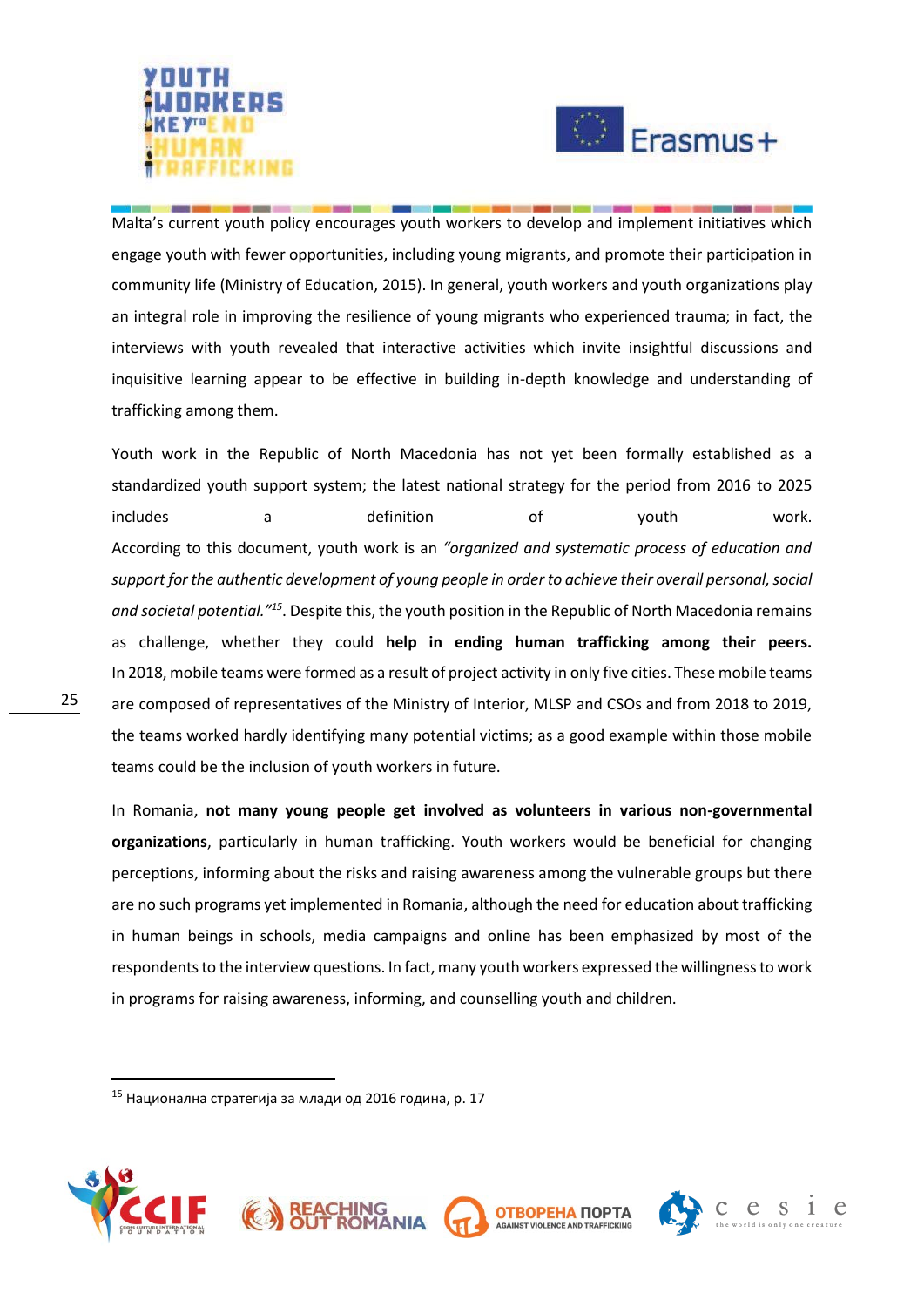



## **Strengths and weaknesses of youth workers and stakeholders in working efficiently against human trafficking**

Youth workers and stakeholders need to understand how they can contribute to anti-trafficking action in their current professional capacity and what skills and knowledge they will need to serve young people vulnerable to trafficking better.

Besides the fact that the EC defines youth workers as multitask and multi-field operators *[The EU Strategy towards the Eradication of Trafficking in Human Beings (2012–2016)*], it is relevant to highlight the lack of data regarding this figure and the phenomenon of human trafficking, and this says a lot about the need to provide valid and tailored tools for them.

Data collected during field research reflects the following strengths and weaknesses/needs of youth workers in relation to Prevention, Identification and Support of (victims) of human trafficking:

#### **Prevention**

Prevention initiatives in partner countries are present at different levels. Some participants in this study pointed out that prevention activities are very important such as **education campaigns,** which according to Open Gate La Strada (North Macedonia) interviewees should start even at the primary schools with a designed regular program such as peer education, that is relevant key act in developing positive group norms. Similarly, according CESIE (Italy) interviewees, they affirm to have a clear idea and well developed skills about **addressing the phenomenon at educational settings such as schools**, to raise awareness of the new generations, but they are only prepared to do so at a general level; they lack the **mapping of the reference points** and the ability to identify alarms bells to act in time. One participant said in this regard: *"Working as job counsellor, some young people asked for help indirectly, I often receive small signs of trafficking but without them telling me clearly" (CESIE, Interview Youth Workers and Stakeholders, 27th of April 2020).* According to Reaching Out (Romania), the ANTIP - National Agency against Human Trafficking, has no activities listed since 2017.

Therefore, results in terms of prevention in terms of the little amount of data provided by interviewees



and the content, show that needs are much higher than





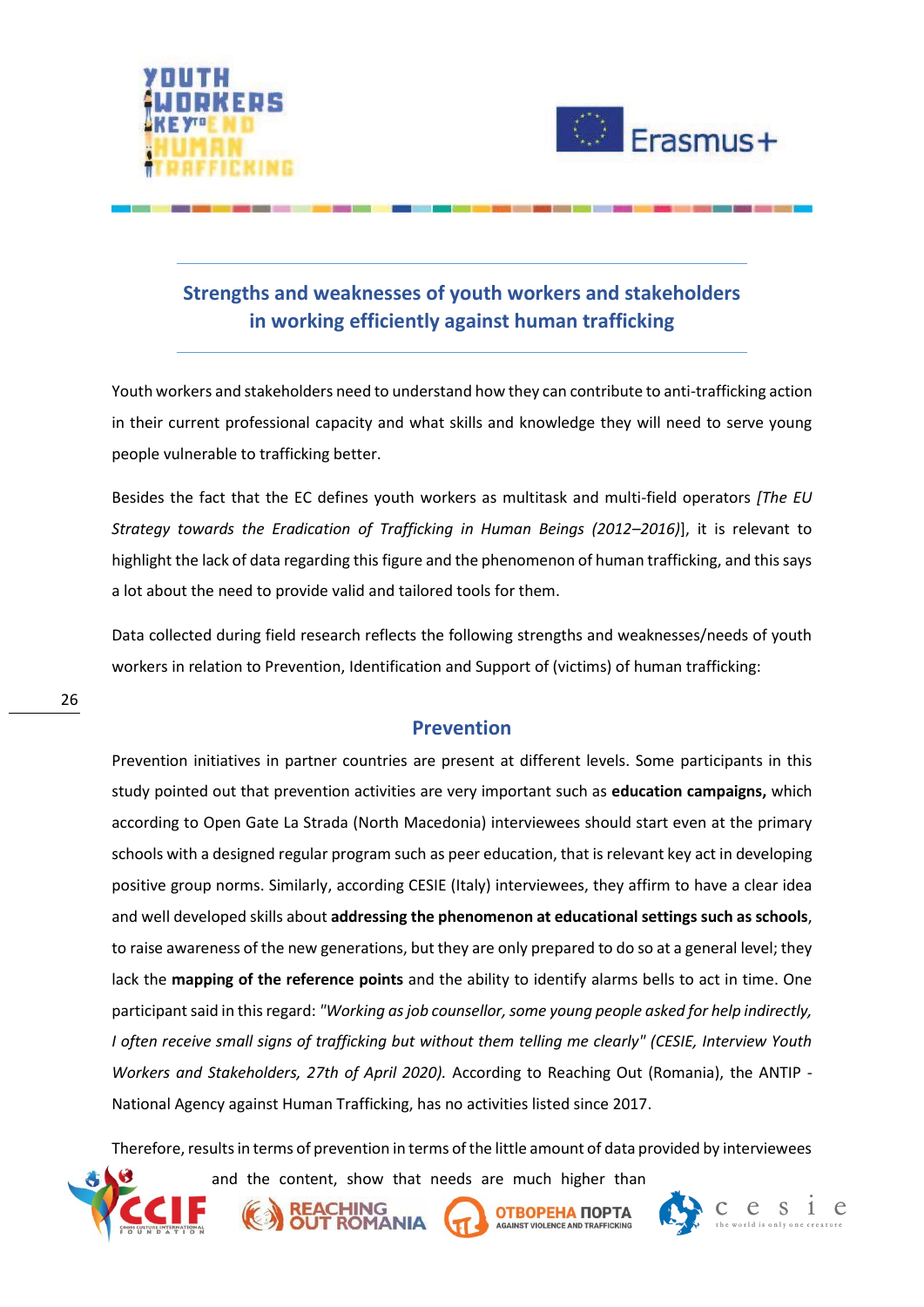



. . . strengths requiring an educational, multidisciplinary and oriented approach to the prevention of human trafficking in all partner countries.

#### **Identification**

Youth workers working with vulnerable populations need specialized training to be able to identify and refer the potential trafficking victims, as victims are usually fearful and thus reluctant to testify against their traffickers. For instance, a youth worker from an NGO from a public consultation moderated by CCIF (Malta) shared a case where it was **unclear how to best help the potential victim**. A young woman approached the youth worker during an anti-trafficking event and shared that she was the trafficking victim. However, when the NGO worker tried to refer her to support during their second meeting, the woman was unwilling to testify against her traffickers and refused to report the case. In this way, it results very important to improve or even gain knowledge on **recognizing and addressing the unique needs of young migrants with post-traumatic stress disorder (PTSD).**

In 2016, general indicators for initial /preliminary identification of potential victims of human trafficking in cases of mixed migration movements in the Republic of North Macedonia were adopted.<sup>16</sup> At the same time, state and NGO sectors raised concerns about low number of identified victims and as most experts reported, but also confirmed by the participants in this study, that there is a **lack of proactive identification efforts.**

For the process of identification and emergence of victims or presumed victims of human trafficking, youth workers and stakeholders affirm to implement a **multidisciplinary** (based on historical and political knowledge, non-verbal and intercultural communication and on sociology and psychology) and a **holistic and communicative approach,** taking into account the various **national referral mechanisms and plans** and complementing them with the **guidelines edited** by valid entities as the IOM, UNHCR and similar. Therefore, in this light, resources which efficiently complement these institutional tools seems to be a need in terms of victim identification. Moreover, participants stated that, possessing team-working skills and a good coordination is vital. For example, in Malta, not all









<sup>16</sup> <http://www.esem.org.mk/pdf/Publikacii/2020/Sostojbata%20so%20trgovijata%20so%20lugje.pdf>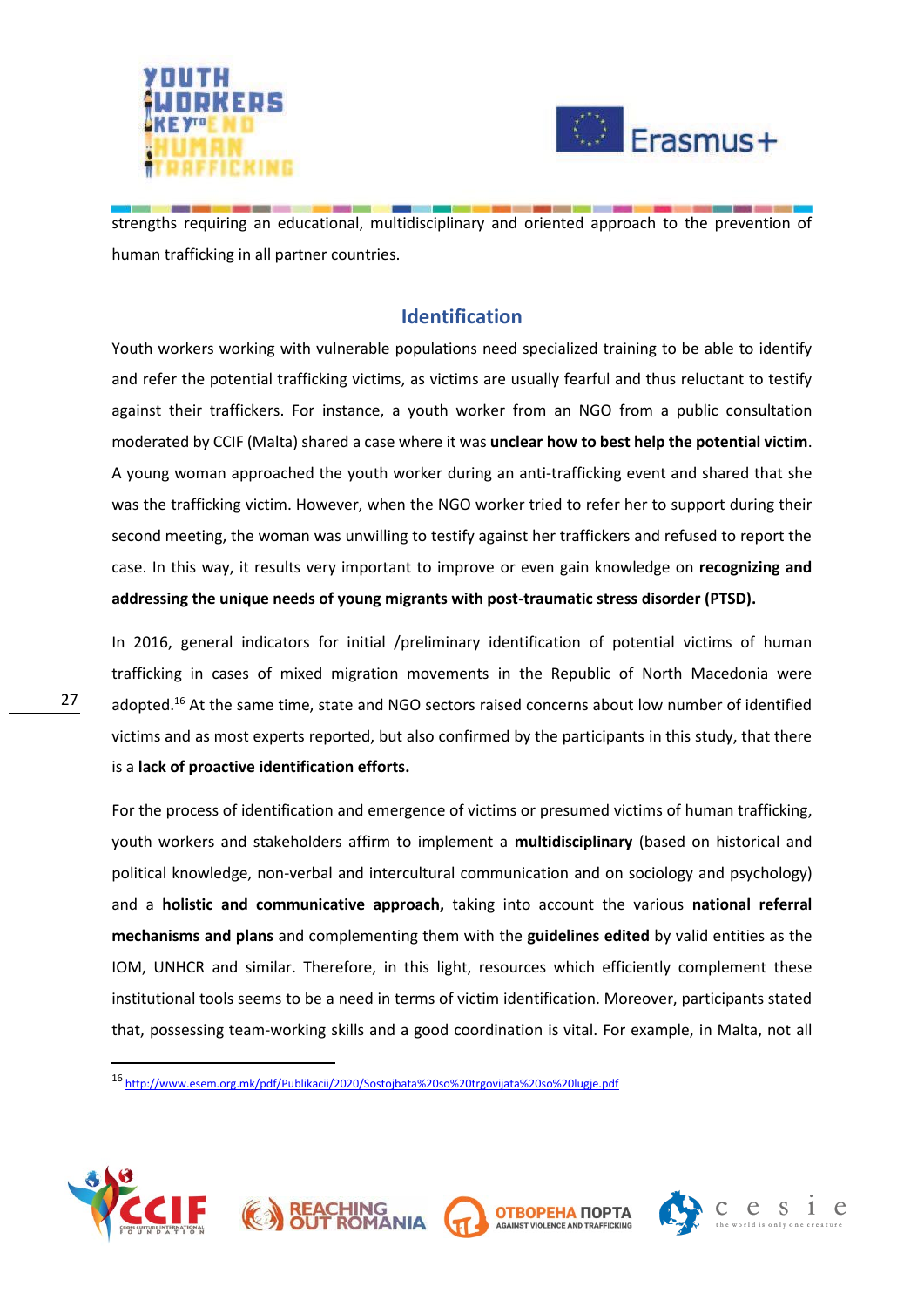



youth workers from NGOs are aware of the existence of the National Referral Mechanism or the role foreseen in it for NGOs is not clear (Council of Europe, 2017).

**Coordination** is also needed at institutional level for a good identification of victims to succeed. For instance, in Romania, there are no integrated mechanisms and cooperation between police officers, community, NGOs or various shelters is almost non-existent, showing again the relevance of coordinated efforts and information of people working against human trafficking.

#### **Support**

Initiatives for victims of human trafficking provided by youth workers and stakeholders range from satisfying **basic needs** such as food, housing, safety and health care to psychological and educational support, work and community-integrative integration. It happens mainly after the victim has been identified by the professionals, and he/she could be accommodated in a **shelter.**

However, according to findings from Open Gate La Strada (North Macedonia), **protection of the male gender is lacking** in the country, because the experience showed that among trafficked children are also boys. And here it comes the issue of **financial resources** and the inadequate regular state budget, as this kind of projects are mainly supported only by NGOs. Moreover, according to results from CESIE (Italy), the need, often underestimated, is the possibility to make a **sustainable support programme** with the victim as central for the success of their reintegration. The use of **terminology** in this supporting phase is also important. During interviews with youth workers and stakeholders it has emerged the need to stop using the word *victims* but instead words as protagonists / responsible for a situation of redemption, avoiding a sense of complacency.

Youth workers from Malta working with young migrants expressed their interest and need in **being more actively involved with the national efforts** to combat trafficking. Government authorities should increase their coordination with youth workers and other stakeholders and allow their involvement in anti-trafficking work.

As far as Romania is concerned, The European Commission identified a series of factors and needs to be addressed in the future, in an update on trafficking on human beings in Romania in 2017, which emphasizes the need for education to shape behaviours, attitudes and change perceptions to better approach the supporting phase.







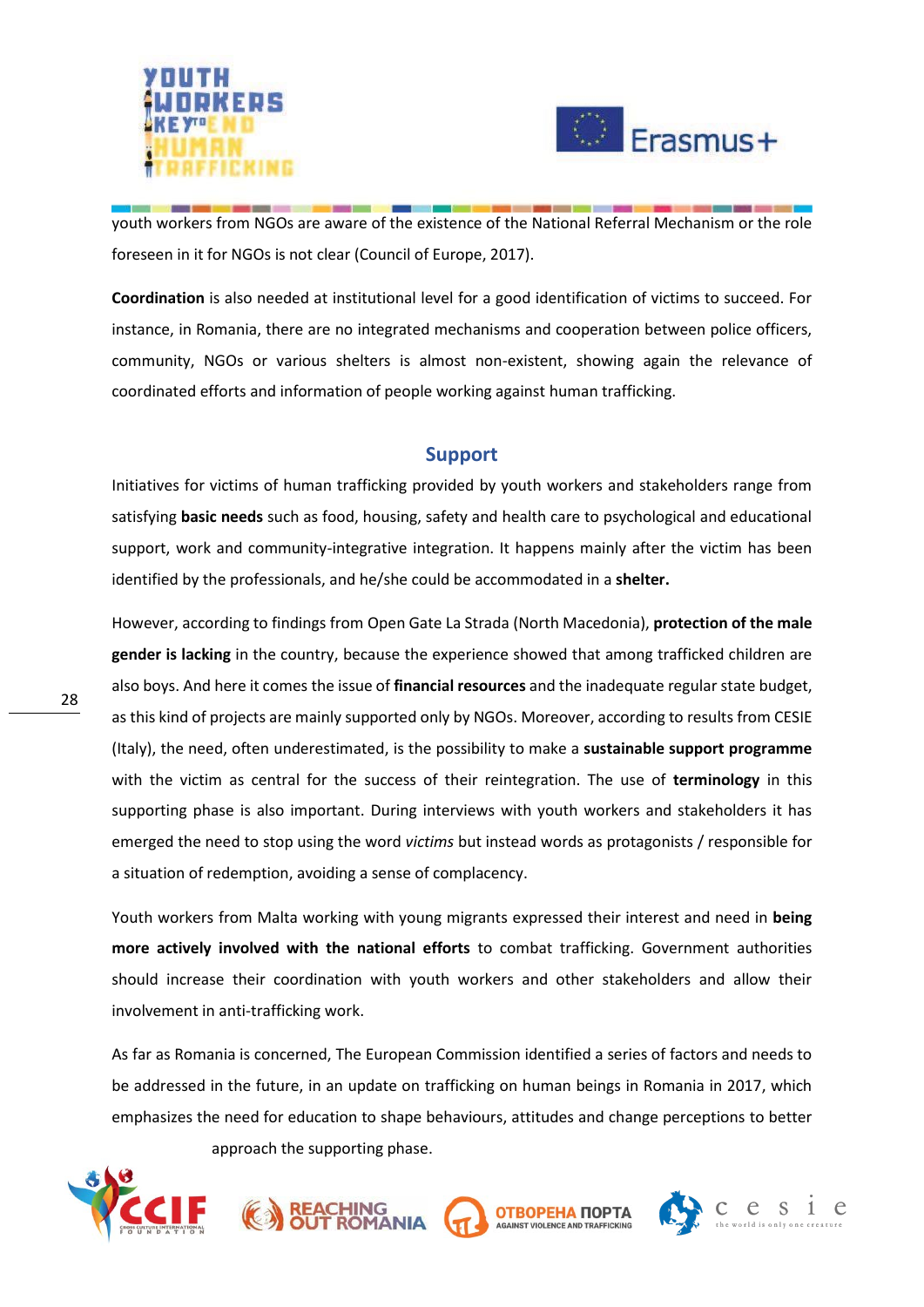



# **Youth workers & stakeholders' skills for a multidisciplinary approach towards potential victims or ex-victims of human trafficking**

This research report has evidenced the need for a multidisciplinary approach towards potential victims or ex-victims of human trafficking in the prevention, identification and support of the phenomenon as three interrelated phases. Research participants expressed a myriad of skills and knowledge that they deem necessary to make the best of their potential as youth workers in the field and excel in approaching the phenomenon:

- **Basic knowledge of the phenomenon at a sociological level,** knowing what the recognition process is (right questions to ask, etc.) plus a general floury on technical / bureaucratic issues, taking care not to take on roles that do not concern them;
- **Knowledge on differences between human trafficking and migrant smuggling,** as well as the definition of **domestic trafficking.**

• **Basic knowledge of the phenomenon at legislative level and anti-trafficking legal instruments**, keeping up with legislative developments;

• Knowledge of **national victim identification tool and referral plan**;







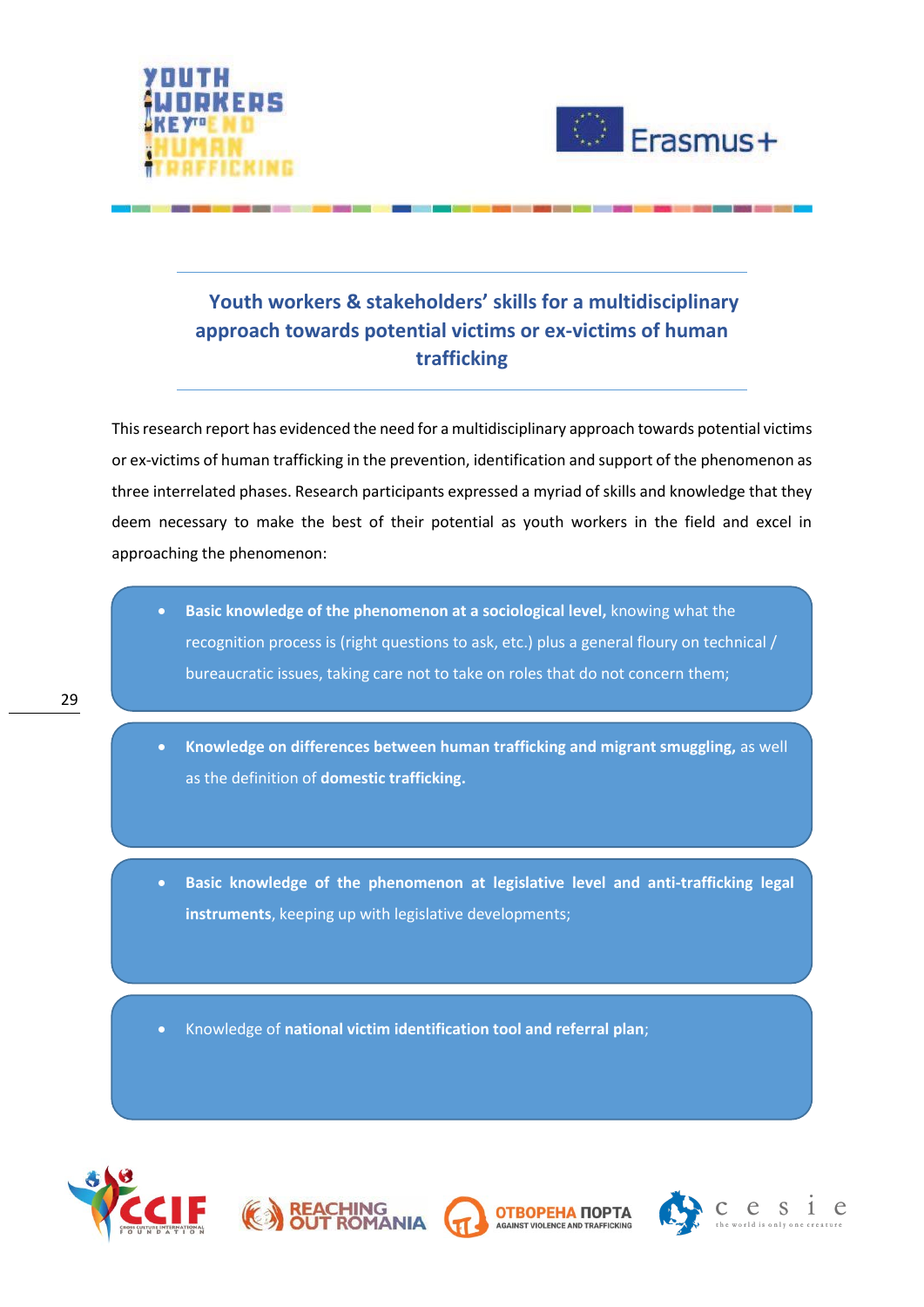



- Provided **evidence-based research** as a powerful tool in advocacy-messaging;
- To learn how to improve **networking, team working/coordination and international cooperation skills** with institutional, national and foreign realities, to clearly understand their role in anti-trafficking action and the various mechanisms, infrastructures, including those available for children, women, and other vulnerable groups;
- To improve the **comprehensive approach skills** in the complexity of trafficking cases, learning from the experiences of operators who have worked with victims;

●

- To learn how to decentralize from a point of ethnocentric view;
- To learn how to **establish a continuous contact with the victims**, in a more ad personally based support programme, following him/her in all its steps even when finished, in order **to contextualize the individual cases** based on their experience and cultural background, so as to favour a greater understanding;
- To improve **skills to be able to combine bureaucratic tools with objective analysis** of the case, to know how to make the difference, for example, between occasional exploitation (girls who are emancipated perhaps but who sometimes fall back) and actual and effective exploitation;







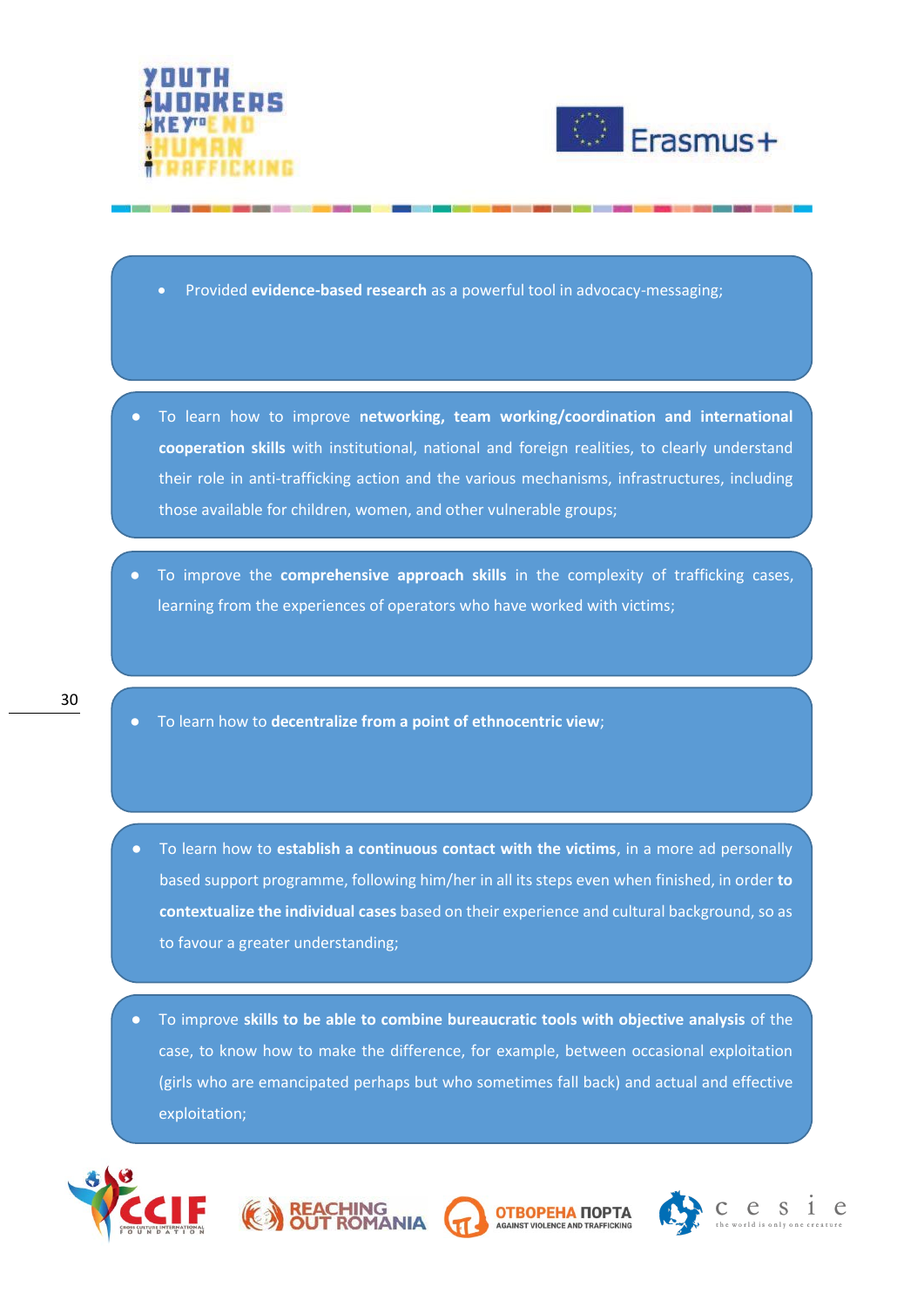

*BOOT SHOW HIM IS NOT THE WAY ...* 

**District Control** 



\_\_\_\_\_

**Service State Corp. 2000 Corp. 2000** 

- To learn more about the **illegal organ trafficking economy**, which is something submerged phenomenon now a day, and also to deepen the knowledge of the **history and culture of the criminal groups / sects that are behind this phenomenon as** *the cultist, the black axe*, etc;
- To improve skills about the process of identification not only of female victims of human **trafficking, but also male boys/males and minors**;
- To learn to leave space to the upright principle of self-determination of the victims, avoiding infantilizing them.







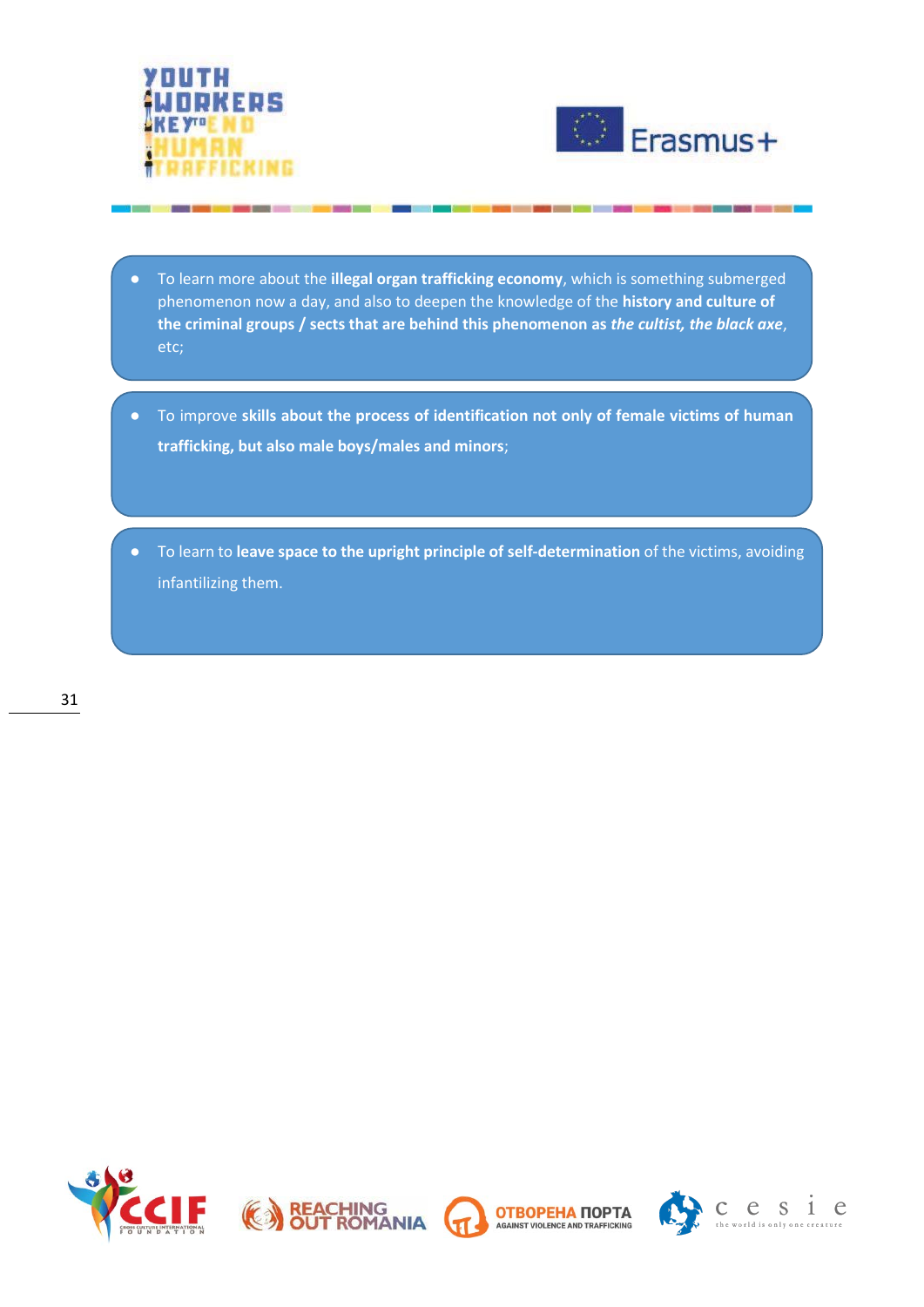



**The company's state and state and state of the company's state of the company's state of the company's state of** 

#### **Best practices**

In addition to the aforementioned needs, as part of the research, each partner country has collected best practices from local, regional or international level related to the prevention, identification and support/intervention of human trafficking victims which complement findings and serves as foundation for the development of YU WOK 2 END HT materials. Criteria is on:

• *Effectiveness*

Its strategic relevance in achieving a specific objective must have been proven. Its application must have been successful and had a positive impact.

- *Feasibility* Easy and affordable to implement.
- *Innovation*

For the best practice to success, it must involve some innovation.

• *Replicability/adaptability*

It should be potentially replicable and adaptable to different situations.

## **CESIE, Italy**

|                  | <b>BEST PRACTICE #1</b>                                                                                                                   |
|------------------|-------------------------------------------------------------------------------------------------------------------------------------------|
| Reference/Citati | http://www.associazionepenelope.it/                                                                                                       |
| <b>on</b>        | http://www.associazionepenelope.it/video/<br>$\bullet$<br>http://www.associazionepenelope.it/category/immigrazione-e-tratta/<br>$\bullet$ |
| Type of practice | Project "Nuvole" <sup>17</sup>                                                                                                            |

<sup>17</sup> *Nuvole* means Clouds







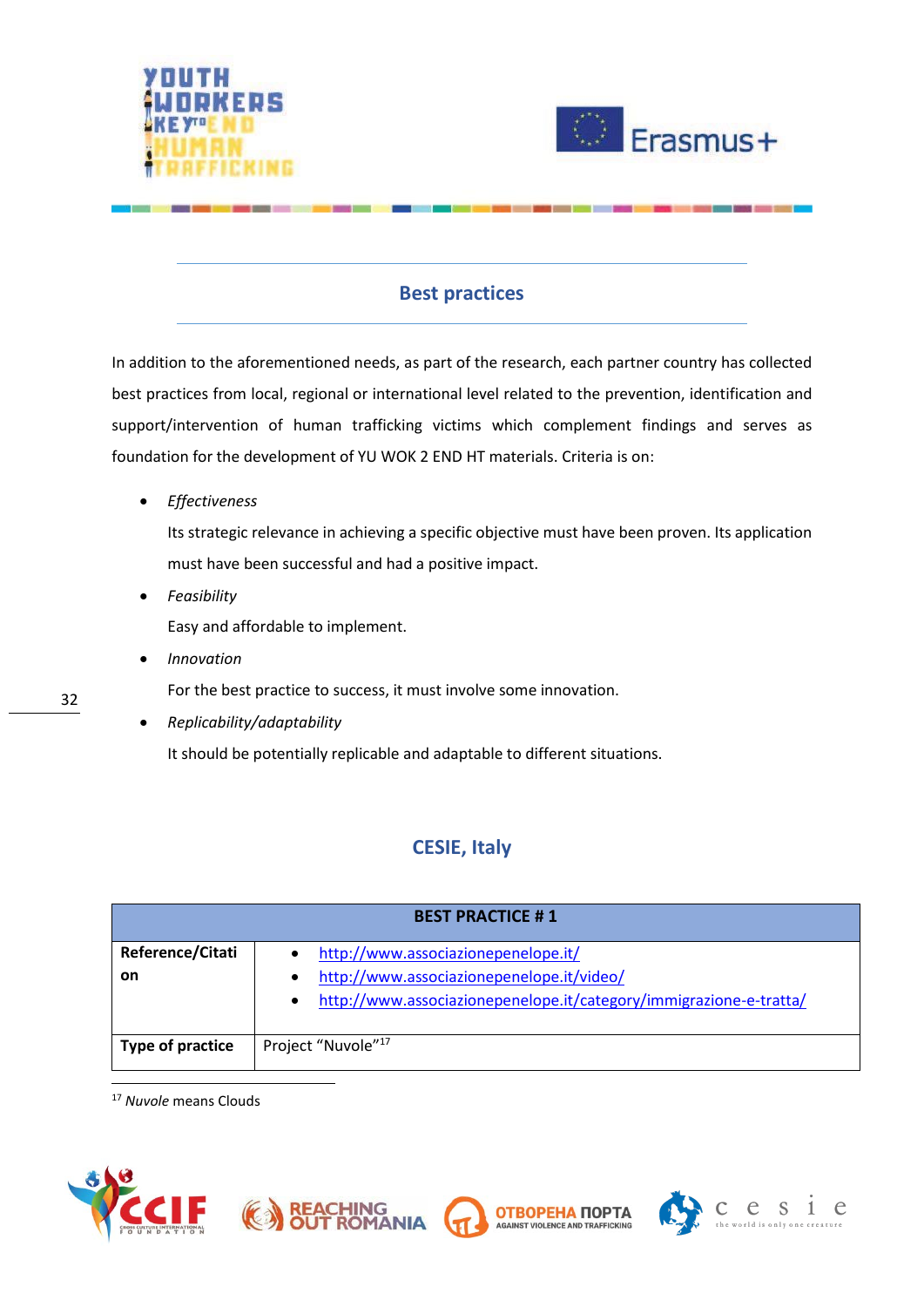



| <b>Target audience</b>   | Foreigners and citizens victims of the crimes provided for in articles 600 and 601 of                                                                                                                                                                                                                                                                                                                                                                                                                                                           |
|--------------------------|-------------------------------------------------------------------------------------------------------------------------------------------------------------------------------------------------------------------------------------------------------------------------------------------------------------------------------------------------------------------------------------------------------------------------------------------------------------------------------------------------------------------------------------------------|
|                          | the Italian penal code, unaccompanied foreign minors, applicants for international                                                                                                                                                                                                                                                                                                                                                                                                                                                              |
|                          | protection and victims of human trafficking.                                                                                                                                                                                                                                                                                                                                                                                                                                                                                                    |
|                          |                                                                                                                                                                                                                                                                                                                                                                                                                                                                                                                                                 |
| Context/geograp          | Eastern Sicily, cities of Catania and Messina                                                                                                                                                                                                                                                                                                                                                                                                                                                                                                   |
| hical                    |                                                                                                                                                                                                                                                                                                                                                                                                                                                                                                                                                 |
| coverage                 |                                                                                                                                                                                                                                                                                                                                                                                                                                                                                                                                                 |
| Objective/s              | Promote interventions to combat trafficking for the purpose of sexual and<br>work exploitation in the territory of the Eastern Sicily through a network of<br>services that guarantee social protection, legal and social accompaniment in<br>escaping the situation of exploitation, reception, social and work inclusion of<br>the victims.<br>Encourage collaboration with institutions and services in the area aimed at<br>$\bullet$<br>prevention and protection of victims                                                               |
| <b>Description</b><br>of | The Penelope Association, a non-profit organization founded in 1996 and active since                                                                                                                                                                                                                                                                                                                                                                                                                                                            |
| best practice            | 2001 in coordinating social solidarity against trafficking in human beings, is the body<br>responsible for the project. It is a one-way program of emergence, assistance and<br>social integration aimed at combating trafficking in human beings aimed at sexual,<br>work and / or begging exploitation. The project envisages a diverse network of<br>reception and a program of social and work reintegration of the victims aimed at their<br>full autonomy, also through the experimentation of training placements at local<br>companies. |
| Impact                   | From 1st of September 2016 to 30 <sup>th</sup> of November 2017, 93 victims of human                                                                                                                                                                                                                                                                                                                                                                                                                                                            |
|                          | trafficking were taken over, mostly Nigerian, Ghanaian, Romanian, Bulgarian and<br>Colombian.                                                                                                                                                                                                                                                                                                                                                                                                                                                   |
| <b>Challenges</b>        | N/A                                                                                                                                                                                                                                                                                                                                                                                                                                                                                                                                             |
| Sustainability           | The project is the product of an agreement protocol between the association<br>Penelope and the territorial commission for the recognition of international<br>protection of Trapani city.                                                                                                                                                                                                                                                                                                                                                      |
|                          | This project is one of three similar ones implemented in the Sicilian island and<br>coordinated by two other realities, Casa dei Giovani Association in Palermo with<br>project "Maddalena" and Proxima Association in Caltanissetta with the project "Fari<br>2.0", all funded by the same entity.                                                                                                                                                                                                                                             |
|                          | The initiative was funded by the Equal Opportunities Department, as part of the<br>implementation of the interventions envisaged by the National Anti-Trafficking Plan<br>and in 2019 gained its third edition.                                                                                                                                                                                                                                                                                                                                 |
| <b>Conclusion</b>        | Thanks to the many years of experience in the field, the project in 2019 gained its<br>third edition and this brought the possibility over the time to follow the phenomenon                                                                                                                                                                                                                                                                                                                                                                    |









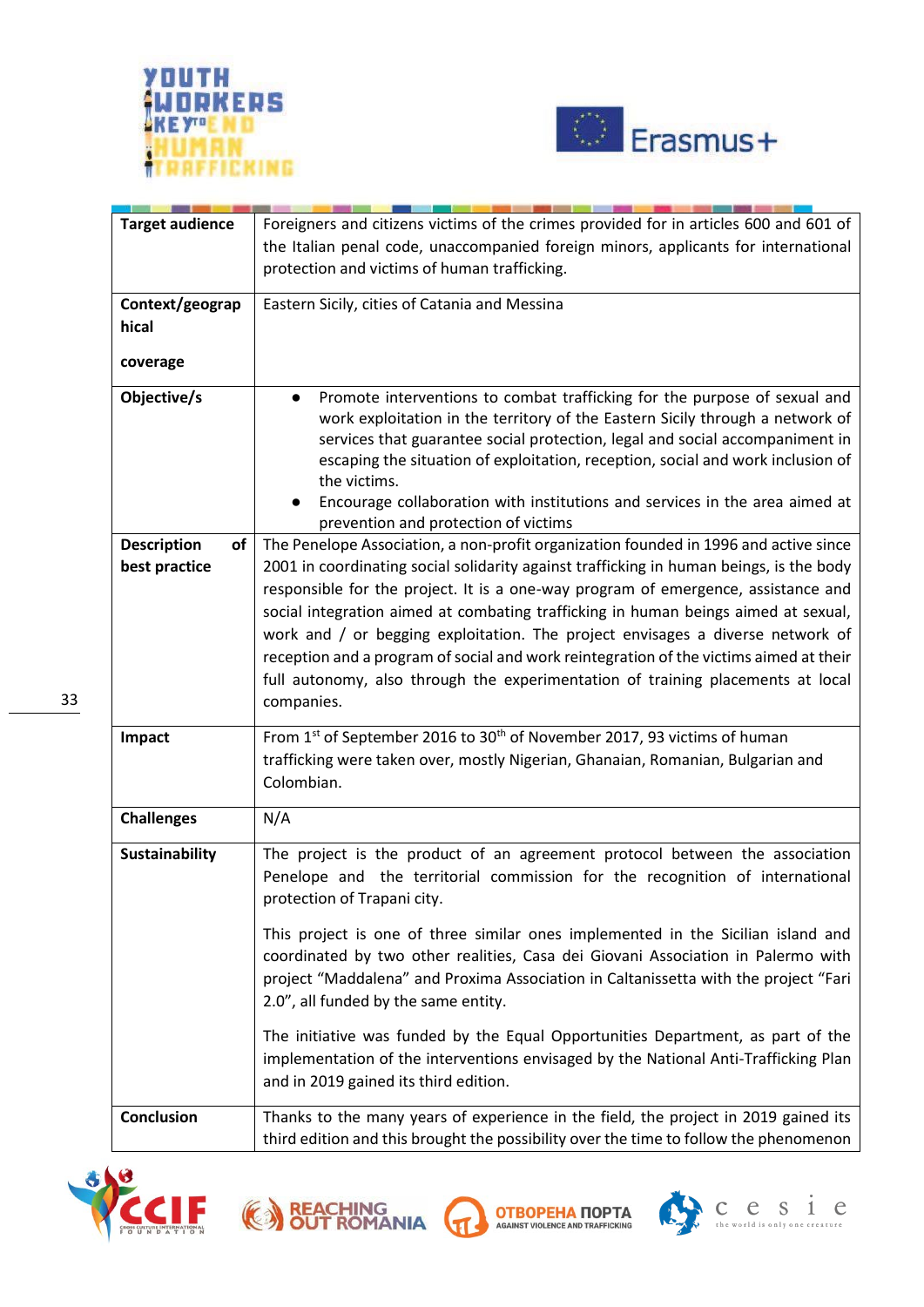



| in its evolution (variety of methods of enticement in the country of departure and of        |
|----------------------------------------------------------------------------------------------|
| contact with the victims once they have landed in Sicilian coasts, places of                 |
| exploitation, identification of characteristics of victims as age, etc.). This is the result |
| not only of the direct work on the field but even of the strong collaboration with local     |
| entities and other association implementing similar projects in the island, creating a       |
| useful network.                                                                              |
|                                                                                              |

| <b>BEST PRACTICE #2</b>           |                                                                                                                                                                                                                                                                                                                                                                                                                                                                                                                                                                                   |
|-----------------------------------|-----------------------------------------------------------------------------------------------------------------------------------------------------------------------------------------------------------------------------------------------------------------------------------------------------------------------------------------------------------------------------------------------------------------------------------------------------------------------------------------------------------------------------------------------------------------------------------|
| Reference/Citati<br>on            | https://healproject.eu/en/home-english/                                                                                                                                                                                                                                                                                                                                                                                                                                                                                                                                           |
| <b>Type of practice</b>           | Project "HEAL" - enHancing rEcovery and integrAtion through networking,<br>empLoyment training and psychological support for women victims of trafficking<br>(AMIF - Grant Agreement no. 863631)                                                                                                                                                                                                                                                                                                                                                                                  |
| <b>Target audience</b>            | Third country national women victims of human trafficking and stakeholders active<br>in the field                                                                                                                                                                                                                                                                                                                                                                                                                                                                                 |
| Context/geograp<br>hical coverage | Hosting community and human trafficking victims                                                                                                                                                                                                                                                                                                                                                                                                                                                                                                                                   |
| Objective/s                       | The main objective is to facilitate the integration of third country national women<br>victims of trafficking brought to European countries for the purpose of sexual<br>exploitation. The project is ongoing. Next September they will develop a<br>comprehensive healing process based on competence-building, psychological support<br>to foster third-country national female victims of trafficking's employment related<br>skills and psychological recovery with an ethno-psychology approach, methodology<br>of art therapies and workshops for the creation of fanzines. |
|                                   | At the same time, the project aims to encourage networking and collaboration<br>between key actors working with women victims of trafficking and to raise awareness<br>among third-country national women victims of trafficking about the rights and<br>services they are entitled.                                                                                                                                                                                                                                                                                              |
| <b>Description of</b>             | HEAL implemented three macro-types of activities in each involved country:                                                                                                                                                                                                                                                                                                                                                                                                                                                                                                        |
| best practice                     | 1) Activities aimed at gaining better and common understanding of the<br>perceived needs of the three key groups of women victims of trafficking,<br>service providers, and potential employers, and the specificities of these in<br>the different national contexts;<br>Activities aimed at increasing interaction between these groups, both locally<br>2)<br>and at the EU level;                                                                                                                                                                                             |







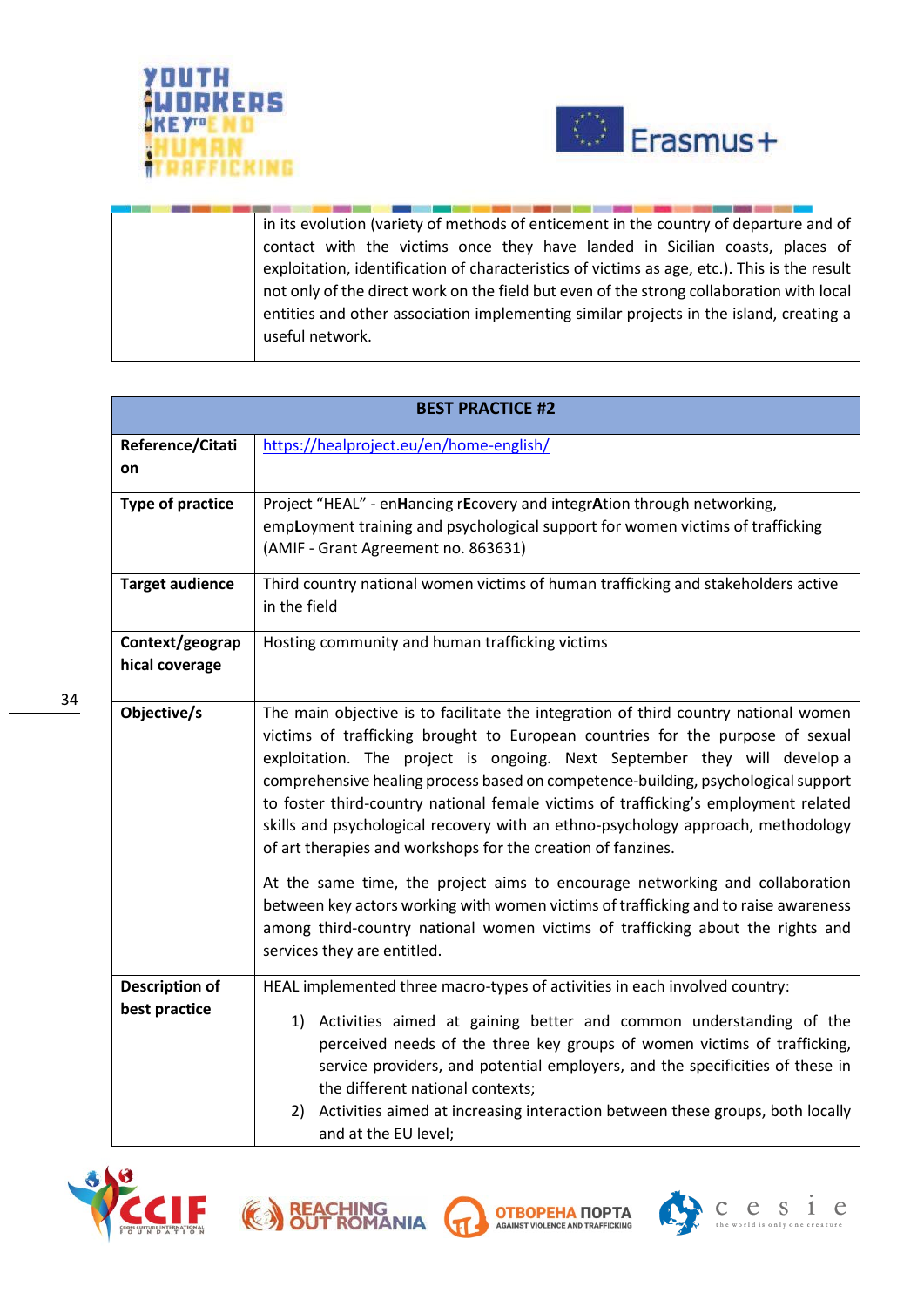



|                   | Activities leading to the design and implementation of the Recovery and<br>3)<br>Integration Programme, providing innovative and flexible methods for the<br>psychological assistance of victims on the one hand, and for the transfer of<br>employment-related skills through a multi-disciplinary training, transferable<br>to different contexts.<br>These activities were based on various methodologies like active, holistic,<br>intercultural and ethno-psychiatric approach and through visual art, peer to peer and<br>non-formal learning process. |
|-------------------|--------------------------------------------------------------------------------------------------------------------------------------------------------------------------------------------------------------------------------------------------------------------------------------------------------------------------------------------------------------------------------------------------------------------------------------------------------------------------------------------------------------------------------------------------------------|
| Impact            | The project was implemented in Italy, Greece, Spain, and Romania, with the<br>participation of 5 organisations. All countries partnering for the project have in fact<br>been at the centre of mass migration flows in recent years, in many cases reporting<br>high levels of immigration managed by either smugglers, traffickers, or both (IOM,<br>$2017$ ).                                                                                                                                                                                              |
|                   | Although the countries involved differ in terms of the specific systems of assistance<br>and protection available locally for women victims of trafficking, the activities<br>implemented focused on providing victims of trafficking in human beings with better<br>awareness of and access to the rights they are entitled to across different countries<br>and systems.                                                                                                                                                                                   |
|                   | It did so bearing in mind the specific conditions of both victims and services available<br>for their support in the different partner countries of the project, conscious that the<br>methodologies of the action must be tailored locally so as to respond to the individual<br>needs of the groups involved.                                                                                                                                                                                                                                              |
| <b>Challenges</b> | The implementation phase of the project till now has to face some challenges in two<br>partner countries regards the identification of the women coming from third<br>countries. In fact, in Romania and Greece there are no available valid tools and<br>programs to do a proper emergence process, and it soon happens that instead of<br>being<br>protected<br>and<br>integrated<br>they<br>have<br>been<br>expelled and sent back to their countries of origin.                                                                                          |
|                   | Because of this lack they had to remodel and include also potential women victims<br>if<br>from<br>third<br>countries)<br>(even<br>not<br>target<br>of<br>the<br>as<br>project.<br>The other aspect that slow down the various initiative was the health emergency due<br>to the COVID 19, reason why the networking meeting has to be postponed.                                                                                                                                                                                                            |
|                   | The activities with the target are still to be done and are scheduled for next autumn,<br>and probably there will be problems in putting at ease the women involved, letting<br>them open up and actively participate in the activities. At the same time the partners,<br>aware that unpleasant situations could arise, they are predicting how to react in case<br>of more problematic individual cases.                                                                                                                                                   |







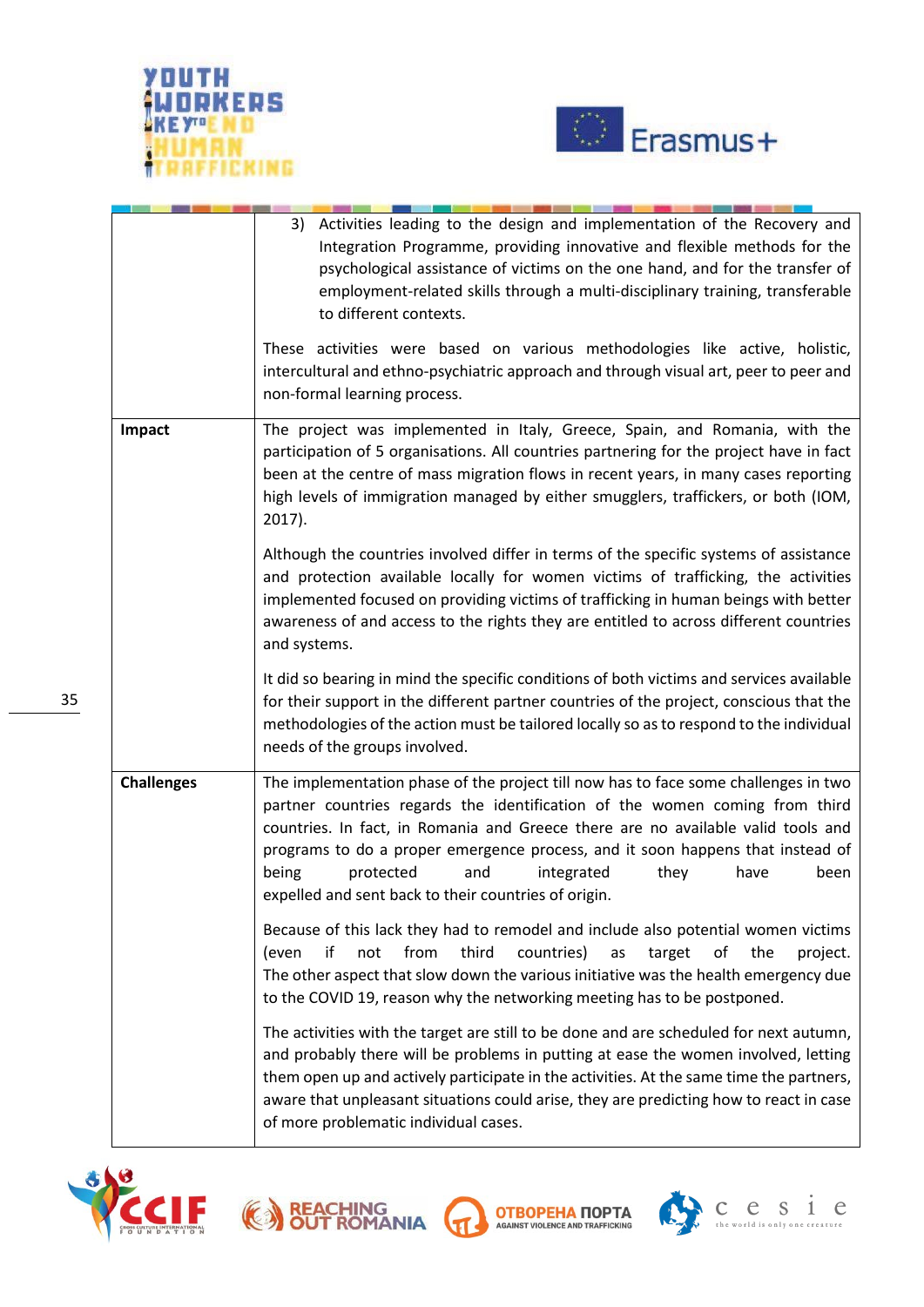



|                       | Furthermore, a challenge is presented by the collaboration in the job matching step<br>given the weak economic context and also the sensitivity of the target involved.                                                                                                                                                                |
|-----------------------|----------------------------------------------------------------------------------------------------------------------------------------------------------------------------------------------------------------------------------------------------------------------------------------------------------------------------------------|
| <b>Sustainability</b> | At the end of the project, the job matching database and the toolkit of recovery and<br>integration program will be transferred to a local service provider of each country.<br>Before this, each partner will implement a training for trainers in order to give all the<br>detailed indications for a functional use of these tools. |

# **CCIF, Malta**

|                                        | <b>BEST PRACTICE #1</b>                                                                                                                                                                                                                                                                                                                                                                                                                                                                                                                                                                                                                                                                                                              |
|----------------------------------------|--------------------------------------------------------------------------------------------------------------------------------------------------------------------------------------------------------------------------------------------------------------------------------------------------------------------------------------------------------------------------------------------------------------------------------------------------------------------------------------------------------------------------------------------------------------------------------------------------------------------------------------------------------------------------------------------------------------------------------------|
| Reference/Citati<br>on                 | UNHCR (2008). Preventing human trafficking by empowering the most vulnerable: a<br>Prayas-Microsoft collaboration. In Compendium of Best Practices on Anti-Human<br>Trafficking by Non-Governmental Organizations. Retrieved June 16, 2020, from<br>https://www.unhcr.org/afr/50aa5a4d9.pdf                                                                                                                                                                                                                                                                                                                                                                                                                                          |
| <b>Type of practice</b>                | Prevention programme                                                                                                                                                                                                                                                                                                                                                                                                                                                                                                                                                                                                                                                                                                                 |
| <b>Target audience</b>                 | Poor households with vulnerable youths (above 14 years).                                                                                                                                                                                                                                                                                                                                                                                                                                                                                                                                                                                                                                                                             |
| Context/geograp<br>hical coverage      | Rural and semi-urban areas of Assam, Bihar, Delhi, and Gujarat states in India.                                                                                                                                                                                                                                                                                                                                                                                                                                                                                                                                                                                                                                                      |
| Objective/s                            | The main objective of the programme was to prevent exploitation and abuse of<br>young people by eliminating the most common root causes of trafficking such as<br>lack of education, work opportunities and financial stability.                                                                                                                                                                                                                                                                                                                                                                                                                                                                                                     |
| <b>Description of</b><br>best practice | In poor communities in India, the lack of socio-economic opportunities often forces<br>young people to accept any employment, increasing their chances of being trafficked.<br>Very often, a qualified youngster from a low-income family is unable to get jobs in the<br>formal market due to the lack of computer and communication skills - a necessity in<br>the job market today.<br>The programme sought to address this problem by improving the learning<br>opportunities for vulnerable young people. It provided a two-month preparatory<br>training, additional life skills and a four-month IT module for the participants. At the<br>end of six months, trainees enrolled for job placement services and NGO's existing |
|                                        | personality development courses.                                                                                                                                                                                                                                                                                                                                                                                                                                                                                                                                                                                                                                                                                                     |
| Impact                                 | The programme provides a protective and supportive environment, where a potential<br>trafficking victim can seek sustained employment and improve their quality of life in                                                                                                                                                                                                                                                                                                                                                                                                                                                                                                                                                           |







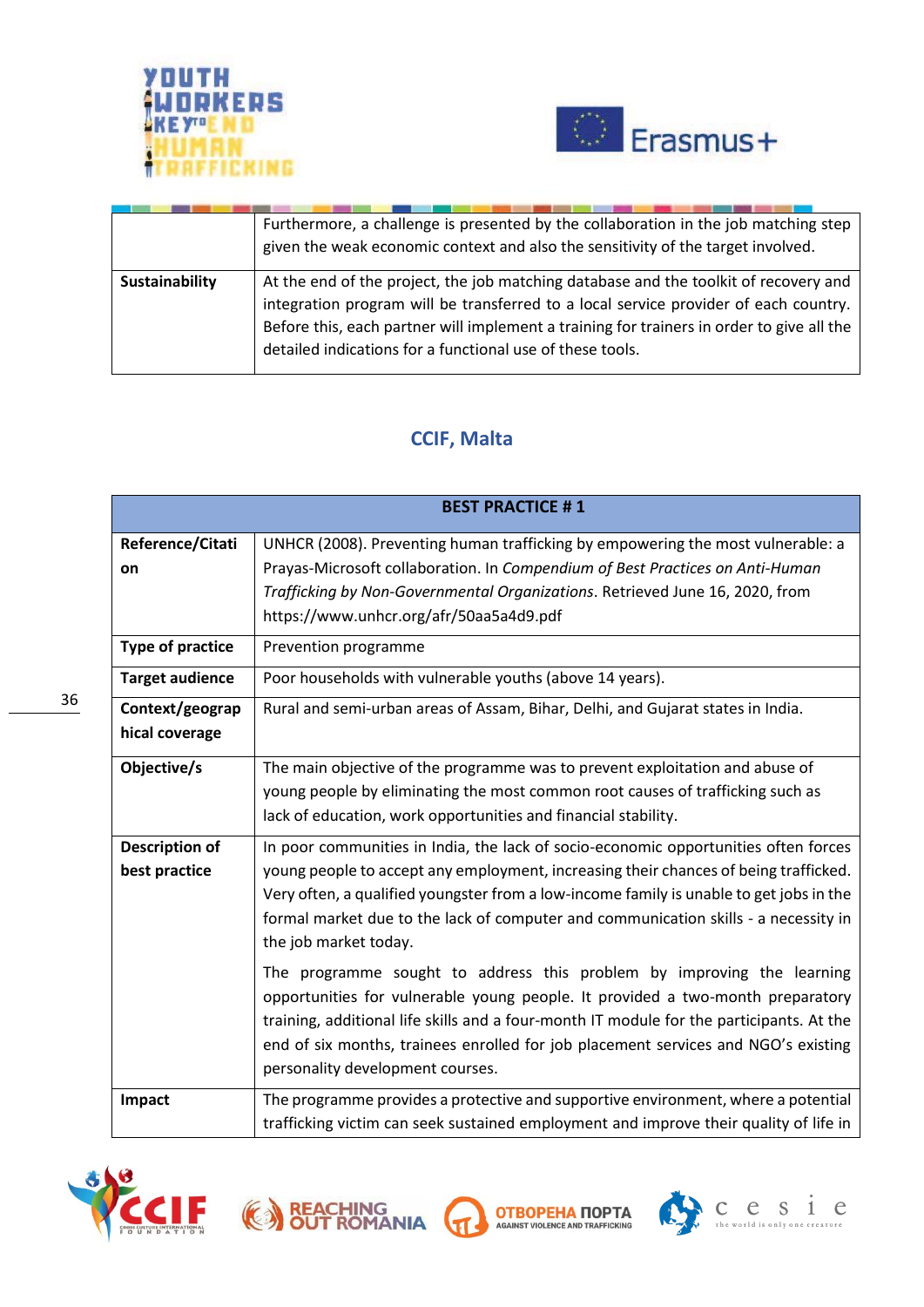



|                                       | their community. A crucial element is job placement after training. Alongside the IT-<br>based training and creation of livelihood opportunities, the implementing NGO has<br>developed a support system for the promotion of entrepreneurship, community<br>ownership and micro-enterprise besides adding programs of adult and family life<br>education. Through its placement centres, the NGO was able to ensure 100 per cent<br>placement to more than 3000 youth, many of whom could have been possible victims<br>of trafficking if not engaged in this innovative prevention programme. Many have<br>joined small, medium establishments in data entry work and as receptionists.                                                                                                                                                                                                                                                                                                                              |
|---------------------------------------|------------------------------------------------------------------------------------------------------------------------------------------------------------------------------------------------------------------------------------------------------------------------------------------------------------------------------------------------------------------------------------------------------------------------------------------------------------------------------------------------------------------------------------------------------------------------------------------------------------------------------------------------------------------------------------------------------------------------------------------------------------------------------------------------------------------------------------------------------------------------------------------------------------------------------------------------------------------------------------------------------------------------|
| <b>Challenges</b>                     | The author of the best practice reported no challenges. However, developing an<br>effective training programme which can provide young people with practical skills and<br>lead to their employment is a challenge by itself. In this best practice, the problem<br>was addressed through a partnership with an IT giant Microsoft which provided a<br>training module for the programme. As nowadays, corporate houses are increasingly<br>entering the arena of social development, a tremendous opportunity lies in<br>collaborating with them. Moreover, given that the practice targets young people from<br>poor households, ensuring the trainees' access to IT equipment might be challenging<br>for NGOs with limited resources.                                                                                                                                                                                                                                                                              |
| <b>Sustainability</b>                 | The implementation of this best practice and its sustainability is dependent on several<br>factors. Firstly, the implementing agency needs to develop a mechanism for<br>identifying and selecting youths vulnerable to trafficking, who would benefit from<br>technology skills training. Secondly, it is essential to create an effective, up-to-date<br>training programme which takes into account both the needs of the trainees and the<br>demands of the job market. Instructors must be trained to work with vulnerable<br>youths with different levels of education; developing a separate manual for trainers<br>would allow hiring instructors from non-youth-work backgrounds. Thirdly, building a<br>support system such as job placement arrangements with companies and career<br>guidance are important in ensuring trainees' transition from vulnerability to self-<br>sufficiency. Partnerships with corporate, local governments and communities can be<br>a key to the programme's sustainability. |
| Conclusion /<br><b>Lessons learnt</b> | IT skills training for young people may open opportunities for them not only in the<br>local job market but also globally if the programme helps to develop remote working<br>skills. A possible improvement to the best practice would be additionally providing<br>guidelines for young people on how to seek freelance opportunities online and<br>potentially become self-employed. In the Maltese context, for example, online<br>freelancer-matching platforms like Fiverr or Upwork could help young people choose<br>from a wide variety of assignments, where they could also utilize their native language<br>skills. As the COVID-19 has accelerated the shift to remote working, this would also                                                                                                                                                                                                                                                                                                           |







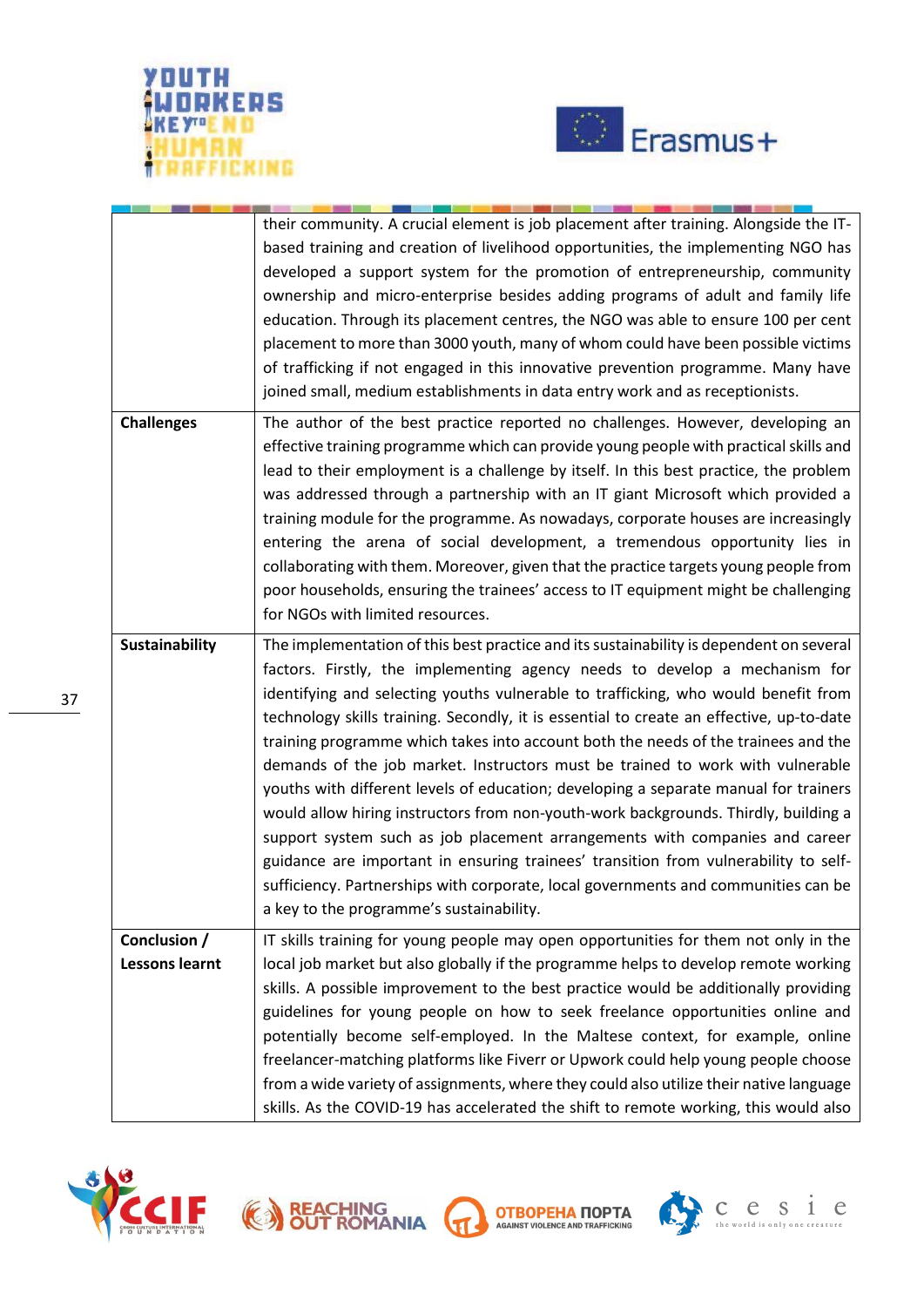



| allow the graduates of the programme to be more flexible in their job choices, |
|--------------------------------------------------------------------------------|
| decreasing the chances of being trafficked.                                    |

|                         | <b>BEST PRACTICE #2</b>                                                                                                                                                                |
|-------------------------|----------------------------------------------------------------------------------------------------------------------------------------------------------------------------------------|
| Reference/Citati        | OSCE (2020). Combating Human Trafficking along Migration Routes. Retrieved May 25,                                                                                                     |
| on                      | 2020, from https://www.osce.org/projects/cthblivex                                                                                                                                     |
| <b>Type of practice</b> | Simulation-based training                                                                                                                                                              |
| <b>Target audience</b>  | Anti-trafficking stakeholders (law enforcement, prosecutors, social-service agencies, and                                                                                              |
|                         | NGOs)                                                                                                                                                                                  |
| Context/geograp         | The training is implemented by the Organization for Security and Co-operation in Europe                                                                                                |
| hical coverage          | (OSCE). The OSCE region is witnessing a significant movement of people triggered by on-                                                                                                |
|                         | going conflicts, general instability, and a lack of economic opportunities in the                                                                                                      |
|                         | neighbouring areas and some OSCE regions. This movement comprises refugees,                                                                                                            |
|                         | migrants, unaccompanied children, and stateless persons, among others, who are highly                                                                                                  |
|                         | vulnerable to trafficking. Against this backdrop, since 2017, the OSCE has been conducting                                                                                             |
|                         | specialised training for anti-trafficking stakeholders. Its methodology is grounded in                                                                                                 |
|                         | experiential learning through realistic simulations of labour and sexual exploitation of<br>refugees and migrants, including children. The simulation exercise is hosted in the Center |
|                         | of Excellence of Police Units (CoESPU) in Vicenza, Italy.                                                                                                                              |
|                         |                                                                                                                                                                                        |
| Objective/s             | The simulation training aims to enhance the capacity of anti-trafficking stakeholders, in                                                                                              |
|                         | particular from the Mediterranean area and concerned African countries. The<br>participants learn to effectively investigate and prosecute human trafficking, and                      |
|                         | promptly identify and address the needs of trafficked persons along migration and                                                                                                      |
|                         | displacement routes, thus improving synergy among key national stakeholders. Each                                                                                                      |
|                         | simulation scenario strives to emphasize the constitutive elements of trafficking (the act,                                                                                            |
|                         | the means, and the purpose).                                                                                                                                                           |
| Description of          | Over the course of a week, participants enter a hypothetical country/region, and where,                                                                                                |
| best practice           | based on the tools and legal framework provided, they simulate a counter-trafficking                                                                                                   |
|                         | response. A feedback cycle is built into the simulation itself to ensure that participants                                                                                             |
|                         | learn/correct their mistakes and engage in exchanges among themselves and with                                                                                                         |
|                         | trainers during the week. The participants receive scenarios (inspired by real cases) in                                                                                               |
|                         | which migrants fell victim to transnational organized crime syndicates. Fictional profiles                                                                                             |
|                         | of traffickers and victims, including fictional ID cards, credit cards, money transfer forms,                                                                                          |
|                         | police records and residence permits were created for the simulation. During the                                                                                                       |
|                         | exercise, played out in real-time, participants must coordinate their work to provide help                                                                                             |
|                         | to victims coerced into working in agricultural fields or a sewing factory or forced into                                                                                              |







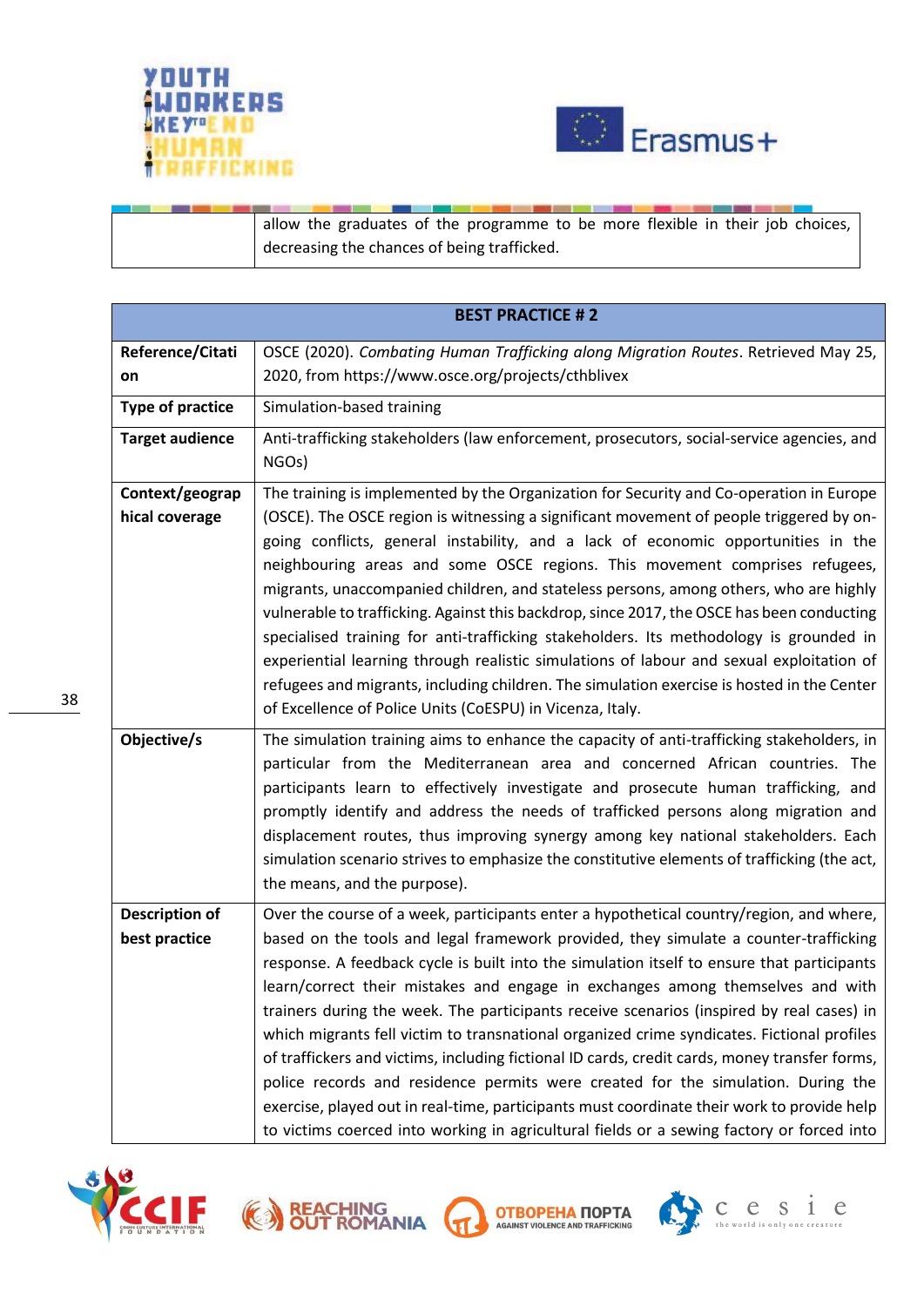



|                       | prostitution. For the sake of realism, fictitious brothels and apartments of the traffickers                                                                                                                                                                                                                                                                                                                                                                                                                                                                                                                                                                                                                                                                                                                                                                               |
|-----------------------|----------------------------------------------------------------------------------------------------------------------------------------------------------------------------------------------------------------------------------------------------------------------------------------------------------------------------------------------------------------------------------------------------------------------------------------------------------------------------------------------------------------------------------------------------------------------------------------------------------------------------------------------------------------------------------------------------------------------------------------------------------------------------------------------------------------------------------------------------------------------------|
|                       | and scenes of labour exploitation are set, and students and social workers act as                                                                                                                                                                                                                                                                                                                                                                                                                                                                                                                                                                                                                                                                                                                                                                                          |
|                       | traffickers and victims. Besides, IT specialists, technicians, drivers, and logisticians are                                                                                                                                                                                                                                                                                                                                                                                                                                                                                                                                                                                                                                                                                                                                                                               |
|                       | mobilized to ensure the functioning of the simulation.                                                                                                                                                                                                                                                                                                                                                                                                                                                                                                                                                                                                                                                                                                                                                                                                                     |
| Impact                | Displaced people continue to face grave risks of human trafficking. The simulation training<br>allows the practitioners to confront the realities of migration and anti-trafficking work.<br>The exercise emphasizes the importance of a human rights-based and multi-agency<br>approach in helping victims of human trafficking, where stakeholders from law<br>enforcement, prosecution, labour inspectorates, social services, and civil society can work<br>and collaborate. During the project, nearly 300 practitioners in total participated in four<br>international simulation-based exercises held in English. In January 2018, the first<br>national training exclusively for Italian practitioners was conducted for 55 trainees; and<br>live international training in Russian was conducted in September 2018 in Astana,<br>Kazakhstan, for 57 participants. |
| <b>Challenges</b>     | Participants had to work and collaborate with colleagues from other countries and from<br>various fields of expertise to solve trafficking cases. As in real life, such multi-agency<br>cooperation can be at times challenging. Sometimes for this reason participants may<br>depart from the script during the exercise. In this case, trainers must intervene and help<br>to refocus the attention of the trainees when they seriously deviate from what is<br>expected. Yet, developing the knowledge and skills of the trainees is the priority and<br>trainers must be able to favour the learning process over the script at the same time.<br>Crucial parts of the exercises are the debriefings at the end of each day, during which the<br>actions taken by the teams are analysed and improvements discussed.                                                   |
| <b>Sustainability</b> | Owing to the partnership of the OSCE with Italy's Carabinieri and the CoESPU, as well as<br>with a significant number of partners and donors (UNODC, UNHCR and the Office of the<br>UN Special Representative on Sexual Violence in Conflict, Guardia di Finanza, Italian State<br>Police, University of Padova, Municipalities of Venice and Vicenza, and independent<br>experts) this complex exercise is now widely recognized as a model for the next<br>generation of anti-trafficking practitioners around the globe.                                                                                                                                                                                                                                                                                                                                                |
| Conclusion /          | This project builds expertise among anti-trafficking practitioners, develops powerful and                                                                                                                                                                                                                                                                                                                                                                                                                                                                                                                                                                                                                                                                                                                                                                                  |
| Lessons learnt        | practical networks across borders and disciplines, and stands as an enduring example of                                                                                                                                                                                                                                                                                                                                                                                                                                                                                                                                                                                                                                                                                                                                                                                    |
|                       | international cooperation, which is vital in combating human trafficking.                                                                                                                                                                                                                                                                                                                                                                                                                                                                                                                                                                                                                                                                                                                                                                                                  |







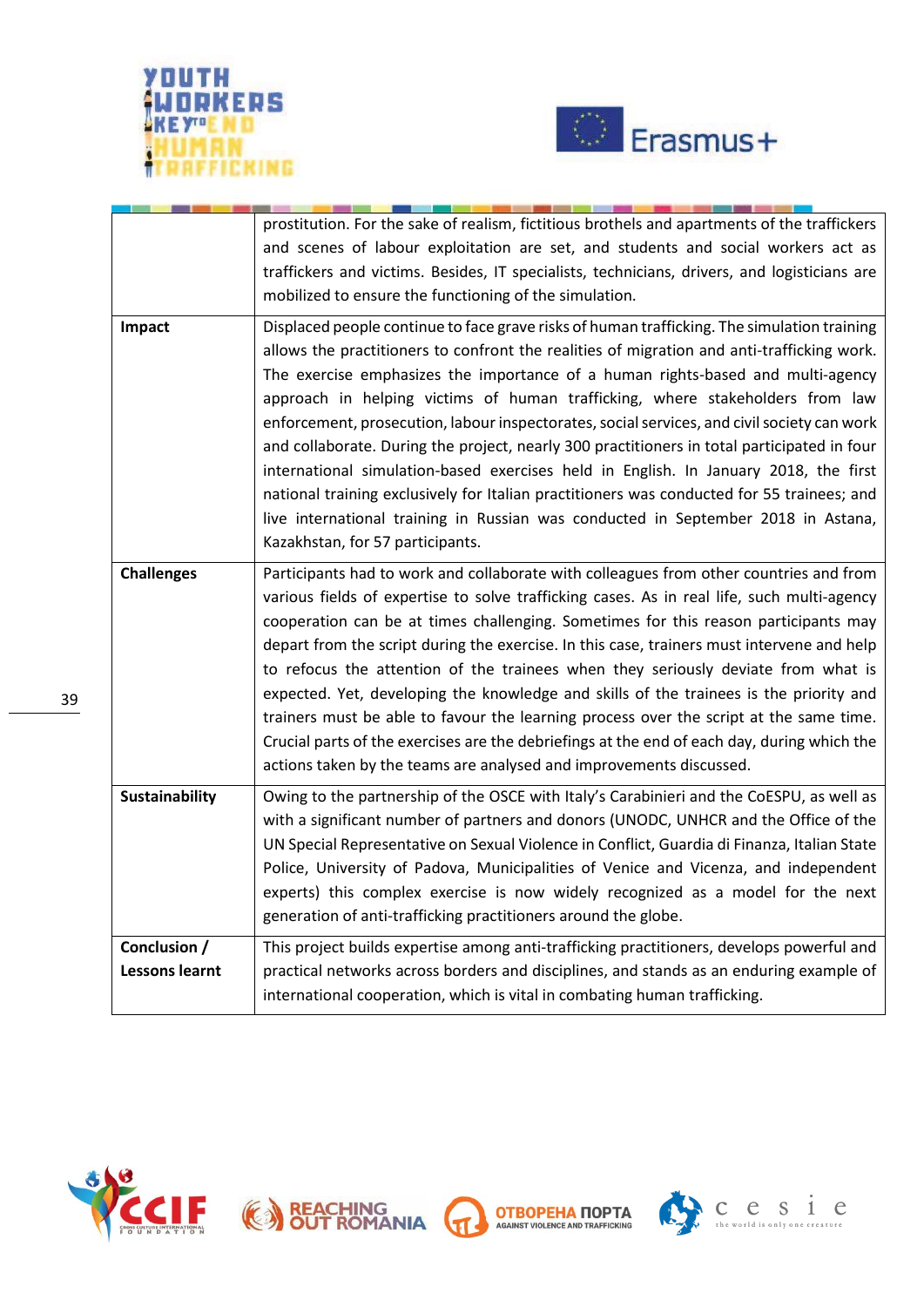



**The Company's Company's Company's Company's Company's Company's Company's Company's Company's Company's Company** 

#### **Open Gate La Strada, North Macedonia** <u>and with a great section of the second with the second with the second section of the second second sections.</u>

|                                        | <b>BEST PRACTICE #1</b>                                                                                                                                                                                                                                                                                                                                                                                                                                                                                                                                                                                                              |
|----------------------------------------|--------------------------------------------------------------------------------------------------------------------------------------------------------------------------------------------------------------------------------------------------------------------------------------------------------------------------------------------------------------------------------------------------------------------------------------------------------------------------------------------------------------------------------------------------------------------------------------------------------------------------------------|
| Reference/Citati<br>on                 | https://www.youtube.com/watch?v=R47SPyzWKjl<br>$\bullet$<br>https://www.youtube.com/watch?v=ip64iEuG9Vw<br>https://www.youtube.com/watch?v=bXBEeERYAH4<br>https://www.youtube.com/watch?v=D_QcD058kgU<br>https://www.youtube.com/watch?v=7tVERjsBE14<br>https://www.youtube.com/watch?v=CwJxoi8BDNI<br>https://www.youtube.com/watch?v=oZsiJ95AWLE                                                                                                                                                                                                                                                                                   |
| <b>Type of practice</b>                | Creation of a youth-based group aimed at peer to peer education and awareness<br>raising on the topic of human trafficking                                                                                                                                                                                                                                                                                                                                                                                                                                                                                                           |
| <b>Target audience</b>                 | Youth ranging from 14 to 30 and general public                                                                                                                                                                                                                                                                                                                                                                                                                                                                                                                                                                                       |
| Context/geograp<br>hical coverage      | The practice was situated on the territory of Macedonia, mostly in the capital city of<br>Skopje but also in the central, western and eastern parts of the country in bigger cities<br>and even smaller communities. Cities included were: Prilep, Bitola, Kocani, Kumanovo,<br>Stip, Veles, etc.                                                                                                                                                                                                                                                                                                                                    |
| Objective/s                            | The main objective for the creating of this youth-group was to educate, engage and<br>motivate young people on the whole territory of the Republic of North Macedonia on<br>the topic of human trafficking, equip them with the skills and background to<br>implement their own creative ideas and spread them amongst their peers and<br>communities.                                                                                                                                                                                                                                                                               |
| <b>Description of</b><br>best practice | Open Gate sees the youth and youth activism as one of the key factors in building up<br>strong communities of the future. This is the reason why we decided to support 11<br>local youth initiatives aimed at raising the awareness about human trafficking as a<br>reality in their own communities. All initiatives were led by teams, whit the support<br>of their local youth promoter, who made their creativity and ideas a reality and<br>managed to cover more than 500.000 beneficiaries on the territory of whole N.<br>Macedonia.<br>Youth are recognized as a major-risk group for human trafficking, which is precisely |
|                                        | why this project is especially designed for increasing youth's knowledge on the topic<br>and actively involving them in the fight against human trafficking. Open Gate, by<br>using the method of "learning by doing", will mobilize the youth for the development<br>of the best preventive youth campaigns and products. This action will increase the                                                                                                                                                                                                                                                                             |







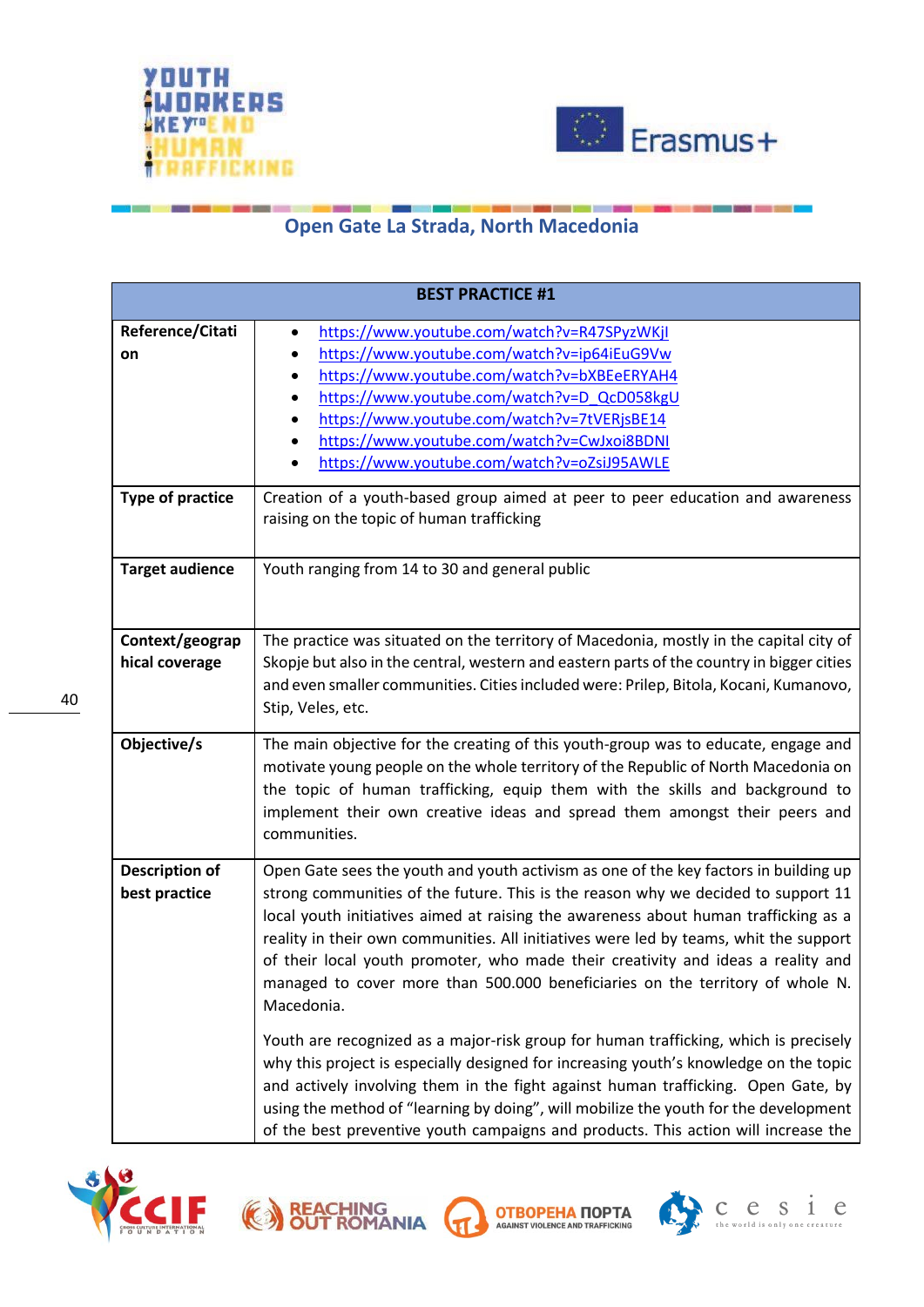



|                   | youth's involvement in civic activities with considerable influence over the peer's<br>perception of human trafficking as well as bringing public attention and innovative<br>approaches of addressing the risks of human trafficking.                                                                                                                                                                                                                                                                                                            |  |  |
|-------------------|---------------------------------------------------------------------------------------------------------------------------------------------------------------------------------------------------------------------------------------------------------------------------------------------------------------------------------------------------------------------------------------------------------------------------------------------------------------------------------------------------------------------------------------------------|--|--|
| Impact            | Through the first part of this project Open Gate managed to intensively educate 45<br>youth on the topic of human trafficking and violence in depth, its forms, means of<br>recruitment, definitions and etc all with a specific goal to help guide them thru their<br>future projects and develop their ideas in a right path.                                                                                                                                                                                                                   |  |  |
|                   | What is special for this project is that we did not have one single impact, but 12<br>different outcomes which impacted 12 different communities through 12 different<br>tools and events. Amongst the more effective and creative campaigns were:                                                                                                                                                                                                                                                                                                |  |  |
|                   | A fully produced short 20 minute movie based on a true story - The movie<br>followed a story of one of the previous victims that Open Gate sheltered, the<br>story was modified in order for it not to give off the true identity of the real<br>girl. It had one official premiere, in the museum of contemporary art in<br>Skopje, which gathered more than 100 people and 4 side showings which<br>were organized in a high school and in a local bar.                                                                                         |  |  |
|                   | Original interactive theatre play - based on 3 real life stories making the<br>visitor feel as a part of the play and the story. The play was shown 6 times in<br>3 different cities each play gathering around 50 viewers. For the needs of the<br>theatre play an original soundtrack was distributed and an original script.                                                                                                                                                                                                                   |  |  |
|                   | One designer fashion line/clothing brand was produced as a way of promoting<br>workers' rights as an essential part of human rights with a special emphasis<br>on labour exploitation in the garment industry. The label produced 30 pieces<br>of clothing all with a symbolic meaning and embroidery and in 3 colours -<br>white, red and black. The final event was organized as a runway show with<br>and interactive room showing videos of public opinion regarding human<br>trafficking and 3 sculptures with strong messages from victims. |  |  |
| <b>Challenges</b> | When it comes to challenges the part that proved to be the most difficult was the<br>beginning of the planning of the campaigns. The young people tend to be more<br>interested in directly implementing the campaign and not in the first plenary part, so<br>at first it seemed like they were not sure about how they will organise themselves but<br>at the end they proved to be quite efficient and active in the direct implementation<br>and promotion of their activities.                                                               |  |  |
|                   | The mentors were divided into 2 groups – one being the ones who were responsible<br>for equipping the youngsters with the knowledge in creating a successful social media<br>campaign, along with creating of promotional materials, hashtags, slogans, targeted                                                                                                                                                                                                                                                                                  |  |  |







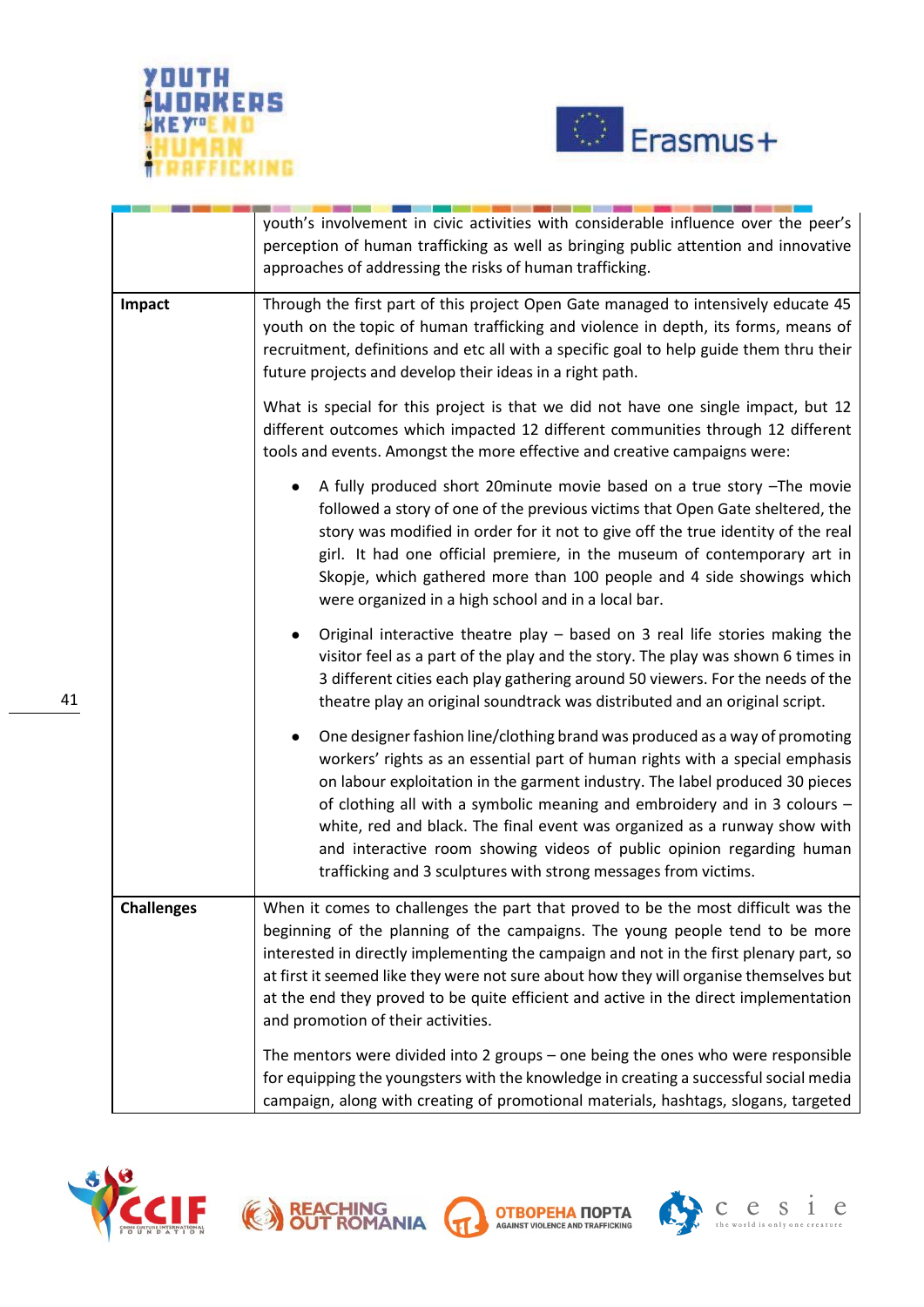



|                | dissemination and promotion and the second group oriented towards the assistance<br>in the direct project activity implementation process.                                                                                                                                                                                                                                                                                                          |
|----------------|-----------------------------------------------------------------------------------------------------------------------------------------------------------------------------------------------------------------------------------------------------------------------------------------------------------------------------------------------------------------------------------------------------------------------------------------------------|
| Sustainability | When it comes to sustainability, even in the beginning of this project we decided that<br>we would break the stigma of young people easily losing interest $-$ that is why we<br>decided that with this group we would use social media as the main tool of our<br>communication with the youth group. We created a Facebook group and regular give<br>information on our ongoing activities, opportunities and projects targeting young<br>people. |
|                | This group is more than just a platform for connection, it's a virtual support group<br>which manages to keep even the intimate connections between the youngsters strong<br>and active, gives them a platform to express what they believe in and find allies in<br>their future activities.                                                                                                                                                       |
| Conclusion /   | Youth, given the opportunity to work alongside adults who are willing to make a civic                                                                                                                                                                                                                                                                                                                                                               |
| Lessons learnt | change and spread their experiences, can be active leaders of activist communities<br>and organizations, to not give the youth the chance to speak what they believe in is a<br>crime. They deserve to be listened to, to be seen as collaborators and treated as<br>equals.                                                                                                                                                                        |

| <b>BEST PRACTICE #2</b>                |                                                                                                                                                                                                                                                                             |  |
|----------------------------------------|-----------------------------------------------------------------------------------------------------------------------------------------------------------------------------------------------------------------------------------------------------------------------------|--|
| Reference/Citati<br>on                 | http://lastrada.org.mk/wp-content/uploads/2018/12/SHTPrint final.pdf<br>$\bullet$<br>http://lastrada.org.mk/album/forum-teatar-dimkata-angelov-gaberot/<br>$\bullet$                                                                                                        |  |
| Type of practice                       | Project                                                                                                                                                                                                                                                                     |  |
| <b>Target audience</b>                 | Children - from 11 to 17 years of age involved in the education system as well as group<br>of local professionals (Teachers, social workers, community leaders etc.)<br>It is important to add that the Forum Theatre can be easily adapted and used for all<br>age groups. |  |
| Context/geograp<br>hical coverage      | National level- North Macedonia                                                                                                                                                                                                                                             |  |
| Objective/s                            | To Increase youth's awareness and sensitivity towards refugees/migrants and their<br>immigration process and difficulties faced with special attention on human trafficking.                                                                                                |  |
| <b>Description of</b><br>best practice | The Forum Theatre has proven to be one of the most effective ways to change certain<br>attitudes and raise awareness, especially amongst young people.                                                                                                                      |  |







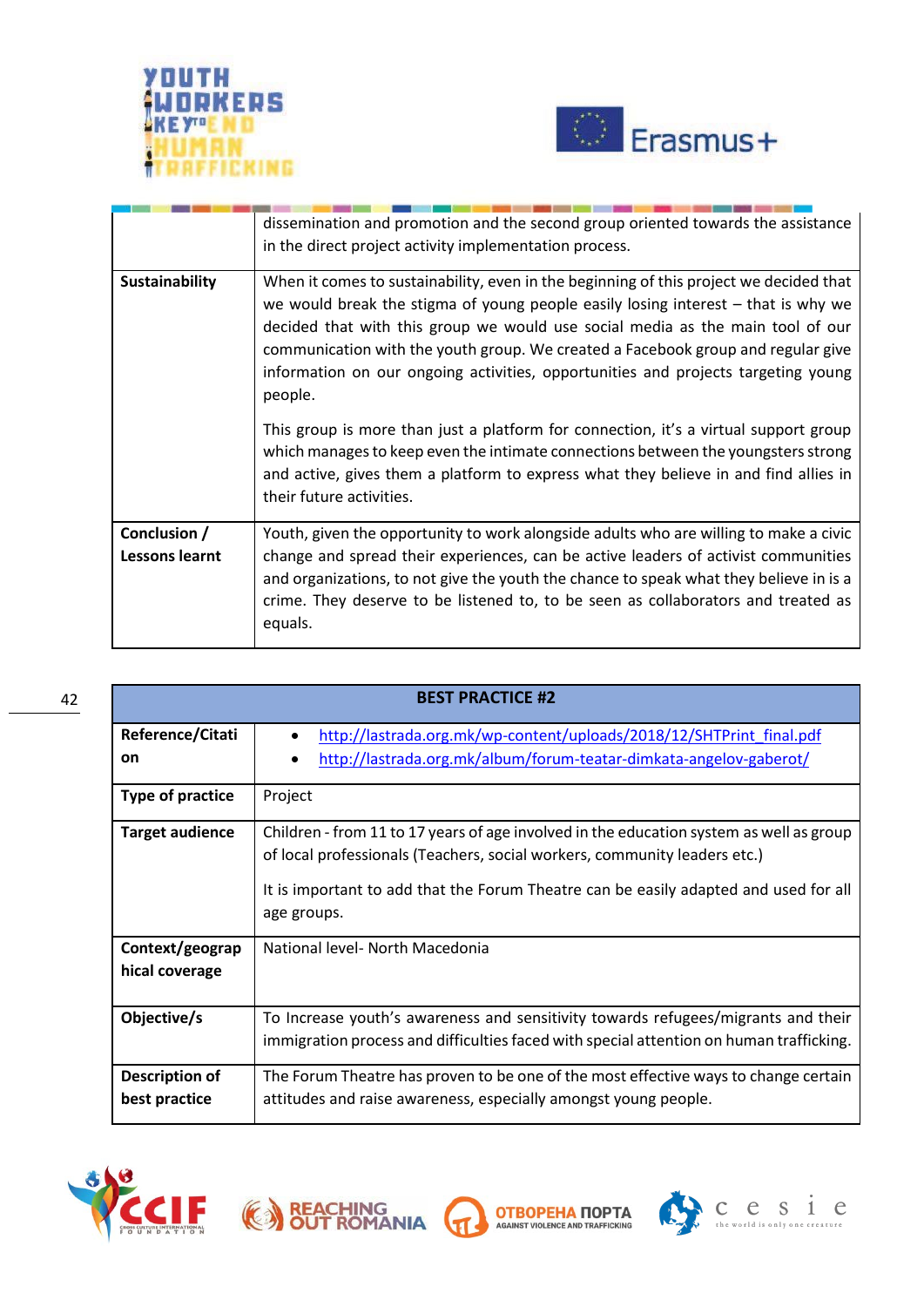



|        | The "Forum Theatre" is an activity which is part of the "Theatre of the Oppressed", a<br>theoretical framework and set of methods invented by Augusto Boal in the 1060's in<br>Brazil $-$ it is a method in which the audience is included in the play and thus<br>encouraged to find alternatives and new solutions to the problematic situation shown<br>on stage. The content of the play is often based on a real-life experience or situation<br>and written by the actors who are in it.                                                                                                                                                                                                                                                          |
|--------|---------------------------------------------------------------------------------------------------------------------------------------------------------------------------------------------------------------------------------------------------------------------------------------------------------------------------------------------------------------------------------------------------------------------------------------------------------------------------------------------------------------------------------------------------------------------------------------------------------------------------------------------------------------------------------------------------------------------------------------------------------|
|        | The procedure of the Forum Theatre began with the training of a group of pupils to<br>be actors in a play and the exploration of problematic and risky situations in relation<br>to human trafficking. Situations which should reveal social exclusion, stigmatization<br>and oppression as one of the main sources of human trafficking are used as main<br>guiding points for devising the play.                                                                                                                                                                                                                                                                                                                                                      |
|        | The Forum Theatre aims at empowering and liberating vulnerable groups, encourages<br>reflection on problems that are on the one hand part of the daily lives of the<br>oppressed group and on the other hand can lead to human trafficking. This way, the<br>project wants to do justice to the inter winedness of the general social situation of the<br>vulnerable groups with the specific risks of human trafficking.                                                                                                                                                                                                                                                                                                                               |
| Impact | Activities such as media campaigns and training for target groups are mostly<br>implemented in a "top down" manner, where experts teach the vulnerable groups<br>and give them information. Media campaigns raise awareness about the problem of<br>human trafficking, which is very important for the prevention of human trafficking<br>and a better dealing with the problem in the society.                                                                                                                                                                                                                                                                                                                                                         |
|        | The Forum Theatre includes the vulnerable groups in the implementation process and<br>thus tries to create equality between the professionals, the NGO and the target group.<br>As especially young people and women are endangered to become victims of<br>trafficking, we want to work directly with this group and integrate them in the<br>creation of the project. As their skills and knowledge will be needed and worshipped,<br>they will gain a sense of independence and self-confidence to find peaceful solutions<br>to overcome and fight social oppression. They will learn how to protect themselves<br>from being trafficked, how to raise their voice and seek help to protect their rights as<br>human beings, children and/or women. |
|        | Implementation of the forum theatre with the children and professionals<br>(pedagogues and psychologists), proved to have very positive effect. Some who<br>attended these events said: "I believe that your visit aroused interest in many things<br>that happen around students, and they are not even aware of it. Children are the<br>greatest and most sincere critics. The theatre was great and instructive. All praise, for<br>our and your pleasure." - professional staff from elementary school Koco Racin on<br>Kumanovo.                                                                                                                                                                                                                   |







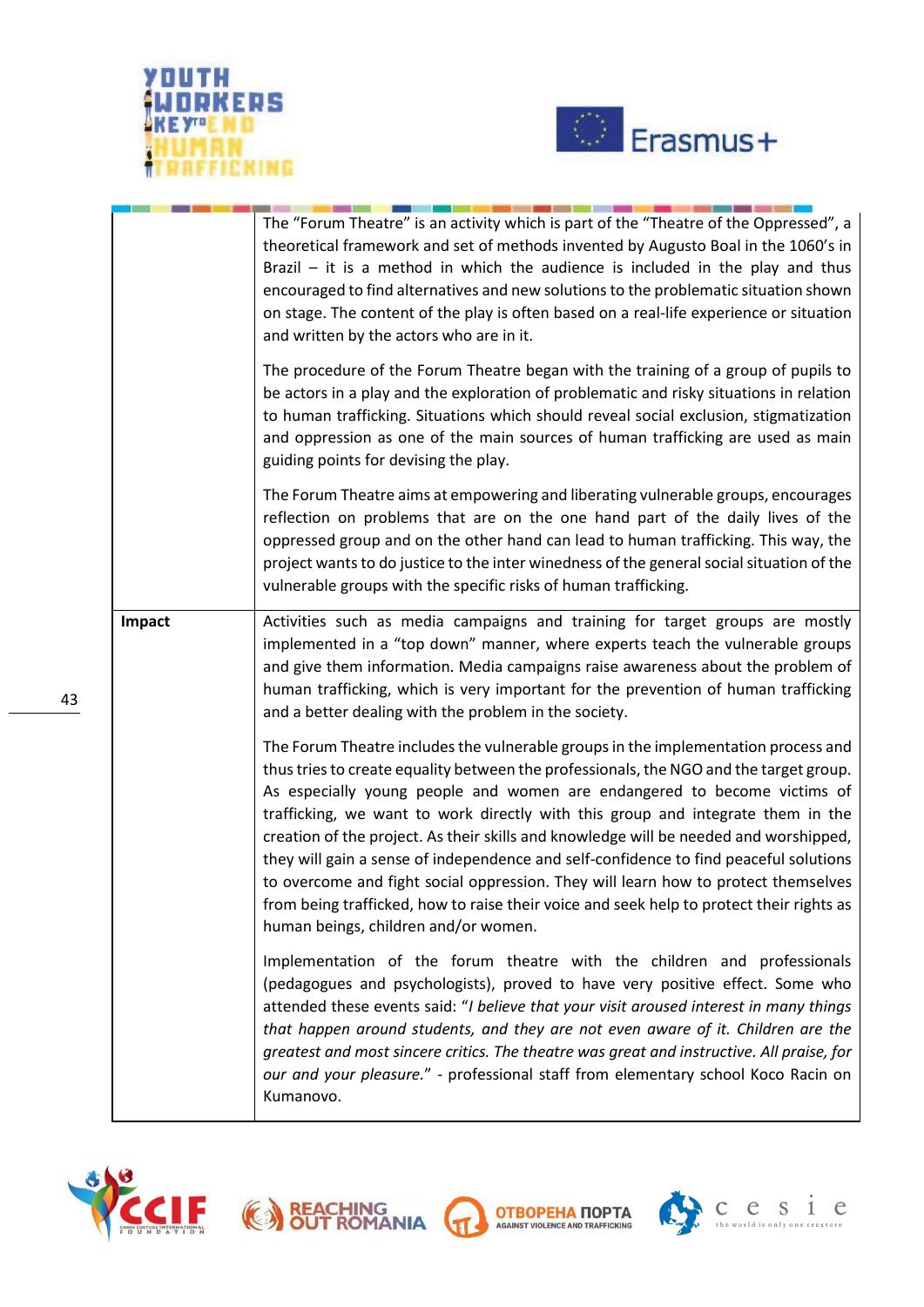



|                                       | The special teacher and educator from the school,, Kliment Ohridski", from Bitola say:<br>"We rarely have such beautiful events in our school. We are surprised by the way this<br>activity is implemented, which has contributed to getting familiar with a topic that is<br>not very familiar to our students and us". "We want such events in our school. It was<br>too wonderful and very interesting", say N.N student from elementary school, Petar<br>Po Arsov in Skopje.                                                                                                                                                                                                             |
|---------------------------------------|----------------------------------------------------------------------------------------------------------------------------------------------------------------------------------------------------------------------------------------------------------------------------------------------------------------------------------------------------------------------------------------------------------------------------------------------------------------------------------------------------------------------------------------------------------------------------------------------------------------------------------------------------------------------------------------------|
| <b>Challenges</b>                     | During the implementation of the forum theatre, there is a possible risk of lack of<br>interest among target group to participate actively on the event because of the<br>sensitivity of the topic and the upfront of the forum theatre as method. This may be<br>due to the fact that many young people in our country in the education system have<br>not learned to openly present and fight for their views and opinions. And they are<br>ashamed to play a role.                                                                                                                                                                                                                        |
| <b>Sustainability</b>                 | The implementation of the Forum Theatre does not require much space and is easy<br>to implement in educational institutions and even outdoors. There is no need for<br>many technical means and it is implemented by young actors, most of whom do it for<br>pleasure and as a challenge and not for big money funds.                                                                                                                                                                                                                                                                                                                                                                        |
|                                       | It is expected from the teacher and students that participated in the Forum Theatre<br>to continue to organize workshops and forum theatre in their schools, related to<br>human trafficking and smuggling and related topics such as migration, vulnerable<br>categories, and integration. The schools is expected to be available for<br>recommendations and ideas for future forum theatres as creative and interactive way<br>of learning in schools and also to integrate as method in daily curricula.                                                                                                                                                                                 |
| Conclusion /<br><b>Lessons learnt</b> | Key learning: Young people own a great potential to create a positive social change.<br>Young people are fearless, brave, dynamic, highly motivated and they have the ideas,<br>the creativity and great energy to shape a better world. If young people are guided<br>and stimulated in a right way, they have a great potential to create a positive social<br>change in the world we live in now. This is why we see the young people as a core<br>within our society, in modern times where there are unlimited possibilities of<br>connection, there is a unique chance for young people to unite in solidarity and act<br>on the matters they don't see as fit within their societies. |

#### **Reaching Out, Romania**

Reaching Out has stated that, unfortunately their country does not have good practices in tackling human trafficking and in prevention among youth. It is worth noting that on the 26<sup>th</sup> of June 2020, the US Embassy in Romania released a press statement that says Romania is on surveillance list level 2



authorities have not intensified their efforts to reduce human

**ACHING** 





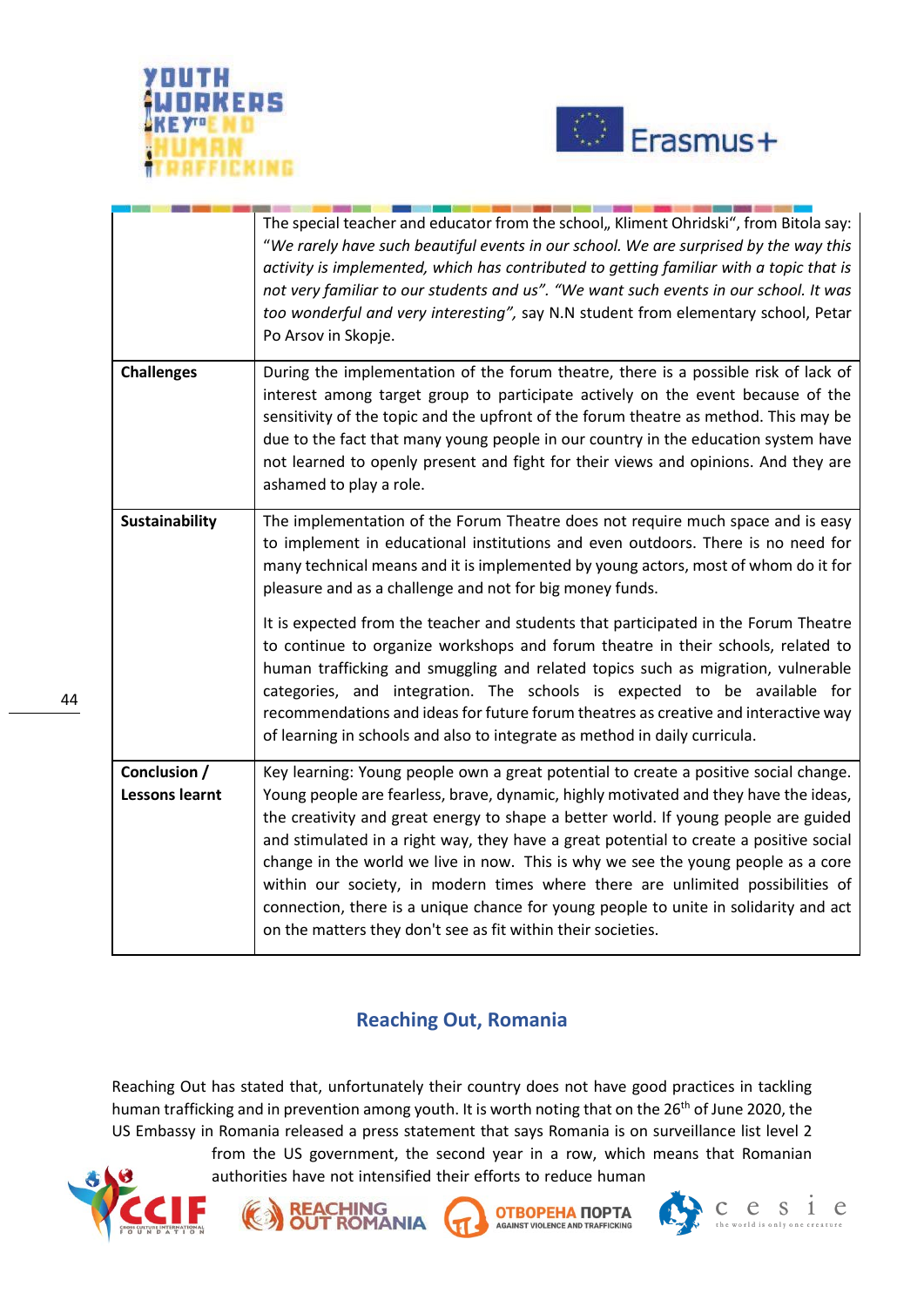



<u> 1989 - Francisco Hermann, francisco est antiga de la contenentación de la contenentación de la contenentación</u> trafficking. Reason why the Romanian partner purpose its own organisation as a good example of good practice in its country and provides a subsequent analysis.

| <b>BEST PRACTICE #1</b>                   |                                                                                                                                                                                                                                                                                                                                                                                                                                                                                                                                                                                                                                                                                          |  |
|-------------------------------------------|------------------------------------------------------------------------------------------------------------------------------------------------------------------------------------------------------------------------------------------------------------------------------------------------------------------------------------------------------------------------------------------------------------------------------------------------------------------------------------------------------------------------------------------------------------------------------------------------------------------------------------------------------------------------------------------|--|
| <b>Reference/Citation</b>                 | Iana Matei, De vanzare: Mariana, 15 ani, Ed. Rao, 2011 <sup>18</sup>                                                                                                                                                                                                                                                                                                                                                                                                                                                                                                                                                                                                                     |  |
| <b>Type of practice</b>                   | Organization.                                                                                                                                                                                                                                                                                                                                                                                                                                                                                                                                                                                                                                                                            |  |
|                                           | Romania, unfortunately, does not have good practices in tackling human<br>trafficking and in prevention among youth. It is worth noting that on 26 of June<br>2020, the US Embassy in Romania released a press statement that says Romania<br>is on surveilance list level 2 from the US government, the second year in a row,<br>which means that Romanian authorities have not intensified their efforts to<br>reduce human trafficking. Worse, the last governement did not pursue the<br>traffickers and organized crime heads, hence not many cases went to the courts<br>of justice. In regards to victims of trafficking there is not much concern or<br>protection for victims". |  |
| <b>Target audience</b>                    | Victims of human trafficking for the purpose of sexual exploitation                                                                                                                                                                                                                                                                                                                                                                                                                                                                                                                                                                                                                      |  |
| Context/geographical<br>coverage          |                                                                                                                                                                                                                                                                                                                                                                                                                                                                                                                                                                                                                                                                                          |  |
| Objective/s                               |                                                                                                                                                                                                                                                                                                                                                                                                                                                                                                                                                                                                                                                                                          |  |
| <b>Description</b><br>of best<br>practice | Reaching Out Romania - we are an organization that strives to protect the<br>victims, identify the victims, identify the risk factors for potential victims, provide<br>medical assistance and access to education for victims, so that they can restart<br>life and prevent them from falling again in the hands of traffickers.                                                                                                                                                                                                                                                                                                                                                        |  |
| Impact                                    |                                                                                                                                                                                                                                                                                                                                                                                                                                                                                                                                                                                                                                                                                          |  |
| <b>Challenges</b>                         | The current challenges consist in the fact that the Romanian governments do not<br>sustain programs for victim protection and do not fund NGOs active in this field.<br>The US Embassy Report on Human Trafficking in Romania for 2019 <sup>19</sup> points that<br>"the government decreased efforts to protect victims." There have been<br>identified 497 victims in 2018 <sup>20</sup> .                                                                                                                                                                                                                                                                                             |  |

<sup>18</sup> <https://booknation.ro/recenzie-de-vanzare-mariana-15-ani-de-iana-matei/>

<sup>19</sup> <https://ro.usembassy.gov/2019-trafficking-in-persons-report/>

20[https://www.researchgate.net/publication/336847955\\_Trafficking\\_of\\_human\\_beings\\_in\\_Romania\\_497\\_regi](https://www.researchgate.net/publication/336847955_Trafficking_of_human_beings_in_Romania_497_registered_victims_and_130_convicted_traffickers/link/5db6c689299bf111d4d51e70/download) [stered\\_victims\\_and\\_130\\_convicted\\_traffickers/link/5db6c689299bf111d4d51e70/download](https://www.researchgate.net/publication/336847955_Trafficking_of_human_beings_in_Romania_497_registered_victims_and_130_convicted_traffickers/link/5db6c689299bf111d4d51e70/download)







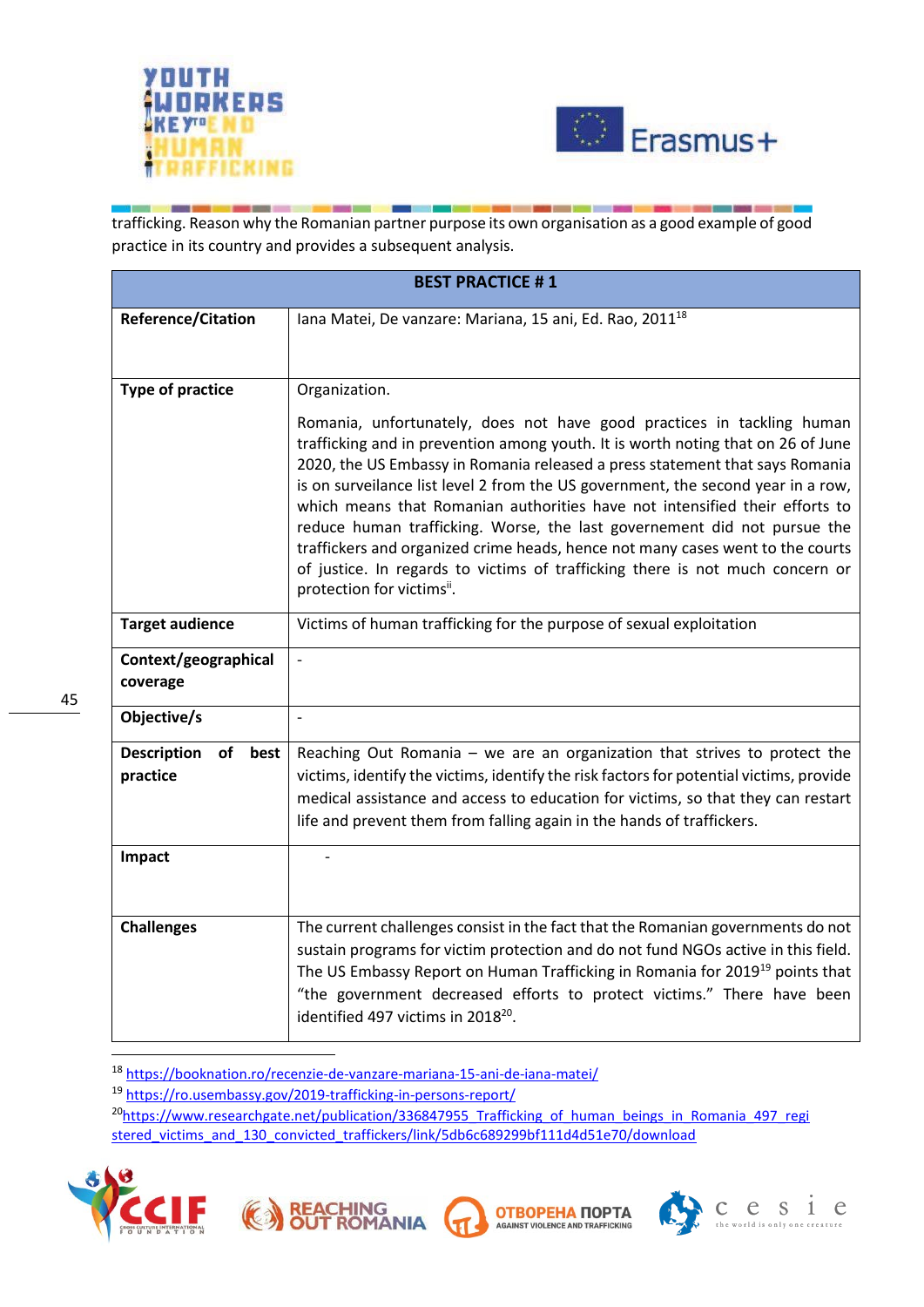



|                       | Romanian authorities use the national victim identification and referral<br>mechanism, with the support from NGOs and ANITP. However, reports on<br>human trafficking show that authorities did not identify victims, especially in<br>placement centers, but only after there was already an ongoing investigation.                                                                                                                                                                                  |
|-----------------------|-------------------------------------------------------------------------------------------------------------------------------------------------------------------------------------------------------------------------------------------------------------------------------------------------------------------------------------------------------------------------------------------------------------------------------------------------------------------------------------------------------|
|                       | Another challenge is the fact that authorities still prosecute persons who practice<br>prostitution, although often they are minors, without investigating possible<br>trafficking networks.                                                                                                                                                                                                                                                                                                          |
|                       | Another challenge is the perception that trafficking is a way of life for some<br>communities and people, and often the police knows the local traffickers and the<br>victims, but fail to act, even in cases when they have a registered complaint.                                                                                                                                                                                                                                                  |
|                       | One of the main challenges is the complete lack of training for the police officers<br>and prosecutors, often also for judges, regarding victims of trafficking, sexual<br>abuse, sexual assault and domestic violence, which often includes children. In<br>the recent years, more judges have pronounced decisions that criminalize the<br>victim - for instance motivations of court decisions that refer to the clothes of<br>the victim, her behaviour or previous entanglements.                |
|                       | Also, regarding to court decisions, the lack of detention facilities, determined<br>many judges to free sexual aggressors, rapists, and abusers, some of them being<br>members of the victims' families and sent them back home in the same<br>environment with the victims. Unfortunately, often victims are not properly<br>represented in the court, as many state lawyers are under paid and disinterested<br>and lacking elementary legal knowledge about victims' rights and womens'<br>rights. |
|                       | Often, one of the main complaints is that the system of investigating trafficking<br>re-traumatizes the victims, because the focus is on identifying the possible<br>suspects, and less on protecting the victims. This aspect is even more damaging<br>for children who are victims.                                                                                                                                                                                                                 |
|                       | Another challenge is represented by the lack of funds for the NGOs that provide<br>services for victims and the lack of resources for the state funded programs,<br>including medical care and mental health services absolutely compulsory for<br>victims of trafficking.                                                                                                                                                                                                                            |
| <b>Sustainability</b> | The main elements that need to be addressed for best practices, identified by<br>the European Commission, Romanian authorities, NGOs and the US Embassy in<br>Romania are:                                                                                                                                                                                                                                                                                                                            |
|                       | The level of societal wellbeing - though programs for supporting victims<br>1)<br>and job creation, to offer real opportunities for people who feel they                                                                                                                                                                                                                                                                                                                                              |







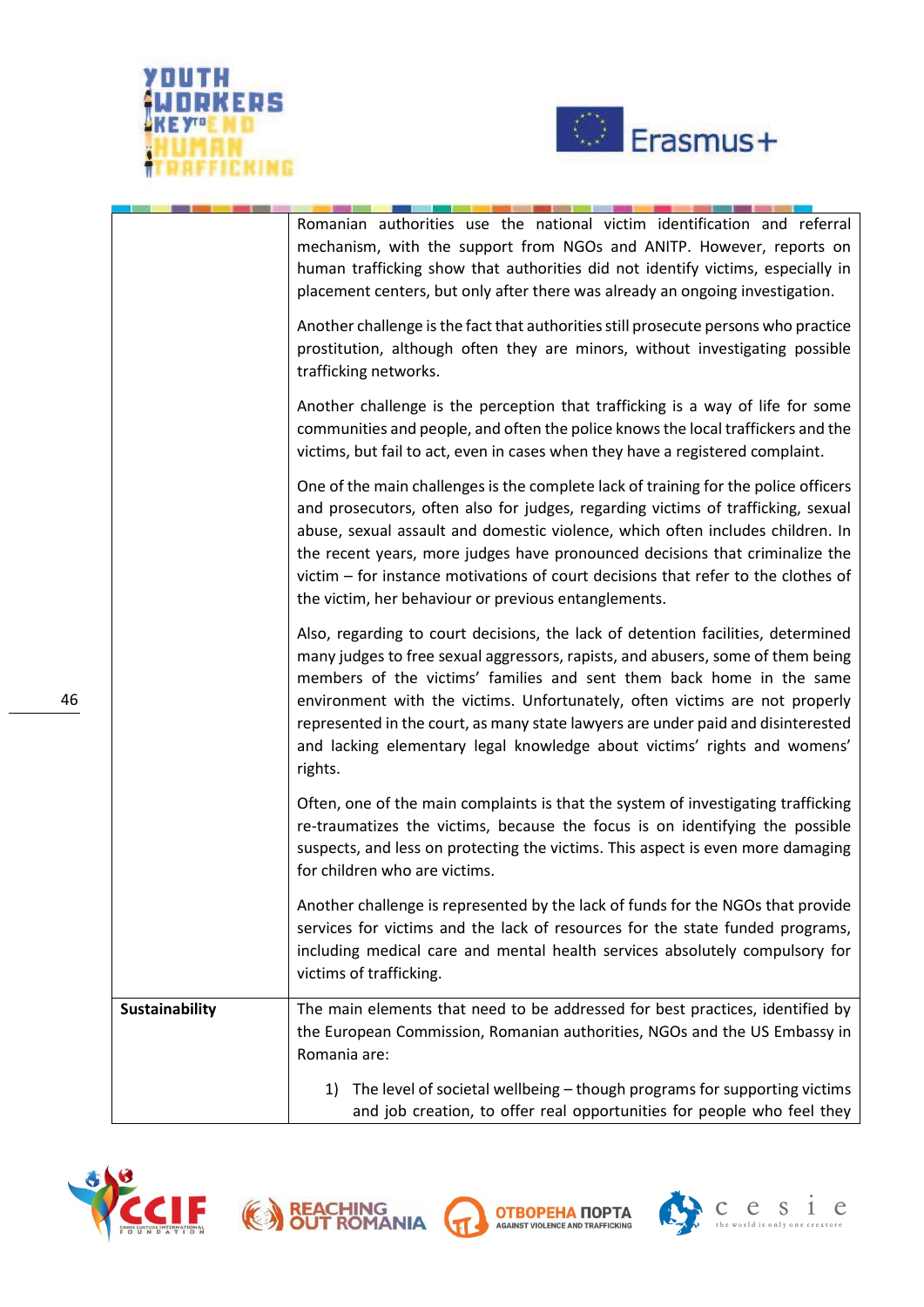



|                         | have no other choice and take higher risks by enrolling to working abroad<br>through various networks.                        |
|-------------------------|-------------------------------------------------------------------------------------------------------------------------------|
|                         | 2) Education for changing perceptions and informing people about the risks<br>and implications of trafficking in human beings |
|                         | 3) Stronger law enforcement                                                                                                   |
|                         | 4) Programs for victim protection and for facilitating their access to<br>education and professional skills                   |
|                         | 5) Funding for NGOs who offer accommodation, medical care, mental<br>health services and protection.                          |
| Conclusion /<br>Lessons | There is no coherent, long-term vision with clear planning and measures for                                                   |
| learnt                  | tackling human trafficking by the Romanian authorities.                                                                       |
|                         |                                                                                                                               |







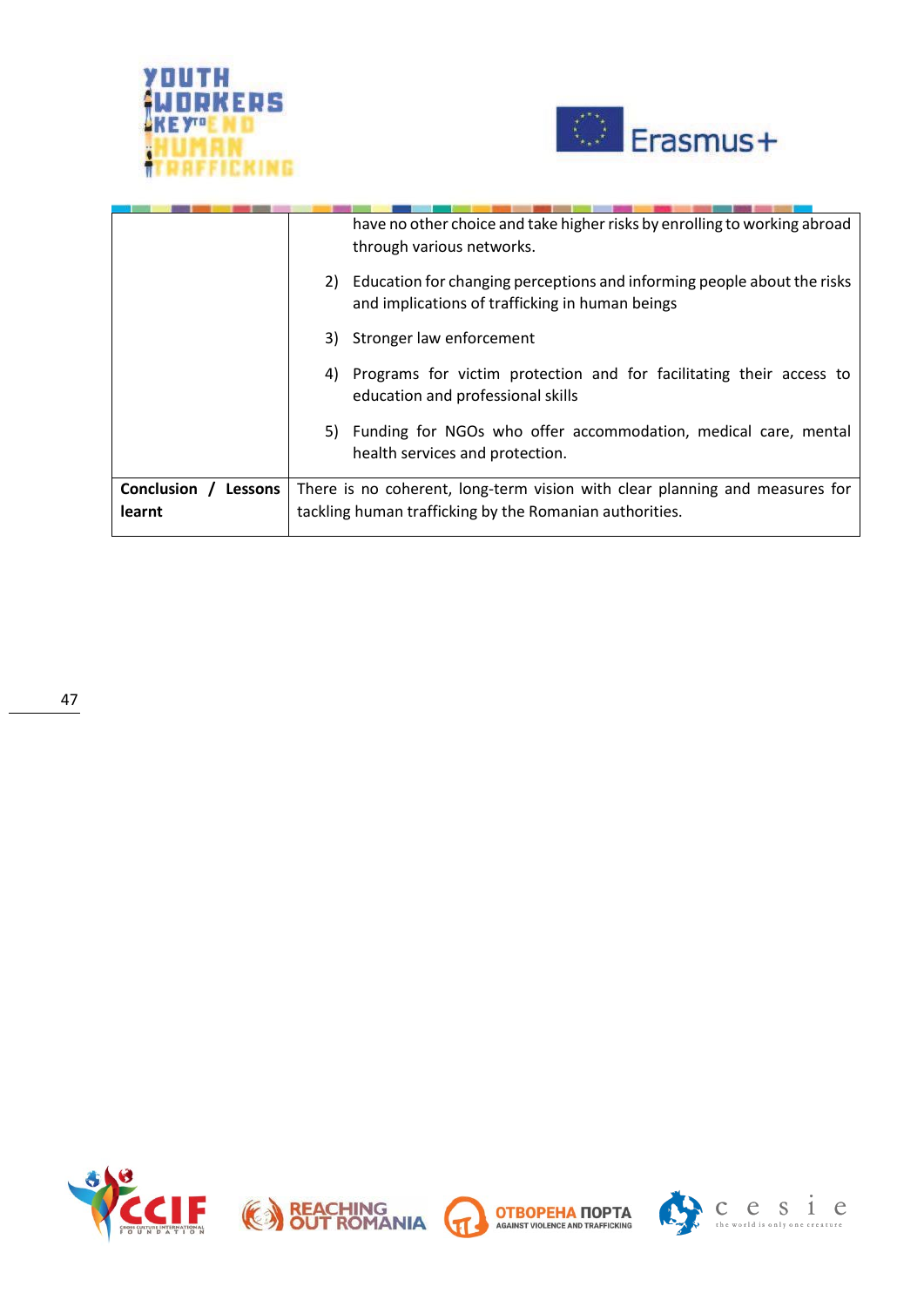



\_\_\_\_\_

#### **Conclusion**

The present report has outlined the basis of the national context, awareness and needs in terms of prevention, identification and support on the issue of human trafficking in Malta, Italy, North Macedonia and Romania as partner countries of the project.

Nation contexts in partner countries are varied, with different mechanisms set in motion to tackle the phenomenon. What the study has evidenced is a still strong presence of human trafficking, a lack of coordinated action among actors and the special vulnerability suffered by youth and specially women as those most at risk. Levels of awareness seems to be different. While some awareness is present in relation to the targets and the role of technology as a channel for luring victims, confusion was also made evident during interviews in relation to the difference between different phenomenons such as human trafficking vs smuggling. Moreover, in many areas, especially in rural ones, human trafficking is still a taboo allowing for silence to prevail. This comes as a risk factor, together with numerous environmental and personal factors which this study has proven, need to be equally addressed.

In terms of the role of youth workers, it has been shown their relevance in the prevention, identification and support of potential and ex-victims of human trafficking. While some partner countries promote their involvement, in others, there is still great potential to be exploited leaving space to improvement of youth workers' skills. In this sense, this report has outlined which are the strong and weak points in relation to their knowledge in the matter, for instance the role in education for the prevention of human trafficking; the need for a multidisciplinary and coordinated approach in the identification of victims; and the need for coordinated action between state and NGO interventions in the supporting phase. In this light, the study highlights the importance of treating the phenomenon in its three phases as interrelated and worth of a multidisciplinary approach to allow youth workers to better intervene against human trafficking among youth.

Lastly, this report has presented a series of best practices identified in each partner country that addresses either prevention, identification and/or support of victims and that, given their effectiveness, feasibility, innovation, replicability and adaptability complement the research and will serve as bases for YU WOK 2 END HT project's material and tool development following a







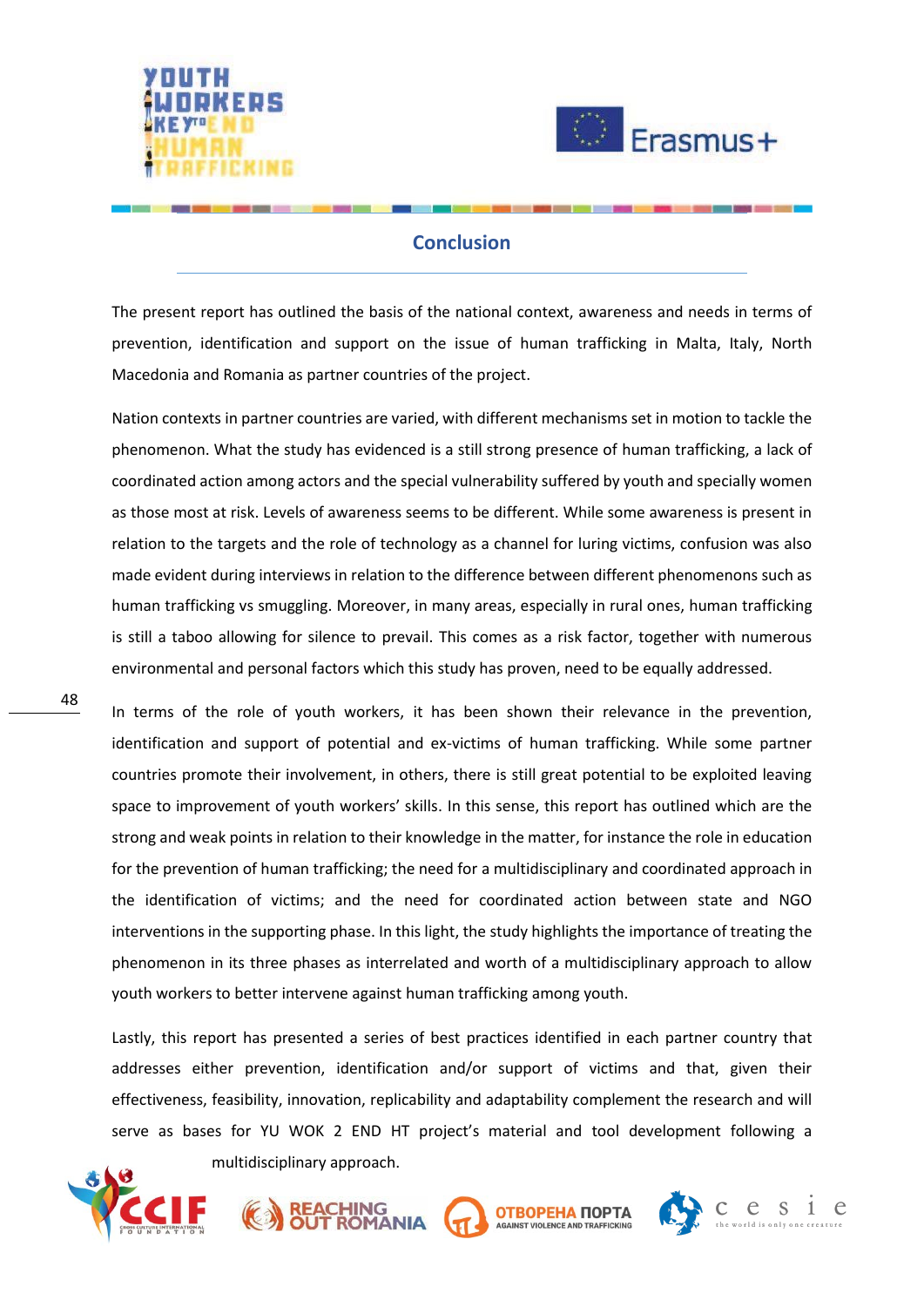



#### **References**

- Appeal of the US Ambassador in Romania calling for cooperation between the government and the parliament of Romania
- Communication from the European Commission to the European Parliament, the Council, the European Economic and Social Committee and the Committee of the Regions - The EU Strategy towards the Eradication of Trafficking in Human Beings 2012–2016 <https://eur-lex.europa.eu/legal-content/EN/TXT/PDF/?uri=CELEX:52012DC0286&from=IT>
- Council of Europe. *Reply from Malta to the Questionnaire for the Evaluation of the Implementation of the Council of Europe Convention on Action against Trafficking in Human Beings by the Parties*. (2020). Retrieved May 25, 2020, from https://rm.coe.int/greta-2018-26-mlt-rep/16809e0fe2
- Council of Europe. *Report concerning the implementation of the Council of Europe Convention on Action against Trafficking in Human Beings by Malta*. (2017). Retrieved June 25, 2020, from https://rm.coe.int/greta-2017-3-fgr-mlt-en-w-cmts/1680782abd
- Data and numbers on trafficking in people in the world: global report on trafficking in persons in 2018, Silvia Bernardi, 23 Gennaio 2019, Contemporary Criminal Law, Archive 2010 - 2019 [https://archiviodpc.dirittopenaleuomo.org/d/6442-dati-e-numeri-sulla-tratta-di-persone-nel](https://archiviodpc.dirittopenaleuomo.org/d/6442-dati-e-numeri-sulla-tratta-di-persone-nel-mondo-il-global-report-on-trafficking-in-persons-2018)[mondo-il-global-report-on-trafficking-in-persons-2018](https://archiviodpc.dirittopenaleuomo.org/d/6442-dati-e-numeri-sulla-tratta-di-persone-nel-mondo-il-global-report-on-trafficking-in-persons-2018)
- European Commission. *Together Against Trafficking in Human Beings - Malta*. (2019). Retrieved May 25, 2020, from https://ec.europa.eu/anti-trafficking/member-states/Malta\_en
- Eurostat (2015). *Trafficking in Human Beings*. Eurostat Statistical Working Papers. Luxembourg: Publications Office of the European Union, 2015 [cit. 2016-03-22]. ISBN 978-92-79-45831-6. Available at: [https://ec.europa.eu/anti](https://ec.europa.eu/anti-trafficking/sites/antitrafficking/files/eurostat_report_on_trafficking_in_human_beings_-_2015_edition.pdf)[trafficking/sites/antitrafficking/files/eurostat\\_report\\_on\\_trafficking\\_in\\_human\\_beings\\_-](https://ec.europa.eu/anti-trafficking/sites/antitrafficking/files/eurostat_report_on_trafficking_in_human_beings_-_2015_edition.pdf) [\\_2015\\_edition.pdf](https://ec.europa.eu/anti-trafficking/sites/antitrafficking/files/eurostat_report_on_trafficking_in_human_beings_-_2015_edition.pdf)
- Global Report on Trafficking in Persons, western and southern Europe, UNODC (2018), available at the link<https://www.unodc.org/unodc/data-and-analysis/glotip.html>
- Human Rights Lawyers Report, 2013

●[http://anitp.mai.gov.ro/2020/02/diicot-si-anitp-cooperare-impotriva-traficului-de](http://anitp.mai.gov.ro/2020/02/diicot-si-anitp-cooperare-impotriva-traficului-de-persoane/)[persoane/](http://anitp.mai.gov.ro/2020/02/diicot-si-anitp-cooperare-impotriva-traficului-de-persoane/)



**ОТВОРЕНА ПОРТА** 



S.

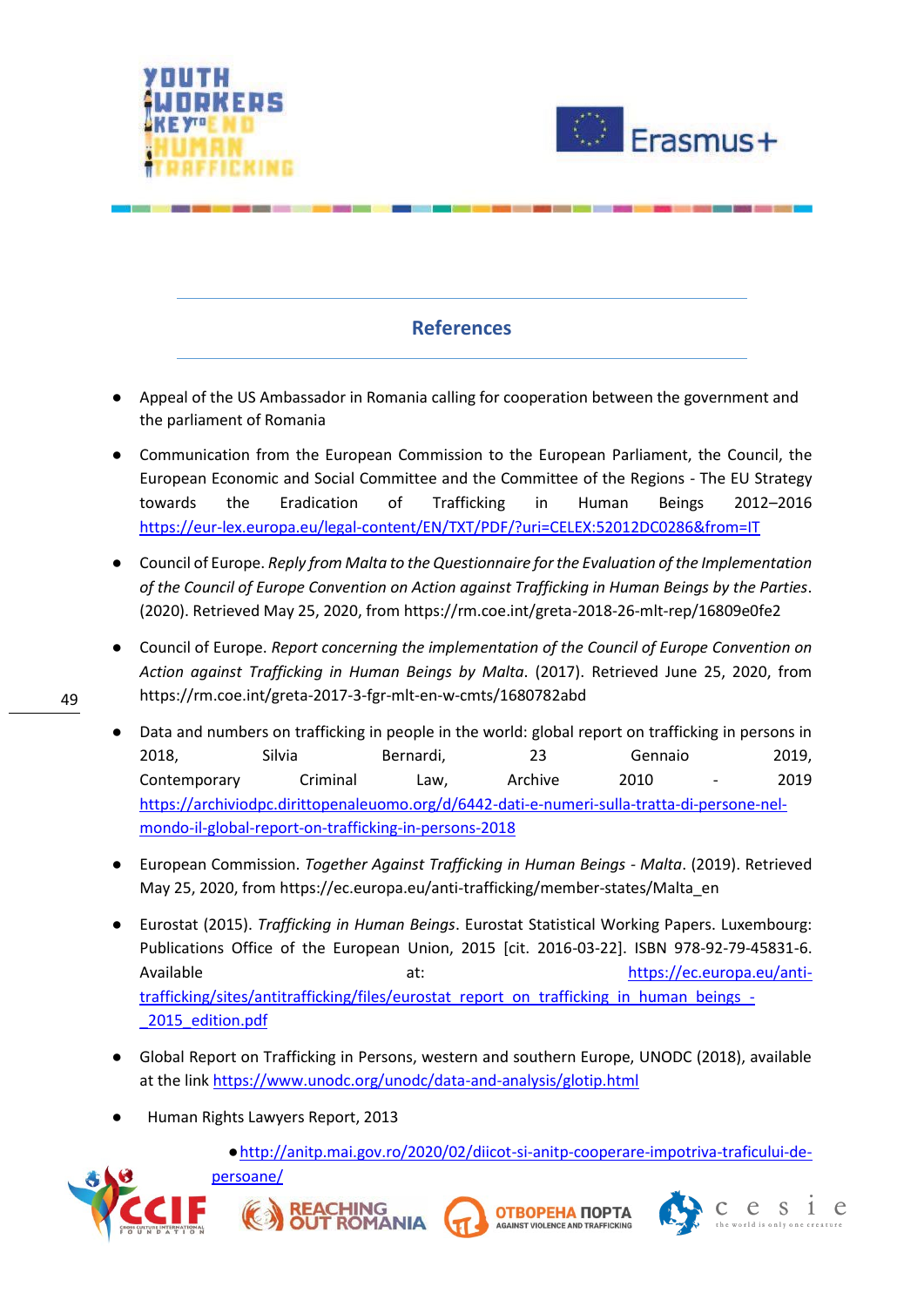



- <http://anitp.mai.gov.ro/category/cercetare/rapoarte-anuale/>
- [http://anitp.mai.gov.ro/childrenprograms\\_categories/activitati-de-prevenire/](http://anitp.mai.gov.ro/childrenprograms_categories/activitati-de-prevenire/)
- [http://nacionalnakomisija.gov.mk/mk/годишни](http://nacionalnakomisija.gov.mk/mk/%D0%B3%D0%BE%D0%B4%D0%B8%D1%88%D0%BD%D0%B8-%D0%B8%D0%B7%D0%B2%D0%B5%D1%88%D1%82%D0%B0%D0%B8-%D0%BD%D0%B0-%D0%BD%D0%B0%D1%86%D0%B8%D0%BE%D0%BD%D0%B0%D0%BB%D0%BD%D0%B0%D1%82%D0%B0-%D0%BA%D0%BE%D0%BC/)-извештаи-на-националната-ком/ (accessed on 13 March 2020)
- [http://www.esem.org.mk/pdf/Publikacii/2020/Sostojbata%20so%20trgovijata%20so%20lugje.p](http://www.esem.org.mk/pdf/Publikacii/2020/Sostojbata%20so%20trgovijata%20so%20lugje.pdf) [df](http://www.esem.org.mk/pdf/Publikacii/2020/Sostojbata%20so%20trgovijata%20so%20lugje.pdf)
- <http://www.stat.gov.mk/PrikaziSoopstenie.aspx?rbrtxt=11>
- <http://www.stat.gov.mk/PrikaziSoopstenie.aspx?rbrtxt=115>
- <http://www.stat.gov.mk/PrikaziSoopstenie.aspx?rbrtxt=98>
- [http://www.zakonzamladi.ams.gov.mk/nekategorizirano/predlog-na-zakon-za-mladinsko](http://www.zakonzamladi.ams.gov.mk/nekategorizirano/predlog-na-zakon-za-mladinsko-uchestvo-i-mladinski-politiki/)[uchestvo-i-mladinski-politiki/](http://www.zakonzamladi.ams.gov.mk/nekategorizirano/predlog-na-zakon-za-mladinsko-uchestvo-i-mladinski-politiki/)
- https://booknation.ro/recenzie-de-vanzare-mariana-15-ani-de-iana-matei/
- https://ec.europa.eu/anti-trafficking/member-states/romania\_en
- https://humanrightslawyers.eu/wp-content/uploads/2018/10/Project-Presentation.pdf
- https://publications.iom.int/books/vulnerability-young-romanian-women-trafficking-humanbeings
	- https://publications.iom.int/system/files/pdf/who\_next\_victim\_0.pdf
- https://ro.usembassy.gov/2019-trafficking-in-persons-report/
- https://ro.usembassy.gov/2019-trafficking-in-persons-report/
- https://ro.usembassy.gov/ro/ambasadorul-adrian-zuckerman-cu-privire-la-publicarearaportului-privind-traficul-de-persoane/
- https://ro.usembassy.gov/ro/ambasadorul-adrian-zuckerman-cu-privire-la-publicarearaportului-privind-traficul-de-persoane/
- https://stirileprotv.ro/stiri/actualitate/zuckerman-sua-vor-ajuta-romania-sa-puna-capat-zrusiniitraficului-de-persoane.html
- [https://www.imrm.mk/doc/publikacija\\_Index2018-web.pdf](https://www.imrm.mk/doc/publikacija_Index2018-web.pdf) p.24
- [https://www.imrm.mk/doc/publikacija\\_Index2018-web.pdf p..27](https://www.imrm.mk/doc/publikacija_Index2018-web.pdf%20p..27)
- https://www.libertatea.ro/stiri/mesajul-ministrului-justitiei-condamnatii-celebri-fugiti-dinromania-vor-fi-adusi-in-tara-3061815







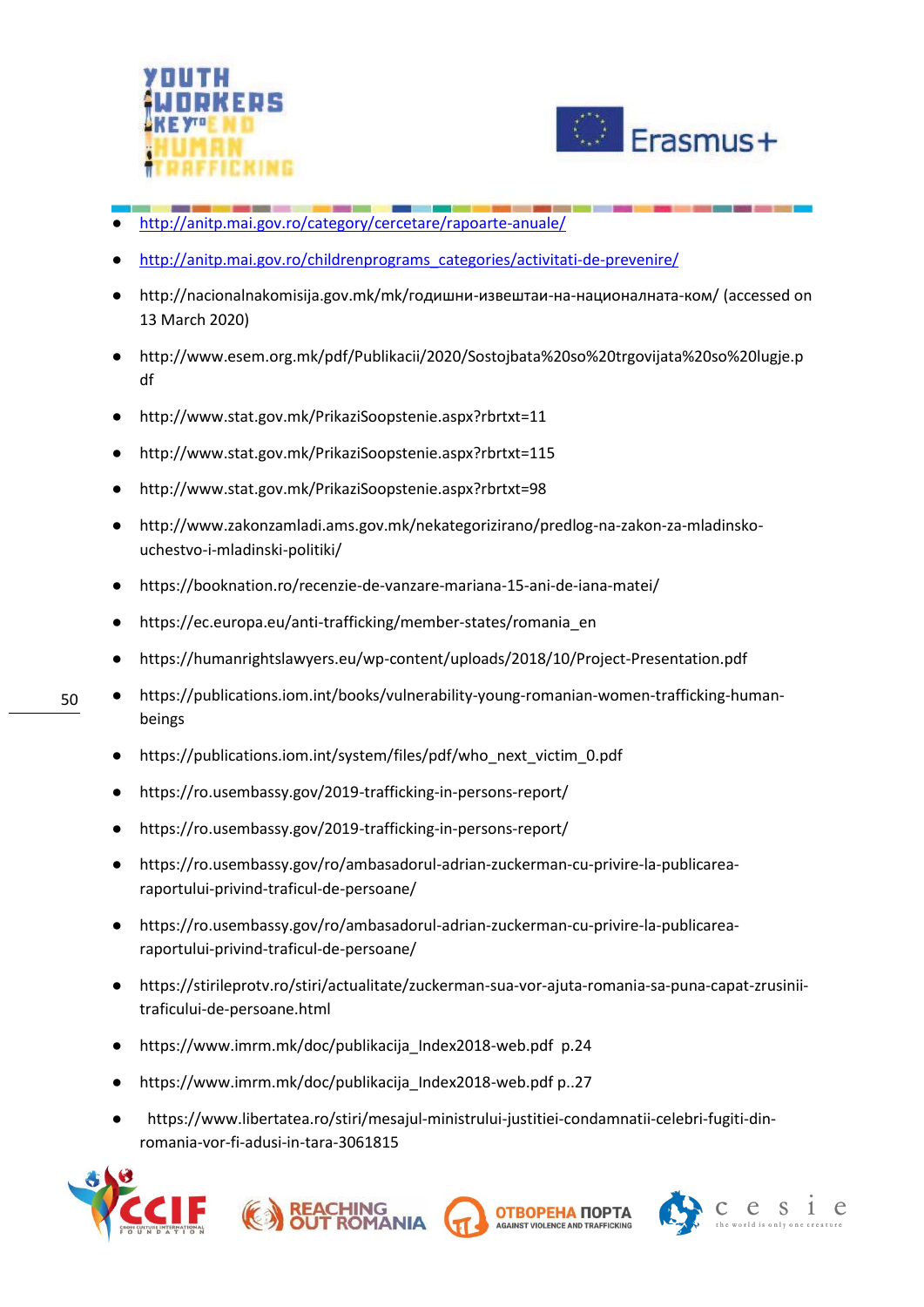



- https://www.mediafax.ro/politic/ambasadorul-sua-in-romania-bandele-de-crima-organizata-autraficat-cu-nerusinare-oameni-stiind-ca-probabil-vor-scapa-nepedepsite-catalin-predoiu-fostulguvern-psd-responsabil-de-situatie-19344163
- https://www.mediafax.ro/social/ambasadorul-sua-apel-la-parlament-sa-lucreze-cu-guvernulpentru-combaterea-traficului-de-persoane-daca-esti-traficant-de-persoane-te-vom-gasi-si-tevom-pune-sub-arest-19343983
- https://www.researchgate.net/publication/336847955 Trafficking of human beings in Roma nia\_497\_registered\_victims\_and\_130\_convicted\_traffickers/link/5db6c689299bf111d4d51e70/ download
- [https://www.state.gov/wp-content/uploads/2019/06/2019-Trafficking-in-Persons-Report.pdf.](https://www.state.gov/wp-content/uploads/2019/06/2019-Trafficking-in-Persons-Report.pdf) p.360
- INNO4IMPACT National Report-Italy, Centro per lo sviluppo creativo "Danilo Dolci" Palermo
- IOM Malta. *Assistance in the Identification of Victims of Trafficking*. (2016). Retrieved May 25, 2020, from https://malta.iom.int/assistance-identification-victims-trafficking-%E2%80%93 counter-trafficking-training-modules
- IOM. *Migrants and their Vulnerability to Human Trafficking, Modern Slavery and Forced Labour*. (2019). Retrieved May 25, 2020, from [https://publications.iom.int/books/migrants-and-their](https://publications.iom.int/books/migrants-and-their-vulnerability-human-trafficking-modern-slavery-and-forced-labour)[vulnerability-human-trafficking-modern-slavery-and-forced-labour](https://publications.iom.int/books/migrants-and-their-vulnerability-human-trafficking-modern-slavery-and-forced-labour)
- IOM Report, Who is the next victim?
- 17) IOM, Vulnerability of young women in trafficking of human beings, 2003 Report
- Italian Intervention Observatory for Human Trafficking, *What is Human Trafficking*, available at: <https://www.osservatoriointerventitratta.it/en/trafficking-observatory-project/>
- Lucarino S. "From prostitution to organ trafficking: this is how the Nigerian mafia expands its business". L'Espresso web journal – 29th August 2019 https://espresso.repubblica.it/plus/articoli/2019/08/28/news/mafia-nigeriana-prostituzionetraffico-organi-1.338159
- Matei, Iana, De vanzare: Mariana, 15 ani, Ed. Rao, 2011
- Middleton, J. (2019). From the Street Corner to the Digital World: How the Digital Age Impacts Sex Trafficking Detection and Data Collection. In: Winterdyk J., Jones J. (eds) *The Palgrave International Handbook of Human Trafficking*. Palgrave Macmillan.
- Ministry of Education. *National Youth Policy Towards 2020*. (2015). Retrieved June 12, 2020, from https://education.gov.mt/en/resources/Documents/Policy%20Documents/National\_Youth\_Polic y\_Towards\_2020.pdf
	- ●Mirceva, S., Rajkovchevski, R. (2017), Assessment Report: "Challenges in the identification and the protection of vulnerable individuals and





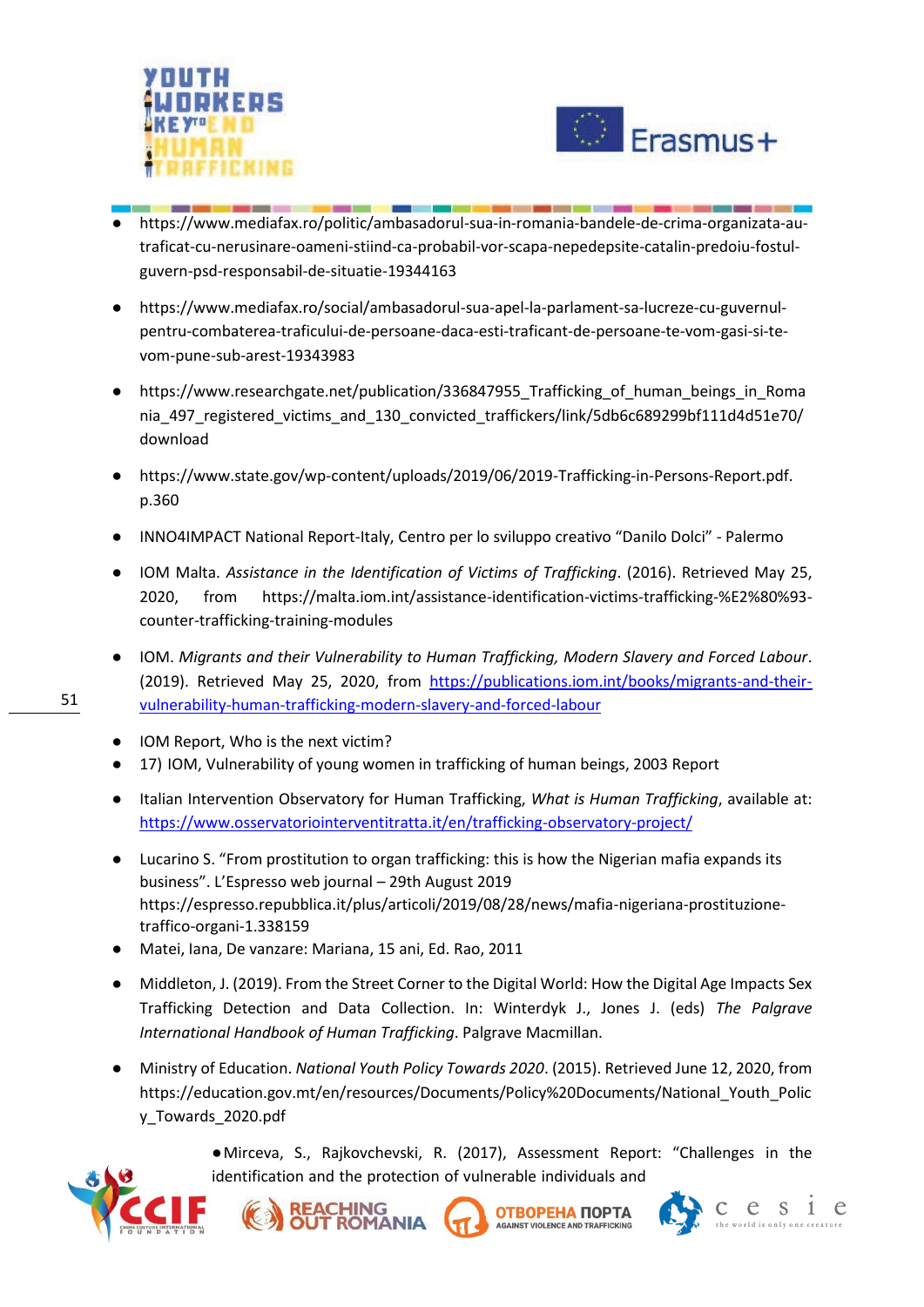



victims of gender based violence and trafficking in human beings in the context of the current migration crisis" Available at: [http://marri-rc.org.mk/wp-content/uploads/2017/11/Assessment](http://marri-rc.org.mk/wp-content/uploads/2017/11/Assessment-report.pdf)[report.pdf](http://marri-rc.org.mk/wp-content/uploads/2017/11/Assessment-report.pdf) (accessed on 11 June 2020)

- National Commission for the Right to Asylum and the United Nations High Commissioner for Refugees – UNHCR, (2017) Guidelines developed within the project "Coordination mechanisms for victims of trafficking", Italian version available at: [https://www.unhcr.it/wp](https://www.unhcr.it/wp-content/uploads/2018/02/Linee-Guida-identificazione-vittime-di-tratta.pdf)[content/uploads/2018/02/Linee-Guida-identificazione-vittime-di-tratta.pdf](https://www.unhcr.it/wp-content/uploads/2018/02/Linee-Guida-identificazione-vittime-di-tratta.pdf)
- National Referral Mechanism for Trafficked Persons in Italy
- Nimführ, S., Otto, L., Samateh, G., & Schweitzer, R. (2020). Denying, While Demanding Integration: An Analysis of the Integration Paradox in Malta and Refugees' Coping Strategies. In S. Hinger (Ed.), *Politics of (Dis)Integration* (pp. 161-181). Springer Open. doi:https://doi.org/10.1007/978-3-030- 25089-8
- On the Road social cooperative, [Intervention Areas](https://www.ontheroad.coop/en/intervention-areas/) , Human Trafficking; <https://www.ontheroad.coop/en/intervention-areas/human-trafficking/>
- OSCE-led survey on violence against women: North Macedonia-Well-being and safty of women, Available at[: https://www.osce.org/files/f/documents/3/5/419264\\_1.pdf](https://www.osce.org/files/f/documents/3/5/419264_1.pdf)
- Project TEMVI *Trafficked and Exploited Minors between Vulnerability and Illegality.* (2014 2016) – Italian report, 2016 ; EN final report 2016 [https://www.ingenere.it/sites/default/files/ricerche/temvi\\_report\\_it\\_web.pdf](https://www.ingenere.it/sites/default/files/ricerche/temvi_report_it_web.pdf) [https://www.osservatoriointerventitratta.it/wp-content/uploads/2016/07/Report\\_en\\_web.pdf](https://www.osservatoriointerventitratta.it/wp-content/uploads/2016/07/Report_en_web.pdf)
- Press statement, US Embassy in Romania regarding human trafficking in Romania
- Press Statement of the US Ambassador in Romania regarding the report on human trafficking 2019
- Prevention activities on the website of ANTIP National Agency for Combating Human **Trafficking**
- Reactor (2012), Research in Action youth and the labor market Reactor Research in Action Available at: [https://civicamobilitas.mk/wp-content/uploads/2018/03/Youth-and-the-Labor-](https://civicamobilitas.mk/wp-content/uploads/2018/03/Youth-and-the-Labor-Market-20121.pdf)[Market-20121.pdf](https://civicamobilitas.mk/wp-content/uploads/2018/03/Youth-and-the-Labor-Market-20121.pdf)
- Report on anti-trafficking Romania, European Commission
- Report on human trafficking, 2019, US Embassy in Romania
- Research reports of ANTIP National Agency for Combating Human Trafficking
- Response by the North Macedonian authorities to the questionnaire for the 2nd round of GRETA monitoring published on 27 January 2017, GRETA(2017)6, p. 60.
- SAVE THE children, SMALL INVISIBLE SLAVES, ed. 2018 & 2019, Report on child victims of trafficking and serious exploitation, VIII - IX EDITION, Italian edition available







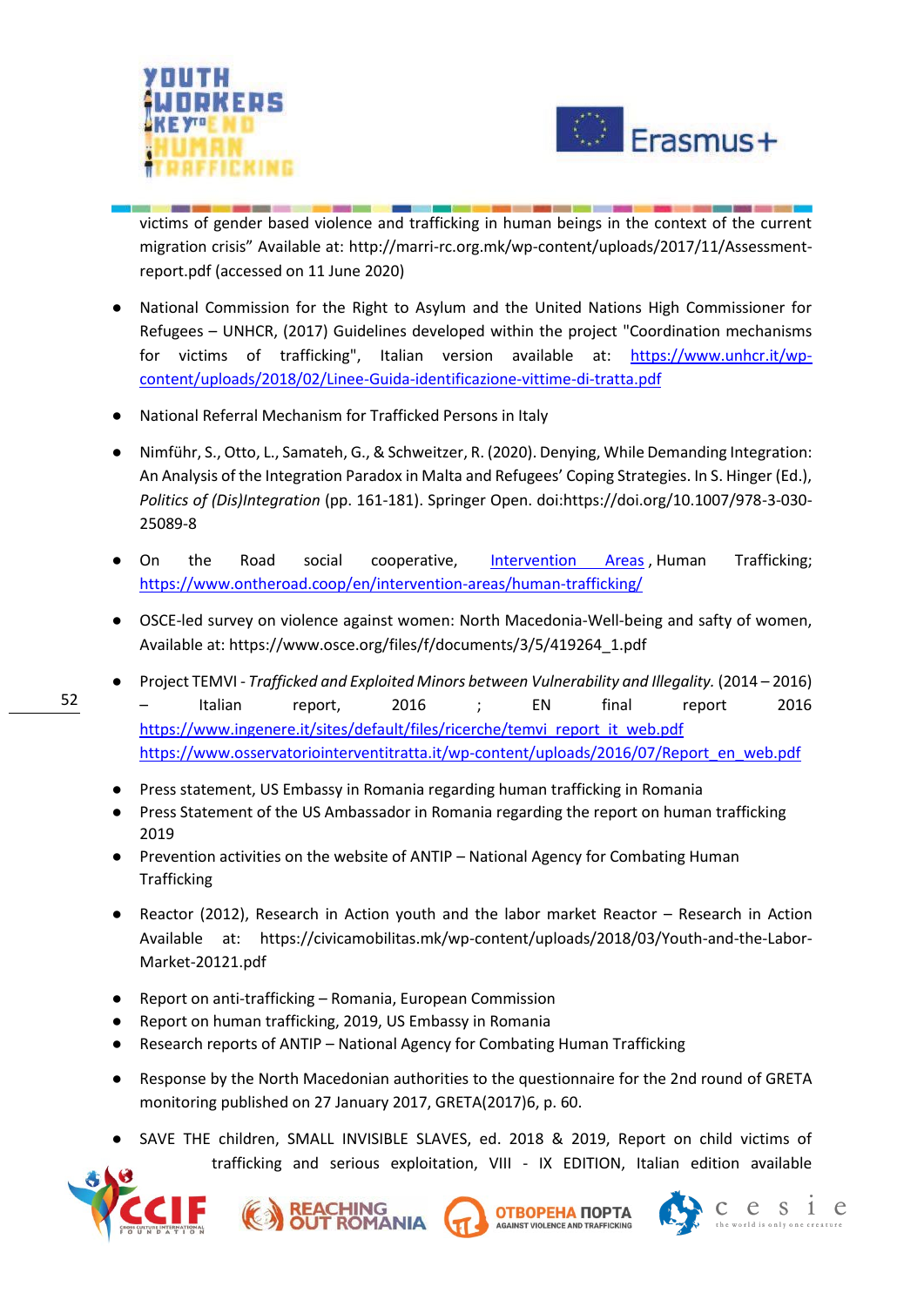



[https://s3.savethechildren.it/public/files/uploads/pubblicazioni/piccoli-schiavi-invisibili-](https://s3.savethechildren.it/public/files/uploads/pubblicazioni/piccoli-schiavi-invisibili-2018_2.pdf)[2018\\_2.pdf](https://s3.savethechildren.it/public/files/uploads/pubblicazioni/piccoli-schiavi-invisibili-2018_2.pdf)

<https://s3.savethechildren.it/public/files/uploads/pubblicazioni/piccoli-schiavi-invisibili-2019.pdf>

- Sharan B. (2009). Qualitative Research: A Guide to Design and Implementation, Wiley. ProQuest Ebook **Central.** Central. Central Central Central Context Central Available at[:http://ebookcentral.proquest.com/lib/kbdk/detail.action?docID=1662771](http://ebookcentral.proquest.com/lib/kbdk/detail.action?docID=1662771)
- SPRAR SIPROMI Atlas, 2018 annual report: <https://www.siproimi.it/wp-content/uploads/2019/11/Atlante-Sprar-Siproimi-2018-leggero.pdf>
- Stake, R. E. (2010). *Qualitative research: studying how things work*. New York: Guilford Press.
- Statement of the Ministry of Justice of Romania Libertatea newspaper
- Thin, N. (2014). 'On the primary importance of secondary research' in Doing Anthropological Research, A Practical Guide, edited by Natalia Konopinski, Routledge
- Tomsa, Raluca, Duminica, Gelu, Hosszu, Alexandra, Trafficking of human beings in Romania: 497 registered victims and 130 convicted traffickers? 2004 research, PDF available on the link below.
- Trafficking in human beings: Italian regulatory framework; [https://temi.camera.it/leg17/post/la\\_tratta\\_di\\_esseri\\_umani\\_\\_quadro\\_normativo\\_e\\_statistiche](https://temi.camera.it/leg17/post/la_tratta_di_esseri_umani__quadro_normativo_e_statistiche.html?tema=temi/tutela_delle_vittime_dei_reati) [.html?tema=temi/tutela\\_delle\\_vittime\\_dei\\_reati](https://temi.camera.it/leg17/post/la_tratta_di_esseri_umani__quadro_normativo_e_statistiche.html?tema=temi/tutela_delle_vittime_dei_reati)
- 53 ● UNHCR Malta. *Subsidiary Protection*. (2020). Retrieved May 25, 2020, from https://www.unhcr.org/mt/subsidiary-protection
	- UNHCR. *Malta Asylum Trends 2005-2015*. (2018). Retrieved May 25, 2020, from https://www.unhcr.org/mt/wp-content/uploads/sites/54/2018/05/8\_2005-2015\_fs.pdf.pdf
	- UNHCR. *Malta Factsheet*. (2020). Retrieved May 25, 2020, from https://www.unhcr.org/mt/wpcontent/uploads/sites/54/2020/05/Malta-Sea-Arrivals-and-Asylum-Statistics\_UNHCR\_April2020\_v3.pdf
	- UNODC. *2018 Global Report on Trafficking in Persons*. Retrieved May 15, 2020, from https://www.unodc.org/unodc/data-and-analysis/glotip.html
	- UNODC. *Toolkit to Combat Trafficking in Persons*. (2008). Retrieved June 30, 2020, from [https://www.unodc.org/res/cld/bibliography/toolkit-to-combat-trafficking-in-persons\\_html/07-](https://www.unodc.org/res/cld/bibliography/toolkit-to-combat-trafficking-in-persons_html/07-89375_Ebook1.pdf) [89375\\_Ebook1.pdf](https://www.unodc.org/res/cld/bibliography/toolkit-to-combat-trafficking-in-persons_html/07-89375_Ebook1.pdf)
	- US Ambassador in Romania, considerations about the US Report on human trafficking in Romania
	- US Embassy Trafficking in Persons Report, 26 of June 2020
	- US Department of State. *2014 Trafficking in Persons Report*. Retrieved June 4, 2020, from https://2009-2017.state.gov/j/tip/rls/tiprpt/2014//index.htm